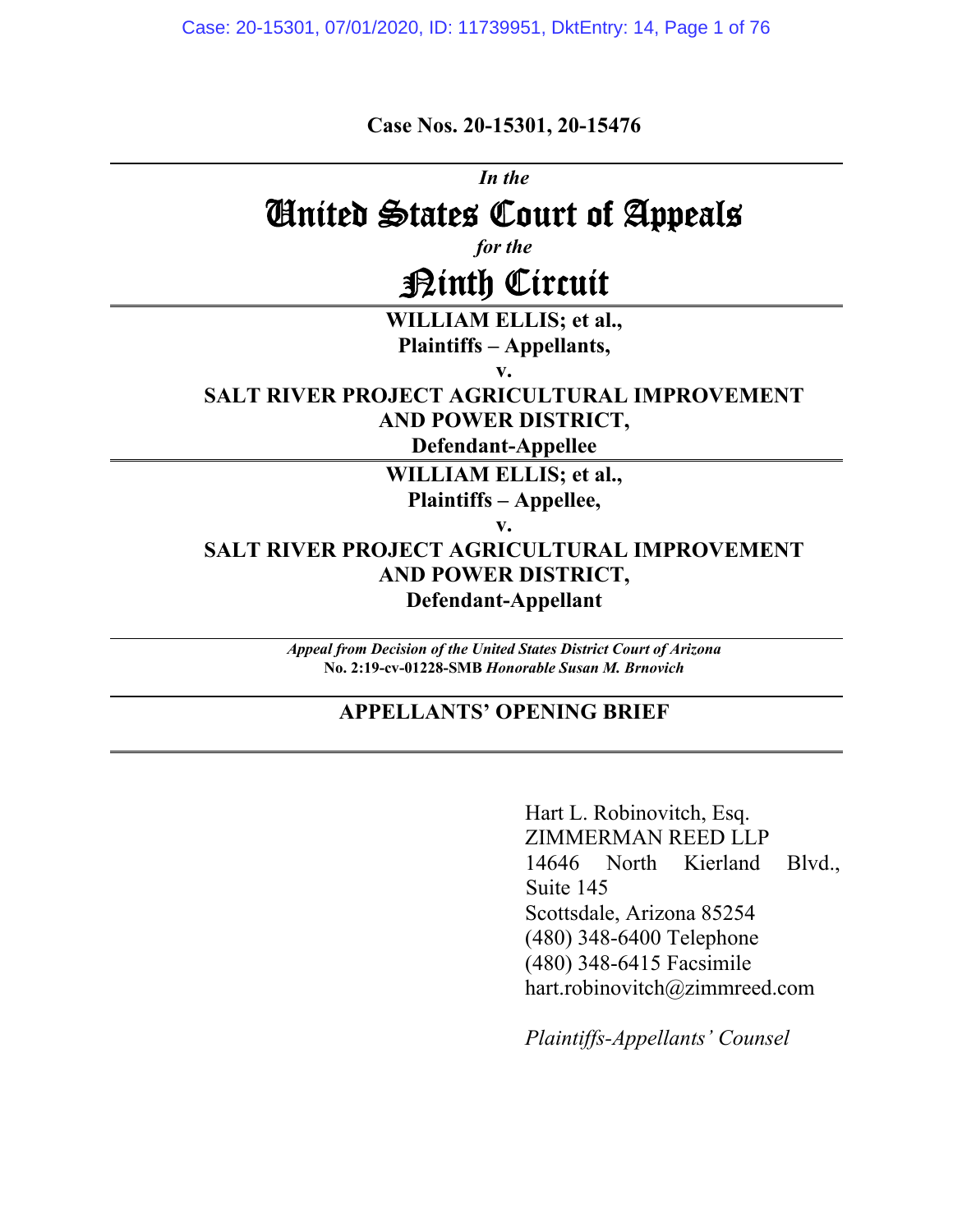# **TABLE OF CONTENTS**

| STATEMENT OF ISSUES PRESENTED FOR REVIEW3                                                                                                                 |  |
|-----------------------------------------------------------------------------------------------------------------------------------------------------------|--|
|                                                                                                                                                           |  |
|                                                                                                                                                           |  |
| $\mathsf{A}$ .                                                                                                                                            |  |
| 1.                                                                                                                                                        |  |
| 2.                                                                                                                                                        |  |
| The expanded use of solar electricity has long been recognized<br>B.<br>as beneficial in Arizona, and competition from self-generation is                 |  |
| SRP adopted discriminatory rates to lessen competition from solar<br>$C_{\cdot}$<br>electricity, injuring Plaintiffs, the putative Class, and the general |  |
|                                                                                                                                                           |  |
|                                                                                                                                                           |  |
|                                                                                                                                                           |  |
|                                                                                                                                                           |  |
|                                                                                                                                                           |  |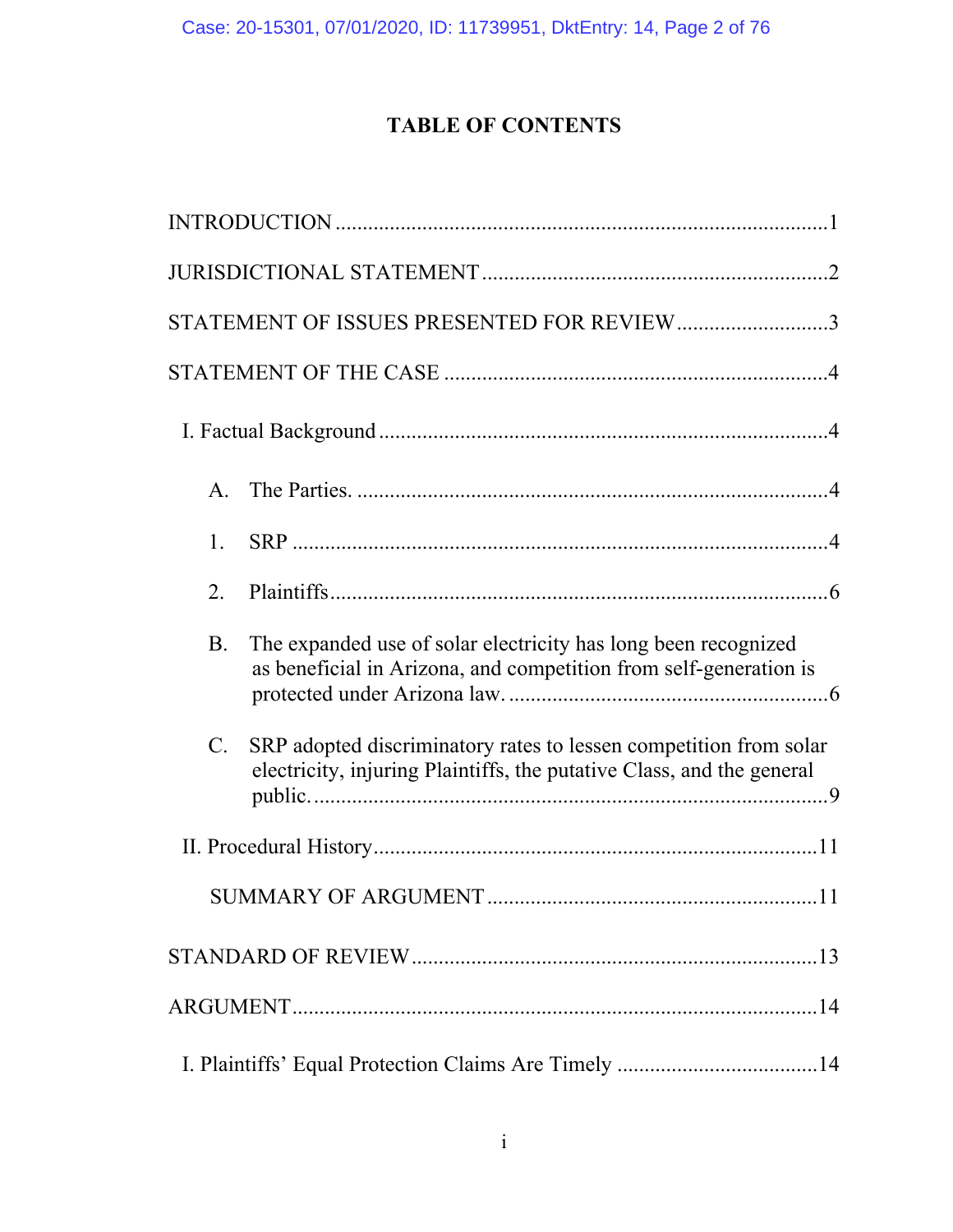| A.        | Plaintiffs' claims did not accrue in 2015 when the E-27 rates were<br>initially adopted, but rather when Plaintiffs first became subject to<br>the discriminatory rates and were injured financially by paying     |
|-----------|--------------------------------------------------------------------------------------------------------------------------------------------------------------------------------------------------------------------|
| 1.        | Plaintiffs' claims did not accrue in 2015 when the E-27 rates were<br>initially adopted, but rather when the Plaintiffs first became subject<br>to the discriminatory rates and were injured financially by paying |
| 2.        | Plaintiffs' claims for declaratory and injunctive relief similarly                                                                                                                                                 |
| B.        | Plaintiffs' claims are timely under the continuing violation                                                                                                                                                       |
|           | II. Arizona's Notice of Claim Procedure Does Not Apply in Federal<br>Proceedings, and in Any Event, Plaintiffs' Notice of Claim Satisfied                                                                          |
| A.        | The notice of claim requirements are inapplicable to the vast<br>majority<br>of Plaintiffs' claims, and otherwise in conflict with federal law,<br>such that purported deficiencies cannot be dispositive of any   |
| 1.        | State procedural laws are not applicable to claims brought in                                                                                                                                                      |
| 2.        | Federal Rule of Civil Procedure 23 prohibits enforcement of this                                                                                                                                                   |
| 3.        | The notice of claim requirement does not apply to claims for<br>injunctive and declaratory relief, or federal claims. 36                                                                                           |
| <b>B.</b> | To the extent required, the notice of claim that Plaintiffs filed with<br>Defendant complied with all requirements of A.R.S. §12-                                                                                  |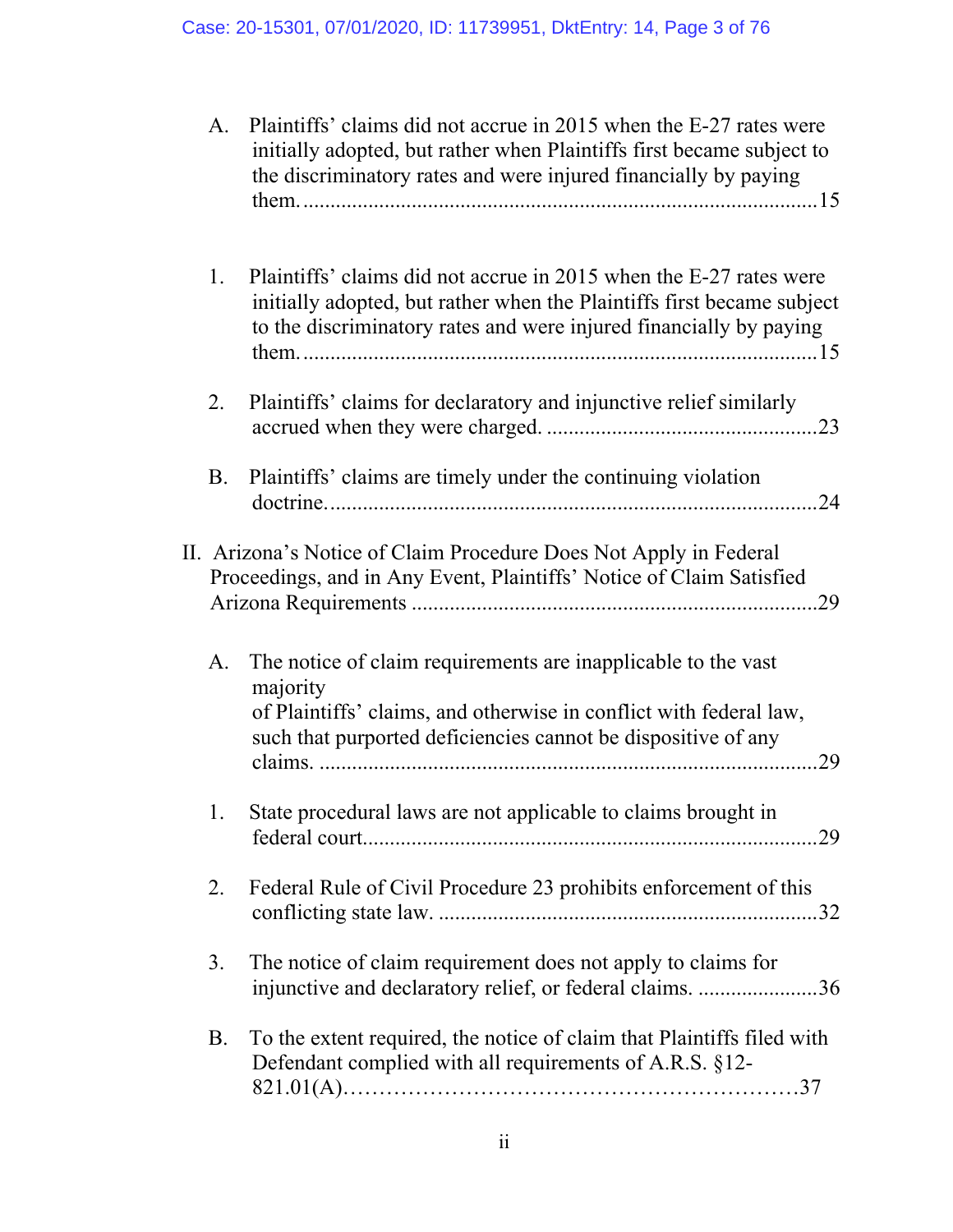| 1.          | Plaintiffs' notice of claim was properly filed with                                                                                      |
|-------------|------------------------------------------------------------------------------------------------------------------------------------------|
| 2.          |                                                                                                                                          |
| 3.          | Plaintiffs' notice of claim provided sufficient facts for SRP to                                                                         |
| 4.          | Plaintiffs' notice of claim adequately conveyed the amount they                                                                          |
| 5.          | A class demand and exclusion of attorneys' fees was entirely                                                                             |
|             | III. The Local Government Antitrust Act Does Not Preclude Plaintiffs'                                                                    |
|             | A. The LGAA should not operate to insulate SRP from federal                                                                              |
|             | B. Even if the LGAA insulated SRP, it does not preclude claims for<br>injunctive or declaratory relief, not does it preclude recovery of |
|             | IV. The District Court Erred in Holding That Plaintiffs Inadequately                                                                     |
|             |                                                                                                                                          |
| <b>B.</b>   | The District Court conflated the levels of scrutiny applicable to                                                                        |
| $C_{\cdot}$ | Plaintiffs have suffered antitrust injury as competitors as well as                                                                      |
|             |                                                                                                                                          |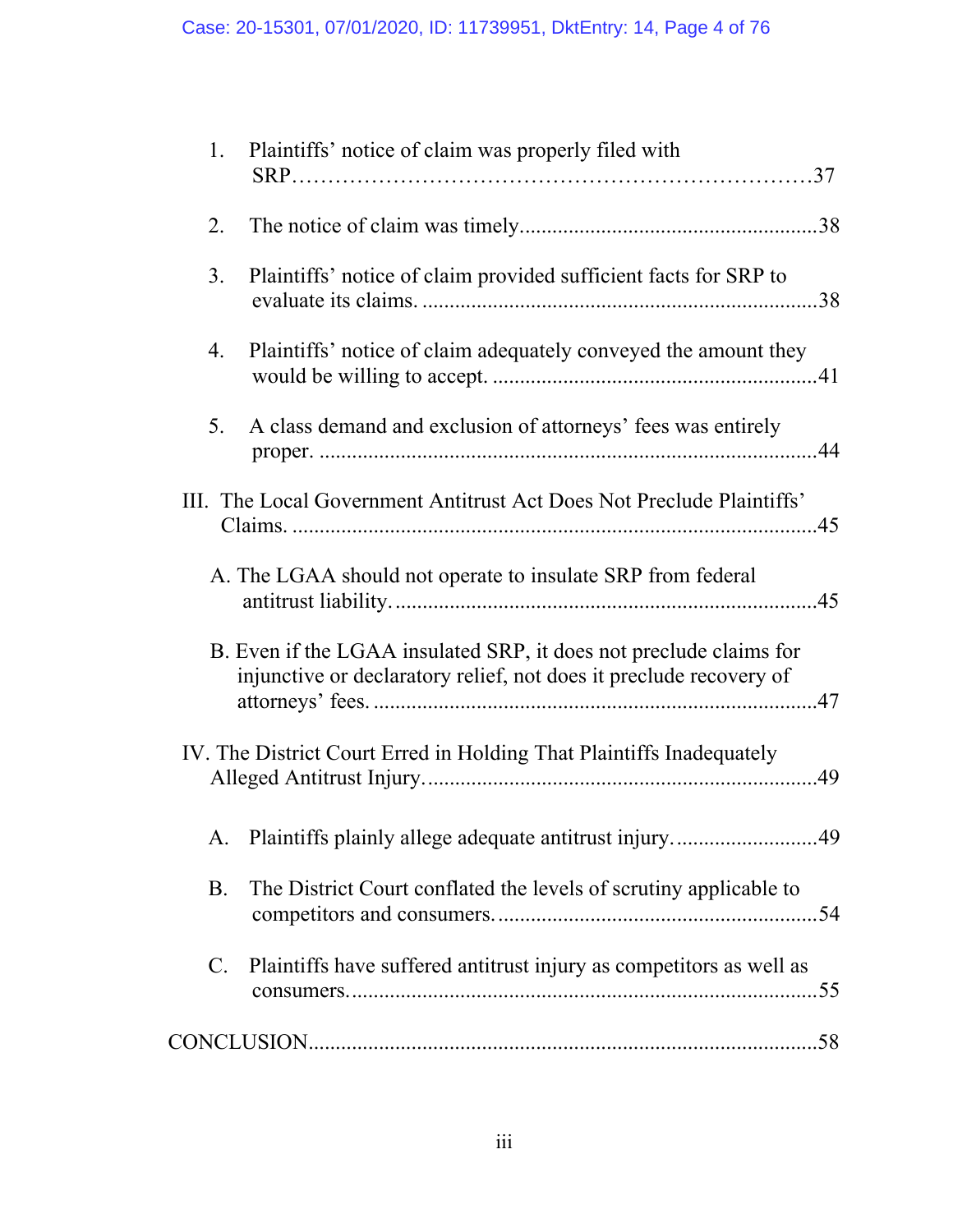### **TABLE OF AUTHORITIES**

### **Cases**

| A. Miner Contracting, Inc. v. City of Flagstaff,<br>No. 1 CA-CV 14-0249, 2015 WL 5770613 (Ariz. Ct. App. Oct. 1, 2015) 42 |
|---------------------------------------------------------------------------------------------------------------------------|
| Agron, Inc. v. Lin,<br>No. CV0305872MM(JWJX), 2004 WL 555377 (C.D. Cal. Mar. 16, 2004)53                                  |
| Allstate Life Ins. Co. v. Robert W. Baird & Co., Inc.,                                                                    |
| Am. Ad Mgmt., Inc. v. Gen. Tel. Co. of Cal.,                                                                              |
| Amarel v. Connell,                                                                                                        |
| Andrew S. Arena, Inc. v. Super. Ct.,                                                                                      |
| Armstrong v. Town of Huachuca City,<br>No. CV11-790-TUC-CKJ, 2012 WL 3962764 (D. Ariz. Aug. 7, 2012) 41                   |
| Associated Gen. Contractors of Cal., Inc. v. Cal. State Council of Carpenters,                                            |
| Auble v. Maricopa Cnty.,<br>No. CV 08-1822, 2009 WL 3188378 (D. Ariz. Sept. 30, 2009)41                                   |
| Babbit v. United Farm Workers Nat'l Union,                                                                                |
| Backus v. State,                                                                                                          |
| Ball v. James,                                                                                                            |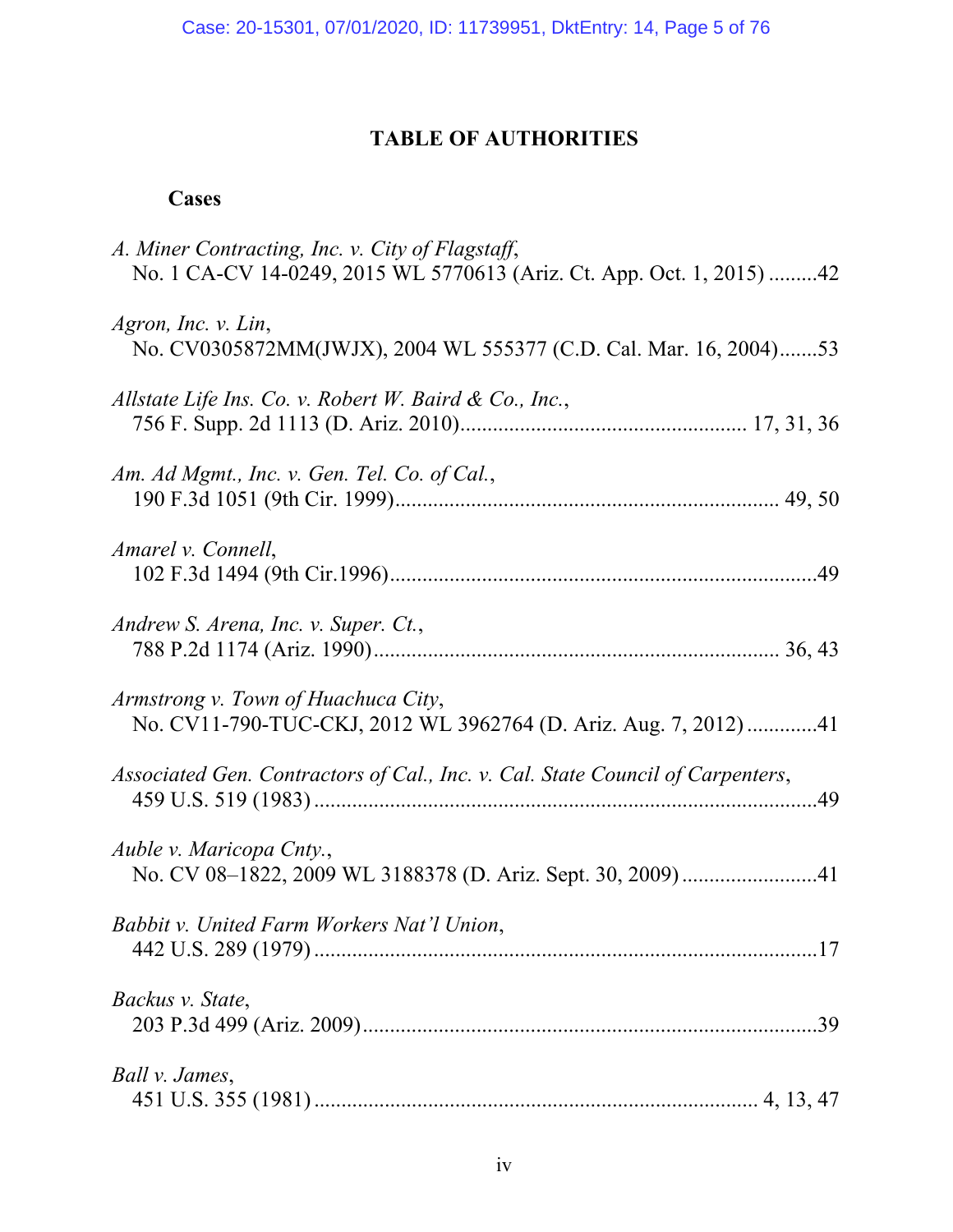| Bird v. Dept. of Human Servs.,                                |
|---------------------------------------------------------------|
| Blake v. JP Morgan Chase Bank, N.A.,                          |
| Brown v. Bd. of Educ.,                                        |
| Brunswick Corp. v. Pueblo Bowl-O-Mat, Inc.,                   |
| Burlington N. Ry. Co. v. Woods,                               |
| Butler v. Nat'l Comm. Renaissance of Cal.,                    |
| Campbell-Ewald v. Gomez,                                      |
| Canyon Del Rio Investors, L.L.C. v. City of Flagstaff,        |
| Capital Freight Servs., Inc. v. Trailer Marine Transp. Corp., |
| Centifanti v. Nix,                                            |
| Chen v. Allstate Insurance Co.,                               |
| City of Phoenix v. Fields,                                    |
| Daniel v. Am. Bd. of Emergency Med.,                          |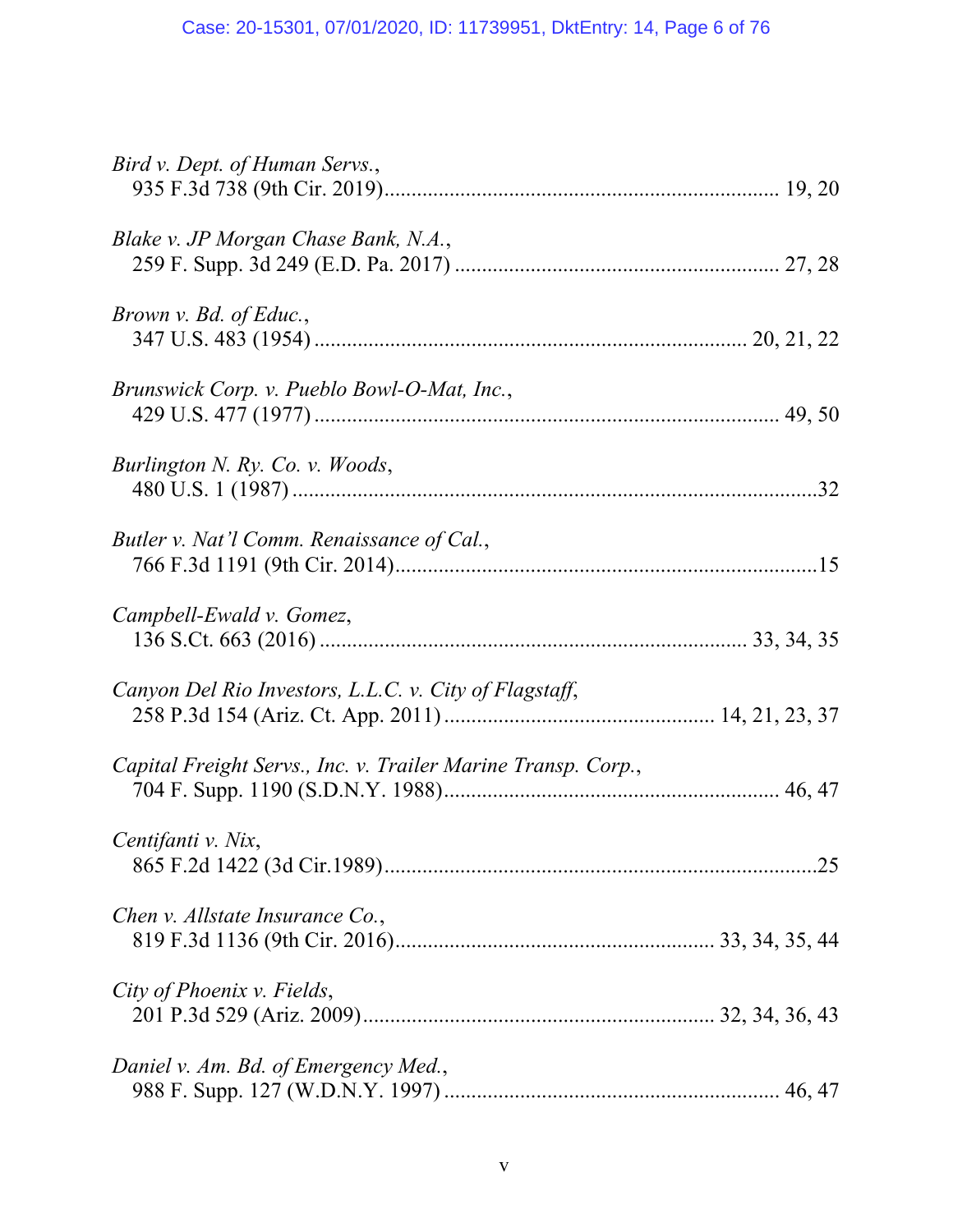| Deer Valley Unified Sch. Dist. No. 97 v. Houser,                                                               |
|----------------------------------------------------------------------------------------------------------------|
| Department of Revenue v. Dougherty,                                                                            |
| Deposit Guaranty Nat'l Bank v. Roper,                                                                          |
| Erie R. Co. v. Tompkins,                                                                                       |
| Ervine v. Desert View Regional Med. Ctr. Holdings, LLC,                                                        |
| Estrada v. City of San Luis,<br>No. CV-07-1071-PHX-DGC, 2007 WL 4025212 (D. Ariz. Nov. 15, 2017) 43            |
| Floyd v Donahue,                                                                                               |
| Flynt v. Shimazu,                                                                                              |
| Forsyth v. Humana, Inc.,                                                                                       |
| Gallivan v. United States,                                                                                     |
| Garo v. Global Credit & Collection Corp.,<br>No. CV-09-2506-PHX-GMS, 2010 WL 5108605 (D. Ariz. Dec. 9, 2010)33 |
| Gasperini v. Ctr. for Humanities, Inc.,                                                                        |
| GF Gaming Corp. v. City of Black Hawk, Co.,                                                                    |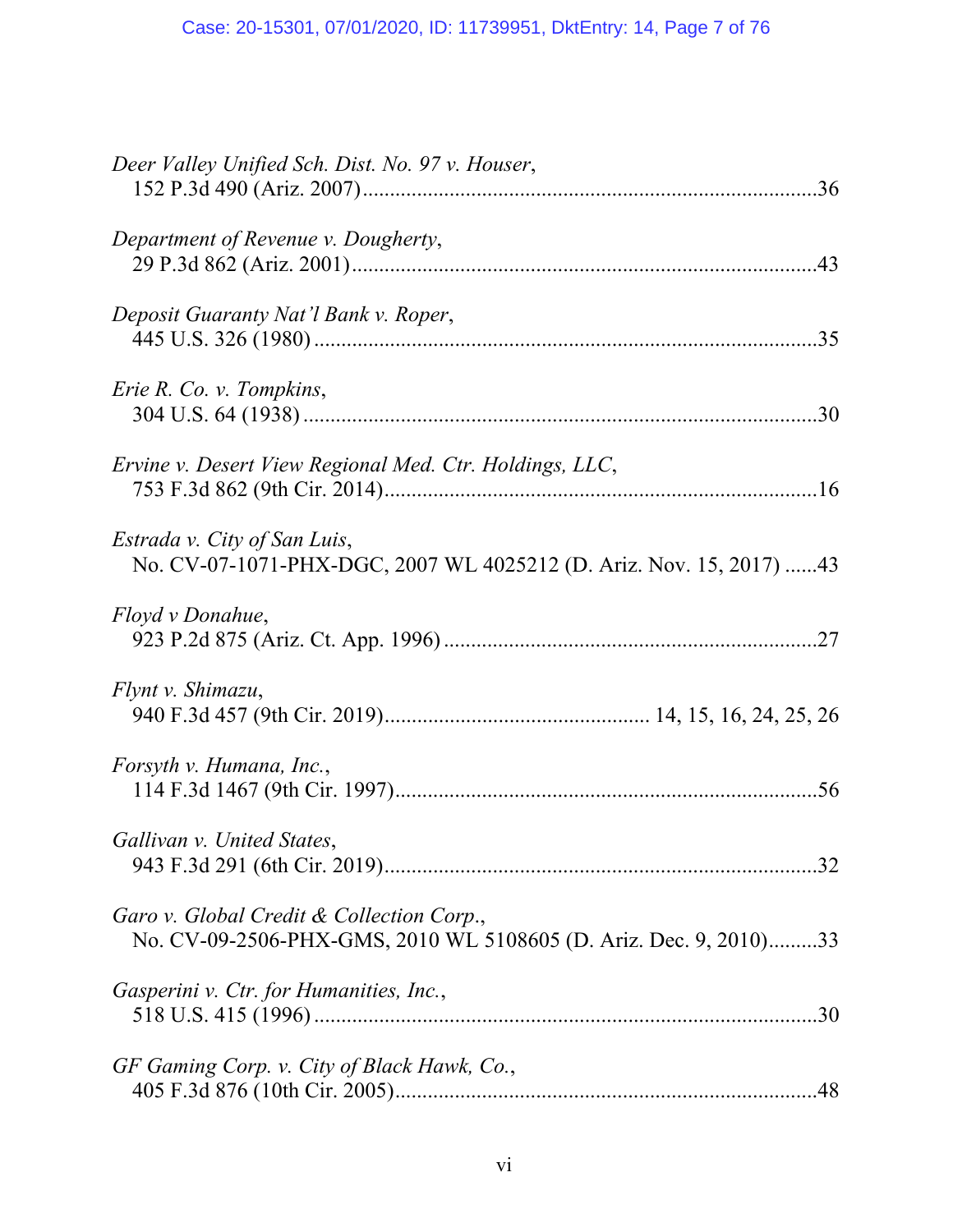| Glen Holly Entm't, Inc. v. Tektronix, Inc.,                                                                                   |
|-------------------------------------------------------------------------------------------------------------------------------|
| Green v. L.A. Cnty. Superintendent of Schools,                                                                                |
| Gutowsky v. Cnty. of Placer,                                                                                                  |
| Hanna v. Plumer,                                                                                                              |
| Havens Realty Corp. v. Coleman,                                                                                               |
| Hennegan v. Pacifico Creative Serv., Inc.,                                                                                    |
| Homebuilders Ass'n of Cent. Ariz. v. City of Surprise,<br>No. 1 CA-CV 14-0466, 2015 WL 7454104 (Ariz. Ct. App. 2015).  24, 27 |
| Hopi Tribe v. City of Flagstaff,                                                                                              |
| Howard Jarvis Taxpayers Ass'n v. City of La Habra,                                                                            |
| In re Apple iPhone Antitrust Litig.,                                                                                          |
| In re Restatsis Antitrust Litig.,                                                                                             |
| Indiana Grocery, Inc. v. Super Valu Stores, Inc.,                                                                             |
| J. Allen Ramey, M.D., Inc. v. Pac. Found. For Med. Care,                                                                      |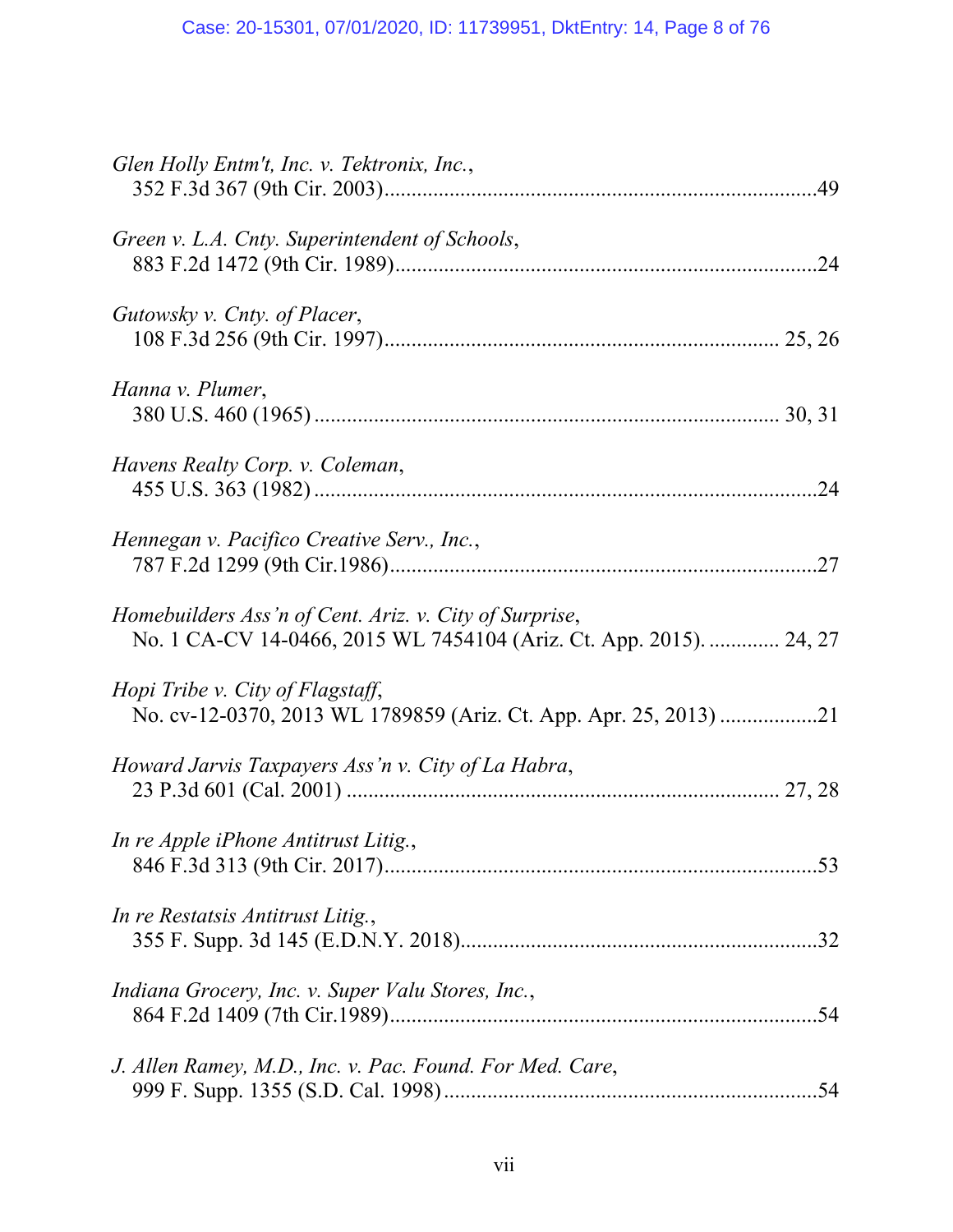| Jones v. Cochise Cnty.,                         |
|-------------------------------------------------|
| Klehr v. $A.O.$ Smith,                          |
| Knick v. Township of Scott, Pa.,                |
| Knight v. Columbus,                             |
| Kuhnle Brothers, Inc. v. Cnty. of Geauga,       |
| Lacey v. Maricopa Cnty.,                        |
| Lancaster City. v. Antelope Valley Hosp. Dist., |
| Lane v. Facebook,                               |
| Ledbetter v. Goodyear Tire & Rubber Co.,        |
| Lee v. State,                                   |
| Leibel v. City of Buckeye,                      |
| Long v. City of Glendale,                       |
| Lukovsky v. City & Cnty. of S. F.,              |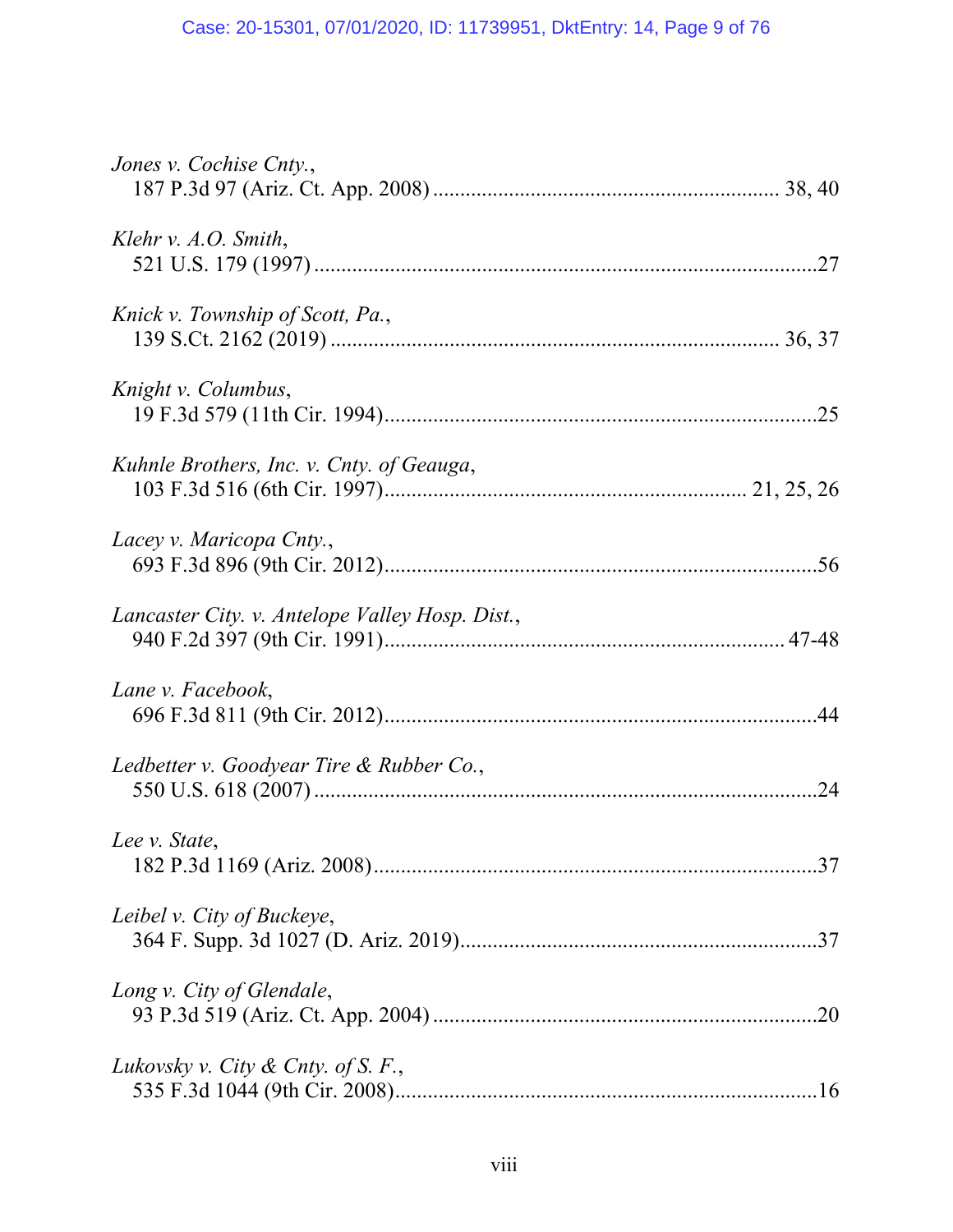| Mace v. Van Ru Credit Corp.,                                                                            |
|---------------------------------------------------------------------------------------------------------|
| Manrique v. City of Phoenix,<br>No. CV11-01981-PHX-DCG, 2012 WL 1985640 (D. Ariz. June 4, 2012). 17, 31 |
| Martineau v. Maricopa Cnty.,                                                                            |
| Mayris v. RSI Enters. Inc.,                                                                             |
| McKenna v. Sears, Roebuck & Co.,                                                                        |
| Mountainside Mar LLC v. City of Flagstaff,<br>No. 1 CA-cv-18-0049, 2019 WL 3235025                      |
| Multistate Legal Studies, Inc. v. Harcourt Brace Jovanovich Legal & Prof'l<br>Publ'ns, Inc.,            |
| Nat'l R.R. Passenger Corp. v. Morgan,                                                                   |
| Nored v. City of Tempe,                                                                                 |
| Novation Ventures, LLC v. J.G. Wentworth Co.,                                                           |
| Obergefell v. Hodges,                                                                                   |
| Olsen v. Idaho State Bd. of Med.,                                                                       |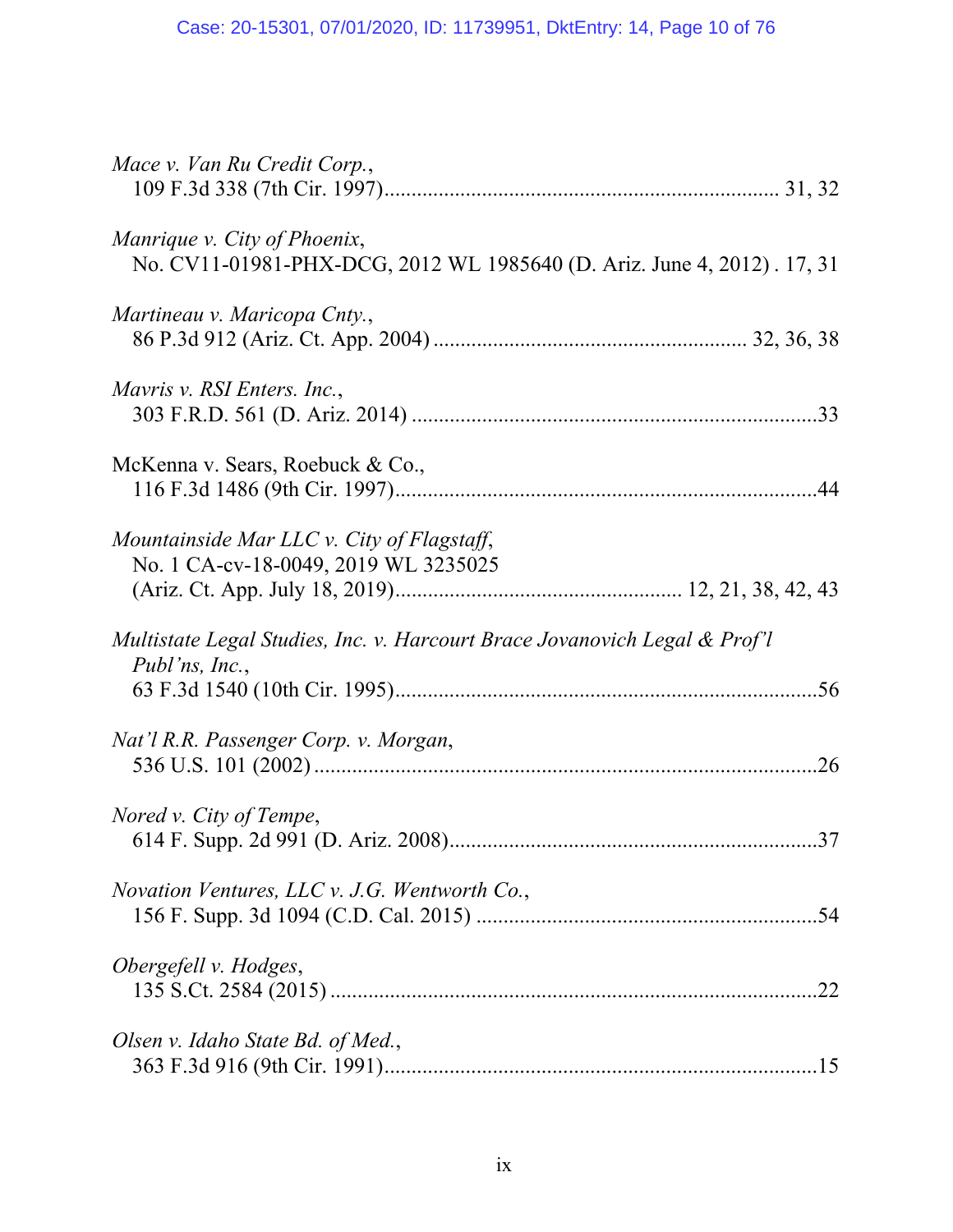| Otter Tail Pwr. Co. v. United States,                                                     |
|-------------------------------------------------------------------------------------------|
| Pac. Gas & Elec. Co. v. City of Union City,                                               |
| <i>Palm Springs Med. Clinic, Inc. v. Desert Hosp.</i> , 628 F. Supp. 454 (C.D. Cal. 1986) |
| Palmer v. Bd. of Educ. of Comm. Unit Sch. Dist. 201-U,                                    |
| Paul v. City of Woonsocket,                                                               |
| Premier Elec. Constr. Co. v. Nat'l Elec. Contractors Ass'n,                               |
| Pritchard v. State,                                                                       |
| Ramirez v. GreenPoint Mortg. Funding, Inc.,                                               |
| Reed v. Lockheed Aircraft Corp.,<br>.26                                                   |
| RK Ventures, Inc. v. City of Seattle,                                                     |
| Roes, 1-2 v. SFBSC Mgmt., LLC,                                                            |
| S. Shell Inv. v. Town of Wrightsville Beach, N.C.,                                        |
| Serpa Corp. v. McWane, Inc.,                                                              |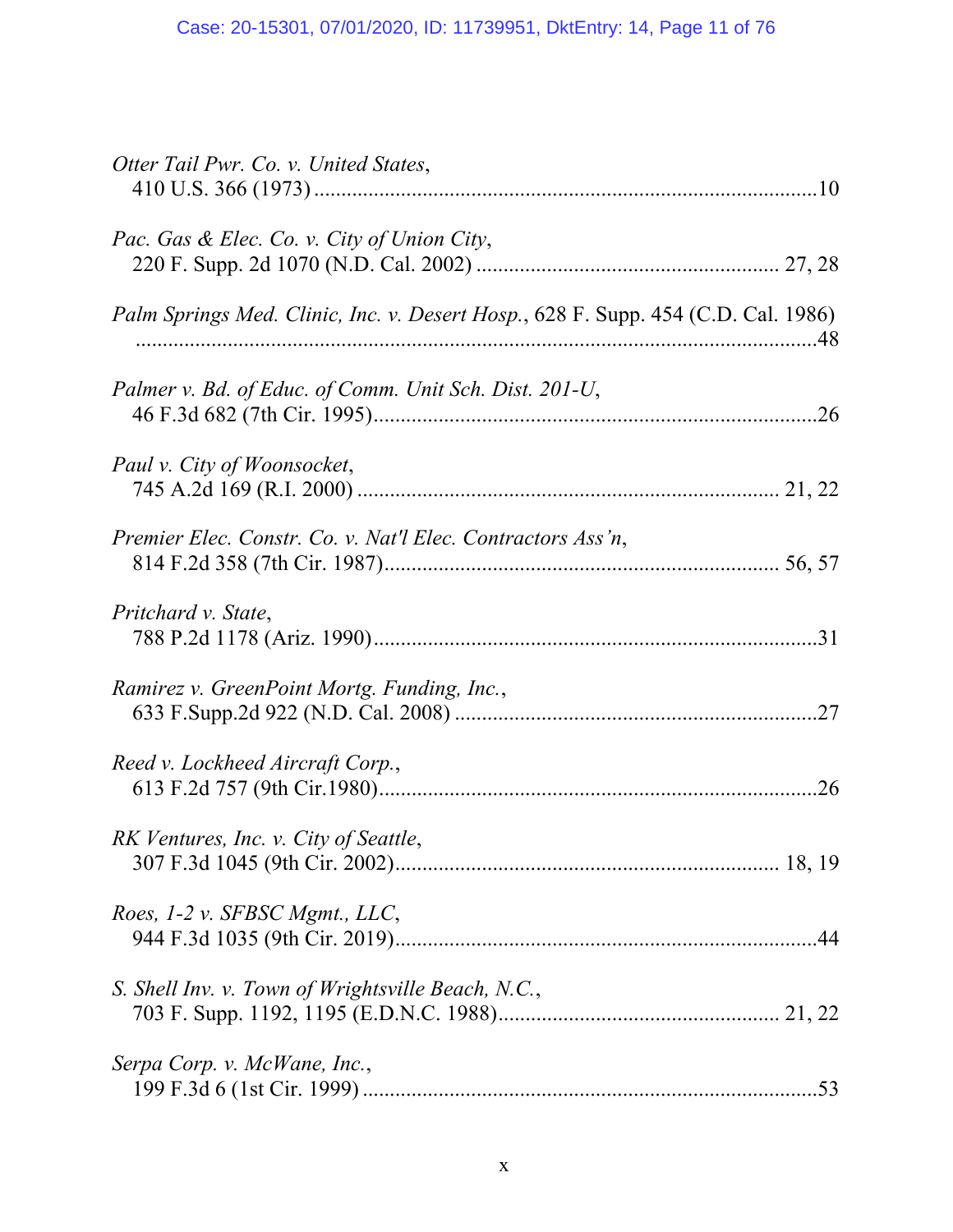| Shady Grove Orthopedic Assocs., P.A. v. Allstate Ins. Co.,                                                                                            |
|-------------------------------------------------------------------------------------------------------------------------------------------------------|
| Smith v. Salt River Project Agric. Improvement & Power Dist.,                                                                                         |
| Solar City Corp. v. Salt River Project Agric. Improvement & Power Dist.,                                                                              |
| SolarCity Corp. v. Salt River Project Agric. Improvement & Power Dist.,<br>No. cv-15-00374, 2015 WL 6503439 (D. Ariz. Oct. 27, 2015) 5, 7, 41, 45, 46 |
| Sprint Nextel Corp. v. AT & T Inc.,                                                                                                                   |
| SRP v. Tesla Energy Operations, Inc.,                                                                                                                 |
| State v. Mabrey Ranch, Co.,                                                                                                                           |
| Stulce v. Salt River Project Agric. Improvement & Power Dist.,                                                                                        |
| Swenson v. Cnty. of Pinal,                                                                                                                            |
| Tarabishi v McAlester Reg. Hosp.,                                                                                                                     |
| Taylor v. Regents of Univ. of Cal.,                                                                                                                   |
| Tedards v. Ducey,                                                                                                                                     |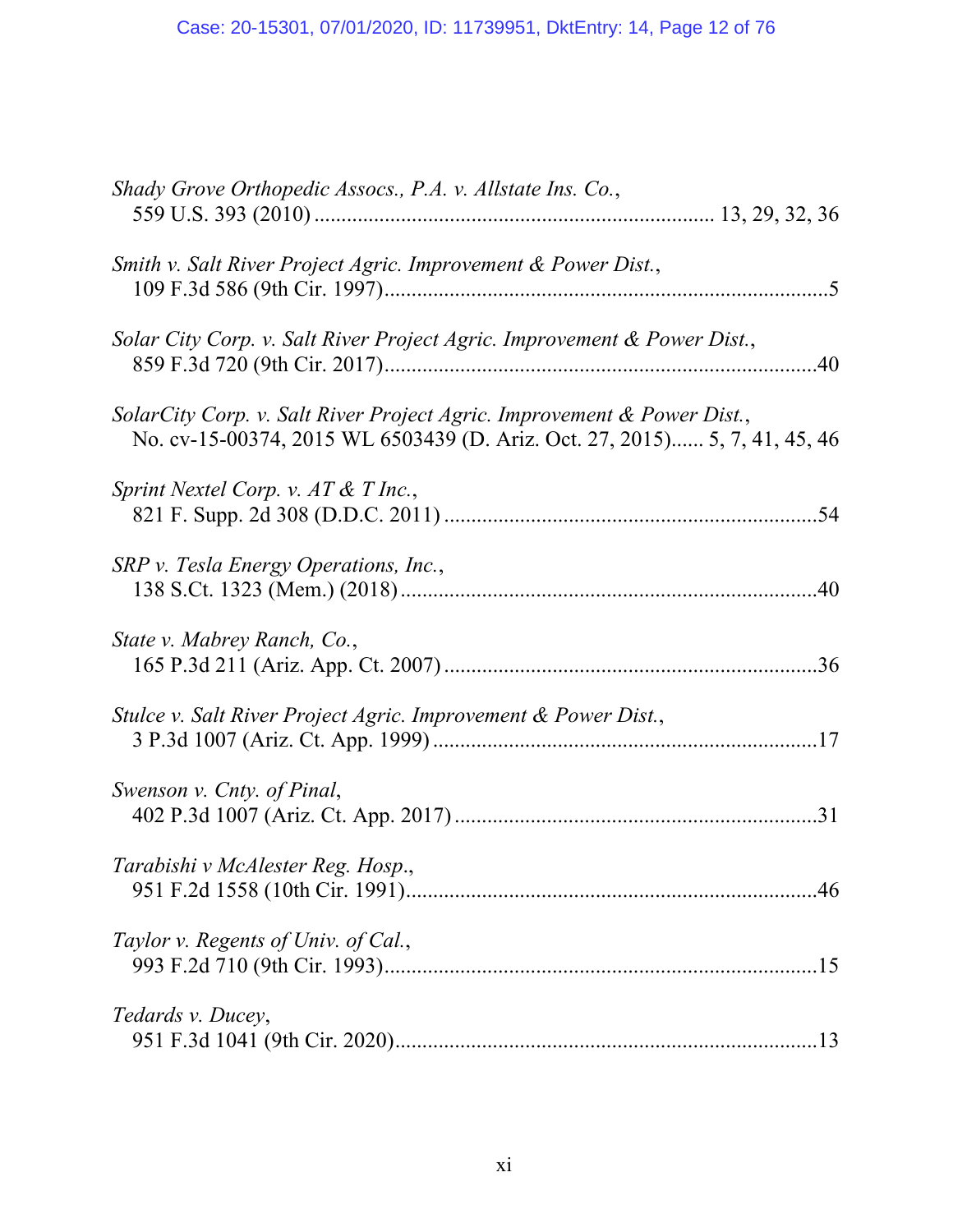| Thomas v. Anchorage Equal Rights Comm'n,                                                              |
|-------------------------------------------------------------------------------------------------------|
| Thurman Indus., Inc. v. Pay 'N Pak Stores, Inc.,                                                      |
| United Mine Workers of Am. v. Gibbs,<br>.30                                                           |
| United Nat'l Maint., Inc. v. San Diego Conv'tn Ctr. Corp.,                                            |
| <i>Vasquez v. State,</i>                                                                              |
| Vaughn Med. Equip. Repair Serv., L.L.C. v. Jordan Reses Supply Co.,                                   |
| Virginia Hosp. Ass 'n v. Baliles,<br>.20                                                              |
| W. Casualty & Surety Co. v. Evans,<br>.23                                                             |
| <i>Williever v United States,</i>                                                                     |
| Witham v Clallam Cnty. Public Hosp.,<br>No. C09-5410RJB, 2009 WL 3346041 (W.D. Wash. Oct 15, 2009) 48 |
| Yellow Pages Cost Consultants, Inc. v. GTE Directories Corp.,                                         |
| Yollin v. City of Glendale,<br>.34                                                                    |
| Zapata Gulf Marine Corp. v. Puerto Rico Mar. Shipping Auth.,                                          |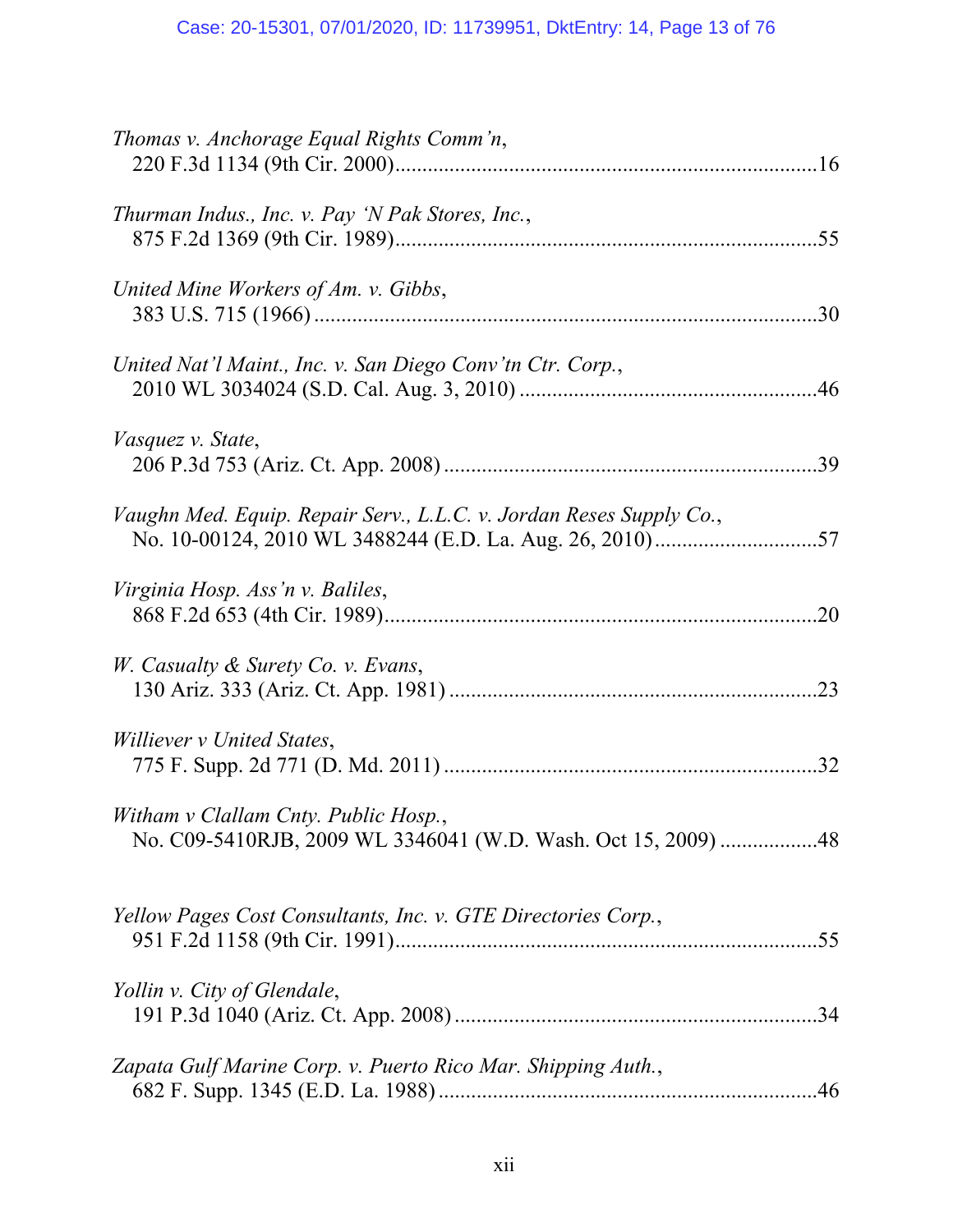| Zenith Radio Corp. v. Hazeltine Research, Inc., |  |
|-------------------------------------------------|--|
| <b>Statutes</b>                                 |  |
|                                                 |  |
|                                                 |  |
|                                                 |  |
|                                                 |  |
|                                                 |  |
|                                                 |  |
|                                                 |  |
|                                                 |  |
|                                                 |  |
|                                                 |  |
|                                                 |  |
|                                                 |  |
|                                                 |  |
|                                                 |  |
|                                                 |  |
|                                                 |  |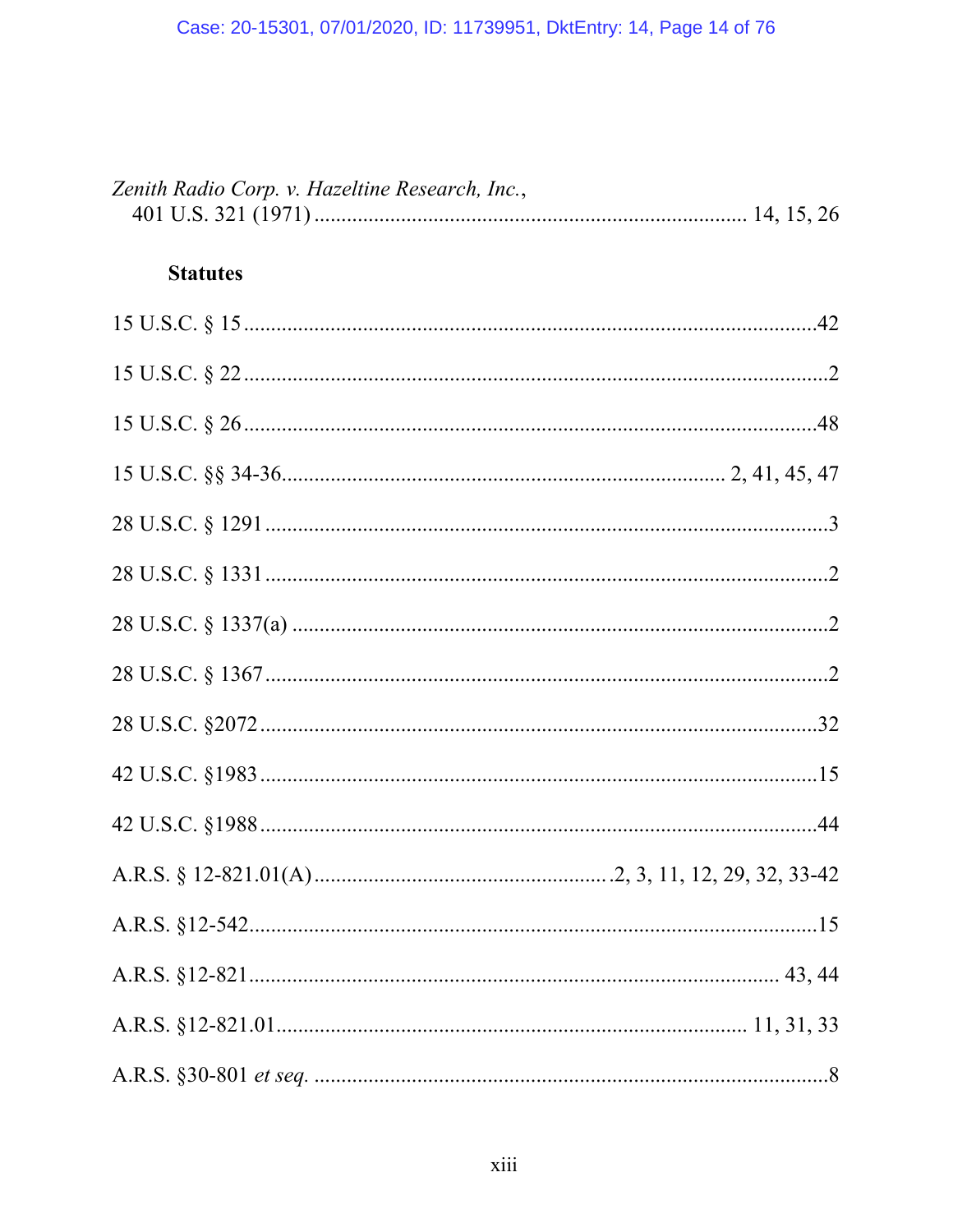## Case: 20-15301, 07/01/2020, ID: 11739951, DktEntry: 14, Page 15 of 76

| <b>Other Authorities</b> |  |
|--------------------------|--|
| <b>Rules</b>             |  |
|                          |  |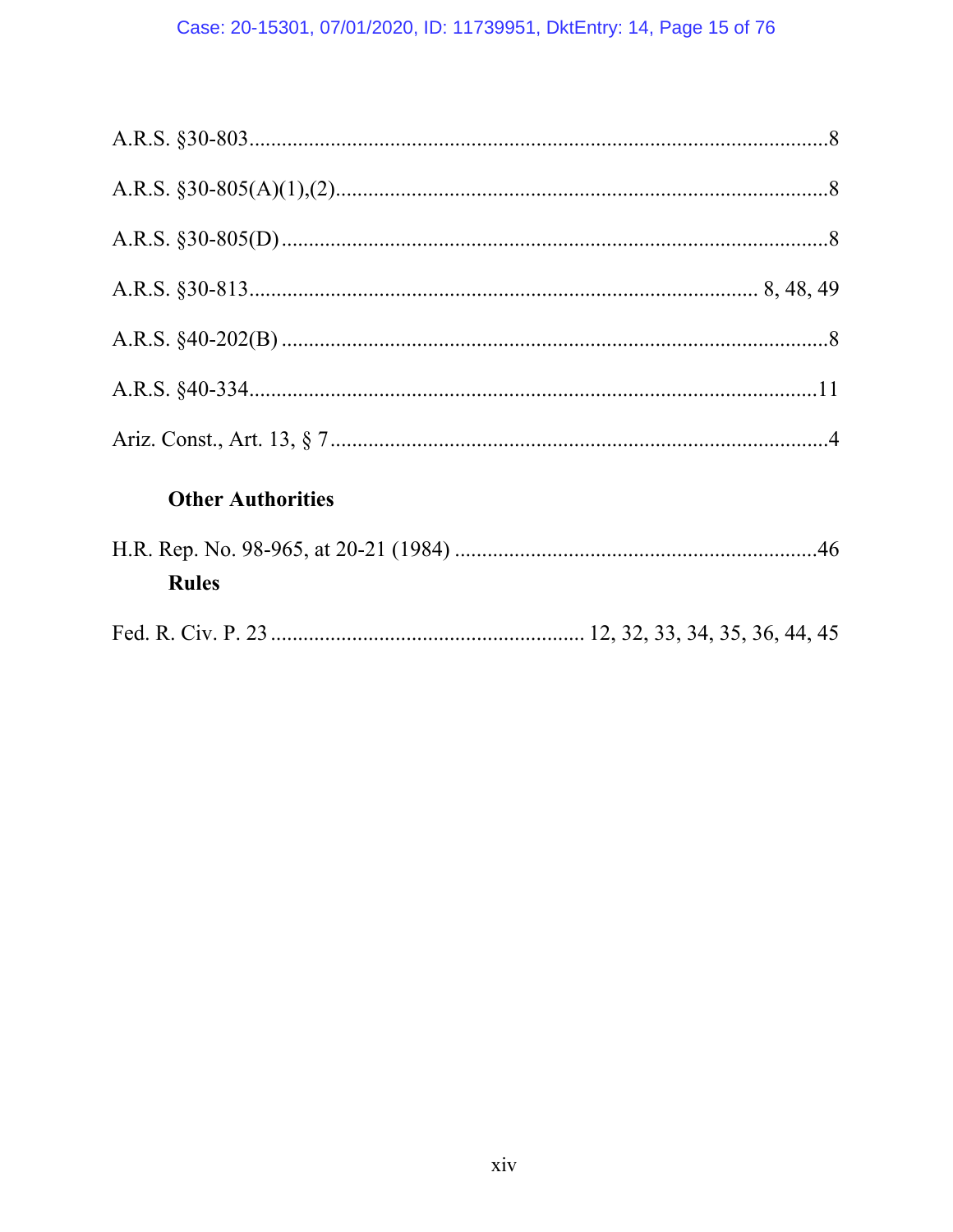### **INTRODUCTION**

Solar power has long been a promising source of clean renewable energy, the use of which has been incentivized by states throughout the country and in other nations that are committed to reducing dependency on fossil fuels and greenhouse gas emissions in light of the global climate crisis. Arizona, its cities, and some utilities are among those attempting to incentivize such reductions. Defendant Salt River Project Agricultural Improvement and Power District ("SRP" or "Defendant"), an Arizona public power entity, however, has undermined those crucial efforts by illegally imposing discriminatory service rates—through the abuse of its monopoly power—on home solar panel users. The dismissal below is a death knell to continued adoption of clean solar energy in SRP's service territory based on legally erroneous interpretations of the law.

Plaintiffs-Appellants commenced this action challenging Defendant's conduct aimed at unlawfully maintaining its existing monopoly power over the retail delivery of electricity to customers throughout its service territory in Arizona. Plaintiffs allege Defendant implemented a discriminatory pricing scheme intended to discourage continued solar power use by its customers and eliminate solar energy competition. Defendant's exploitation of consumers with solar energy systems is only possible because it holds monopoly power over the provision of the supplemental electricity all solar users must purchase from it. Arizona has enacted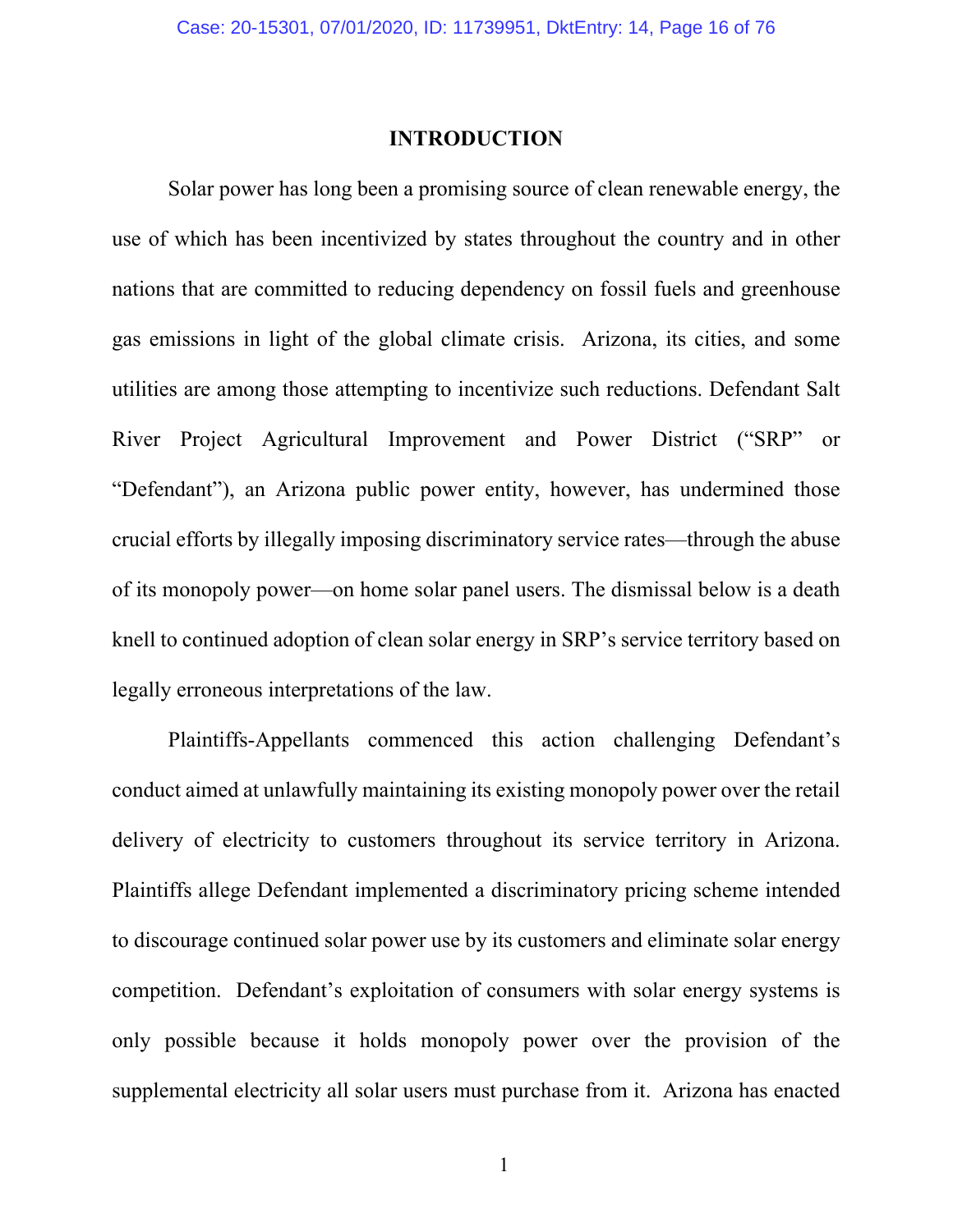laws that specifically open its retail electricity market to competition, mandate nondiscriminatory rates and subject violations to antitrust laws. SRP's imposition of discriminatory, higher rates on solar customers both to penalize them, and to drive out solar competitors, conflicts with those laws. Thus, the discriminatory rates were not adopted for any rational reason but rather solely to discourage further use and investment by consumers in solar energy sources. Such conduct is anti-competitive and caused an injury-in-fact to solar customers like Plaintiffs and the putative Class.

In dismissing the case, the District Court made four separate and independent errors by specifically holding that: (1) Plaintiffs' state law claims and Equal Protection claim were untimely; (2) Plaintiffs' state law claims were barred by procedural notice requirements of the Actions Against Public Entities and Public Employees Act, A.R.S. § 12-821.01(A); (3) the Local Government Antitrust Act, 15 U.S.C. §§ 34–36 ("LGAA"), barred Plaintiffs' ability to seek antitrust damages, while ignoring Plaintiffs' claims for injunctive and declaratory relief under antitrust laws; and (4) finding that Plaintiffs failed to allege any antitrust injury. As a result, the Court of Appeals should reverse and remand the case for further proceedings.

### **JURISDICTIONAL STATEMENT**

The District Court had original jurisdiction pursuant 28 U.S.C. § 1331, 28 U.S.C. § 1337(a), and 15 U.S.C. § 22, and supplemental jurisdiction over Plaintiffs' state law claims pursuant to 28 U.S.C. § 1367. On February 21, 2020, Plaintiffs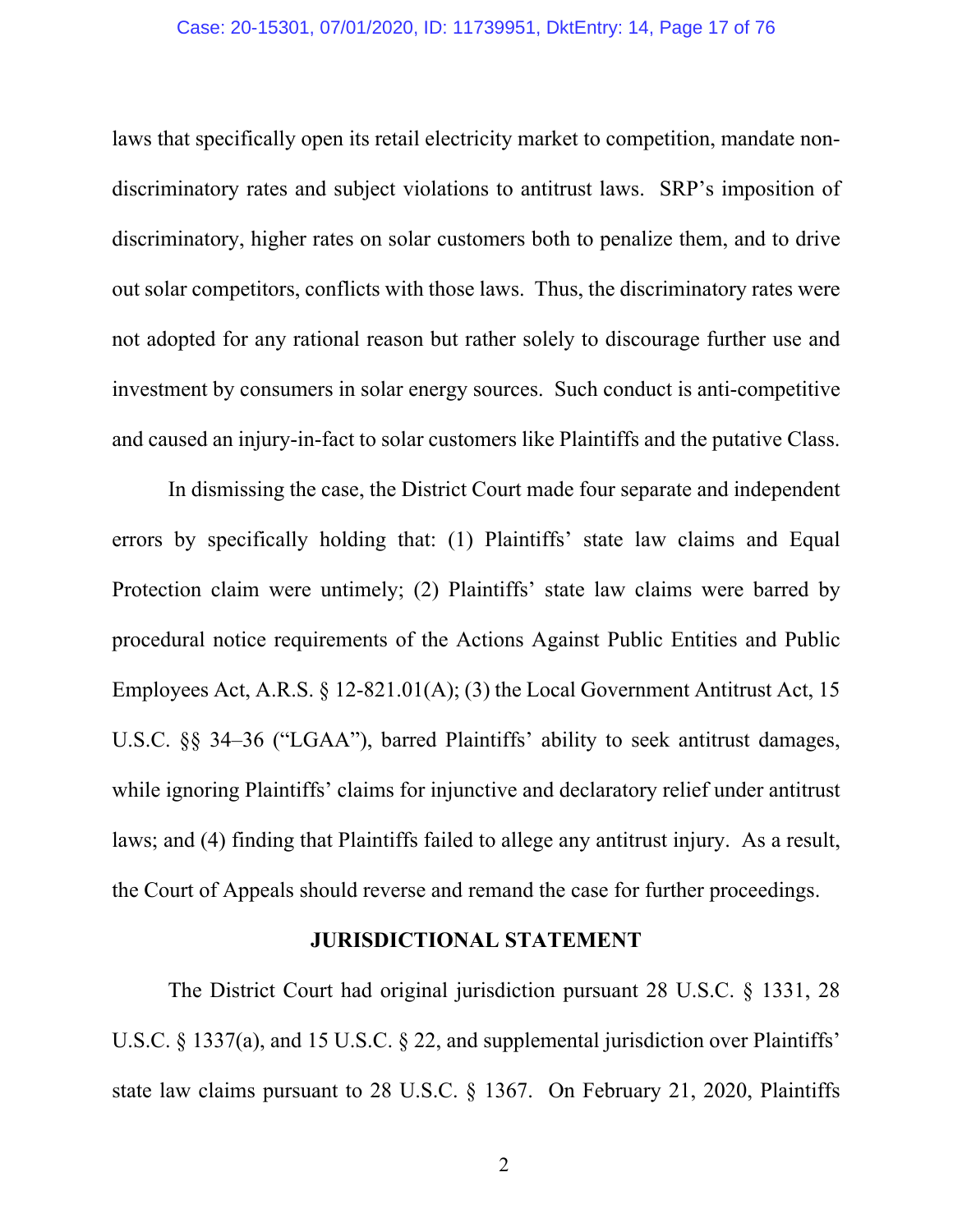timely filed a notice of appeal from both the District Court's Order dated January 10, 2020 (ER001-029) and the Final Order dated February 20, 2020. ER030. Accordingly, this Court has jurisdiction pursuant to 28 U.S.C. § 1291 as an appeal from a final decision of a district court.

### **STATEMENT OF ISSUES PRESENTED FOR REVIEW**

1. Whether the District Court erred in determining that Plaintiffs' Equal Protection claims accrued when the discriminatory E-27 rates were initially adopted, years before Plaintiffs were subjected to the rates and suffered injury, rendering them untimely;

2. Whether the District Court erred in determining that Plaintiffs' pre-suit notice was insufficient to sustain Plaintiffs' state law claims under A.R.S. § 12- 821.01(A);

3. Whether the District Court erred in failing to preserve Plaintiffs' claims for injunctive and declaratory relief in holding that the LGAA barred Plaintiffs' antitrust claims; and

4. Whether the District Court erred in holding that Plaintiffs failed to allege any antitrust injury.

3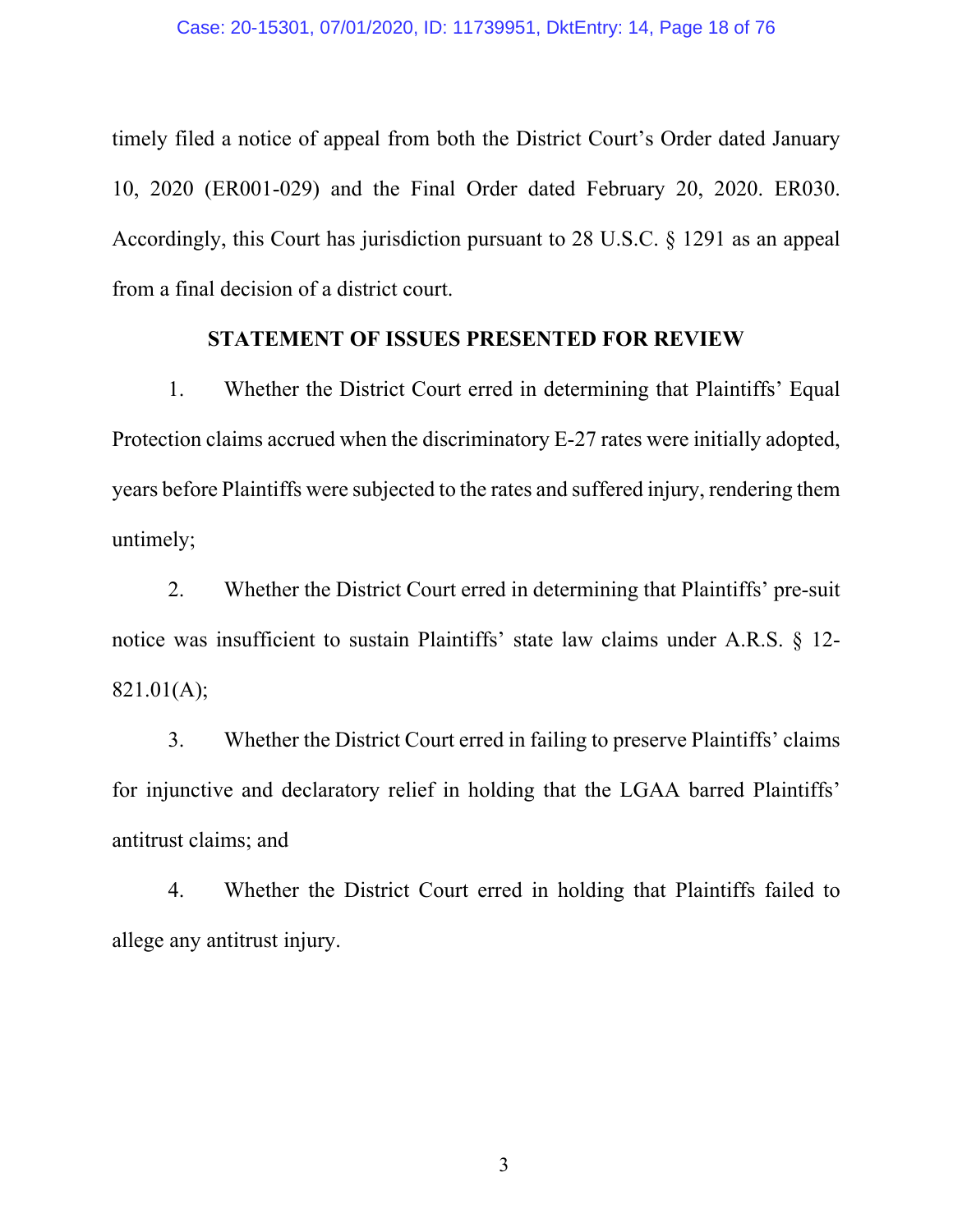### **STATEMENT OF THE CASE**

#### **I. Factual Background**

### **A. The Parties.**

#### **1. SRP**

SRP is a public power entity operating the Phoenix, Arizona metropolitan area. Under the Arizona Constitution, districts such as SRP are "political subdivisions of the State, and vested with all the rights, privileges and benefits, and entitled to the immunities and exemptions granted municipalities and political subdivisions under this Constitution or any law of the State or of the United States." Ariz. Const., Art. 13, § 7. *See* First Amended Complaint ("FAC"), at ¶¶28-38 (Apr. 23, 2019). ER086-089. Despite this, SRP lacks traditional governmental powers and regulation. *Ball v. James*, 451 U.S. 355, 366-68 (1981) (recognizing SRP as a "nominal public entity"); FAC ¶¶28-38. For instance, SRP lacks most governmental powers including the ability to impose taxes or enact laws. *Id.* SRP is not a democratic institution but is instead controlled by a small group of private landowners. *Id.* SRP is not subject to regulation or oversight by the Arizona Corporation Commission or any other entity exercising State sovereignty as to its services and rates. Its retail electricity operations are that of an ordinary "business enterprise." *Id.* Despite these limited functions, SRP remains a political subdivision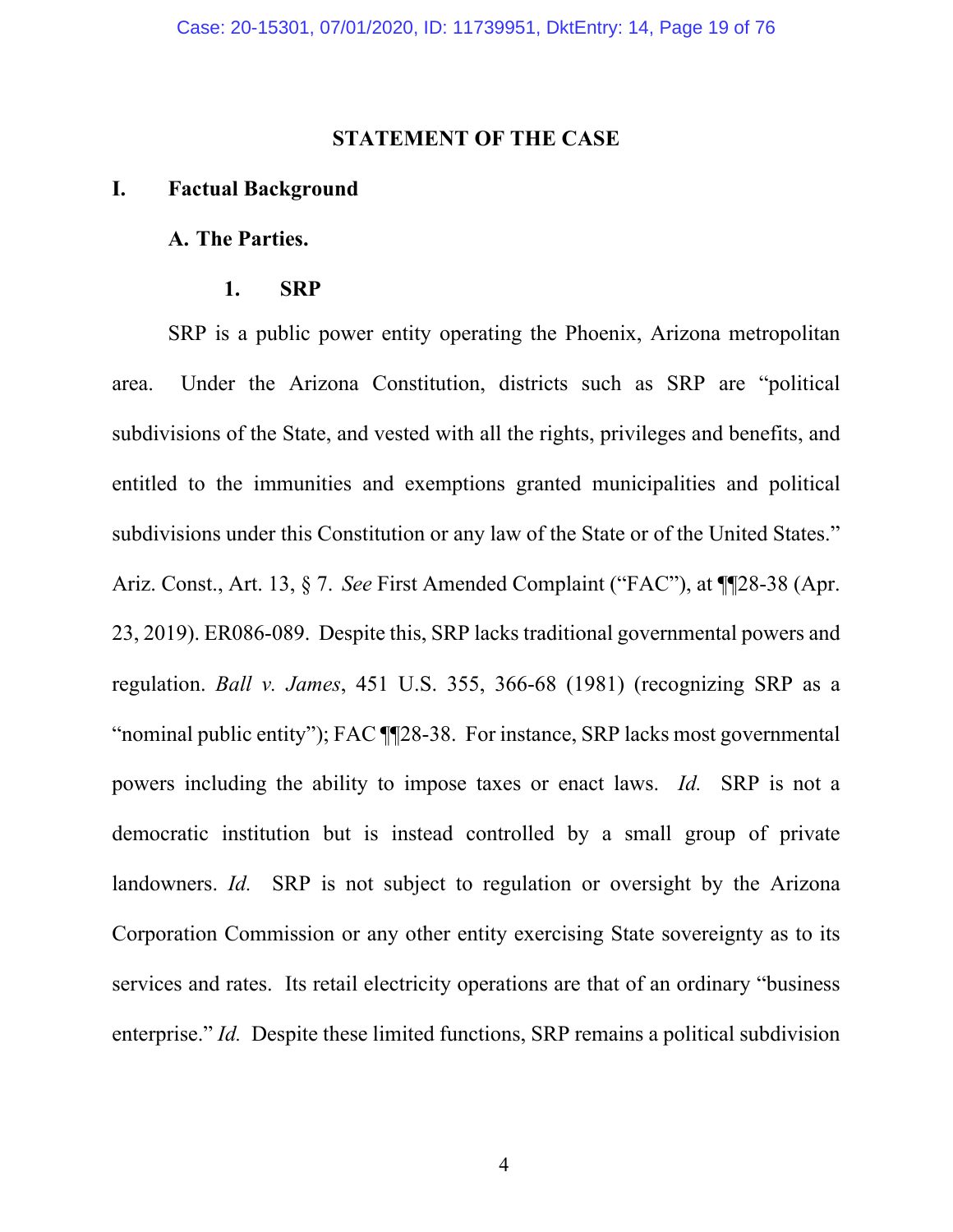subject to constitutional challenges for its discriminatory conduct.<sup>1</sup>

SRP provides electricity to approximately two million retail customers within its service area, including Plaintiffs. FAC ¶¶2, 32. With complete control over the electrical grid in its service territory, SRP has monopoly power over the pricing, sale, and distribution of electricity to all grid-dependent retail customers in its service territory, and provides more than 95% of the electricity used by customers in its territory. FAC ¶¶2, 5-6, 42-53. SRP's only competition comes from the use of solar energy systems, which allow SRP customers who purchase them to selfgenerate some of their power and reduce their reliance on retail electricity. FAC  $\P$ [13, 48, n.9.<sup>2</sup> However, even those customers are captive to SRP's monopoly power, as the electricity they self-generate cannot meet their total energy requirements, requiring them to purchase the difference from SRP. FAC ¶4.

<sup>&</sup>lt;sup>1</sup> See Smith v. Salt River Project Agric. Improvement & Power Dist., 109 F.3d 586, 593-94 (9th Cir. 1997) ("To the extent it enjoys the powers and privileges of a political subdivision, the District also should bear the duties and obligations of a political subdivision. The fact that the District is a limited-purpose public entity makes it no less public.").

<sup>2</sup> In *SolarCity Corp. v. Salt River Project Agric. Improvement & Power Dist.*, No. cv-15-00374, 2015 WL 6503439, at \*1, 8–9 (D. Ariz. Oct. 27, 2015), a case brought by a solar company challenging SRP's anticompetitive conduct in adopting discriminatory rates, the court concluded: "SolarCity plausibly alleges that it is a competitor of the District."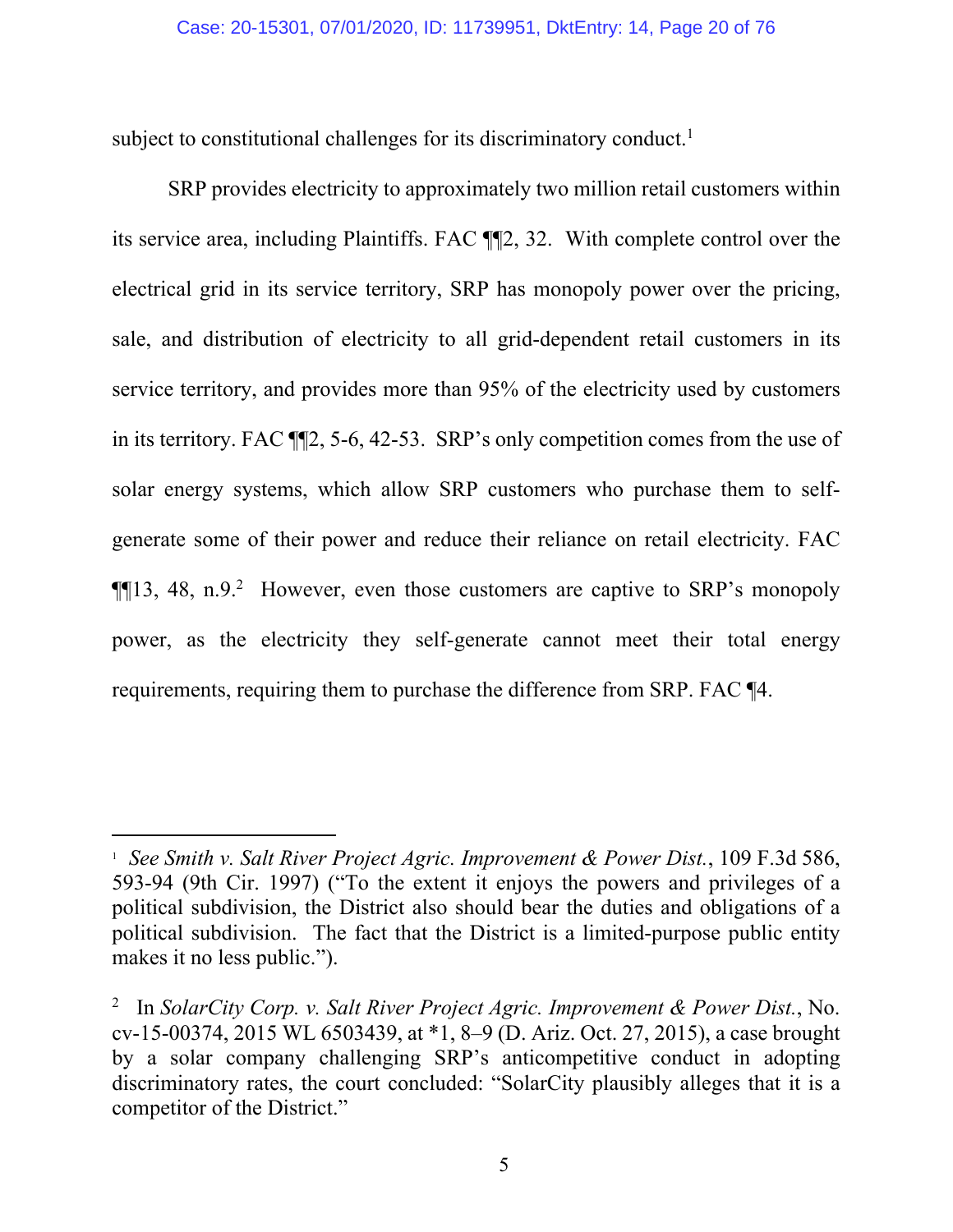### **2. Plaintiffs**

Plaintiffs William Ellis, Robert Dill, Edward Rupprecht, and Robert Gustavis are SRP customers who self-generate electricity through solar energy systems that they purchased. FAC ¶¶3, 20-27, 62, 109, 113. Each Plaintiff acquired their solar energy system and were first charged the discriminatory rates by SRP *after* the rates were adopted. *Id.* Since most solar energy systems produce and store less electricity than what consumers need, Plaintiffs still must purchase some additional electricity from SRP to fill the gap. FAC ¶¶4, 52, 155. As described below, SRP exploits its monopoly power as the only available provider of this electricity.

### **B. The expanded use of solar electricity has long been recognized as beneficial in Arizona, and competition from self-generation is protected under Arizona law.**

Solar energy has long been viewed as beneficial for society providing a clean source of renewable energy, reducing electric transmission costs, and helping states, cities, and other entities comply with environmental regulations and to achieve policy goals. FAC ¶¶1, 60-64. Homeowners' use of solar energy systems benefits not only the environment and the general public, but also utility companies like SRP by *inter alia*, reducing transmission costs and helping them comply with regulatory requirements. FAC ¶12, 62-63, 101, 105. In addition, electricity generated by solar energy systems in SRP's service territory assists in meeting electricity demand during peak hours, especially during the summer. FAC ¶62. Recognizing these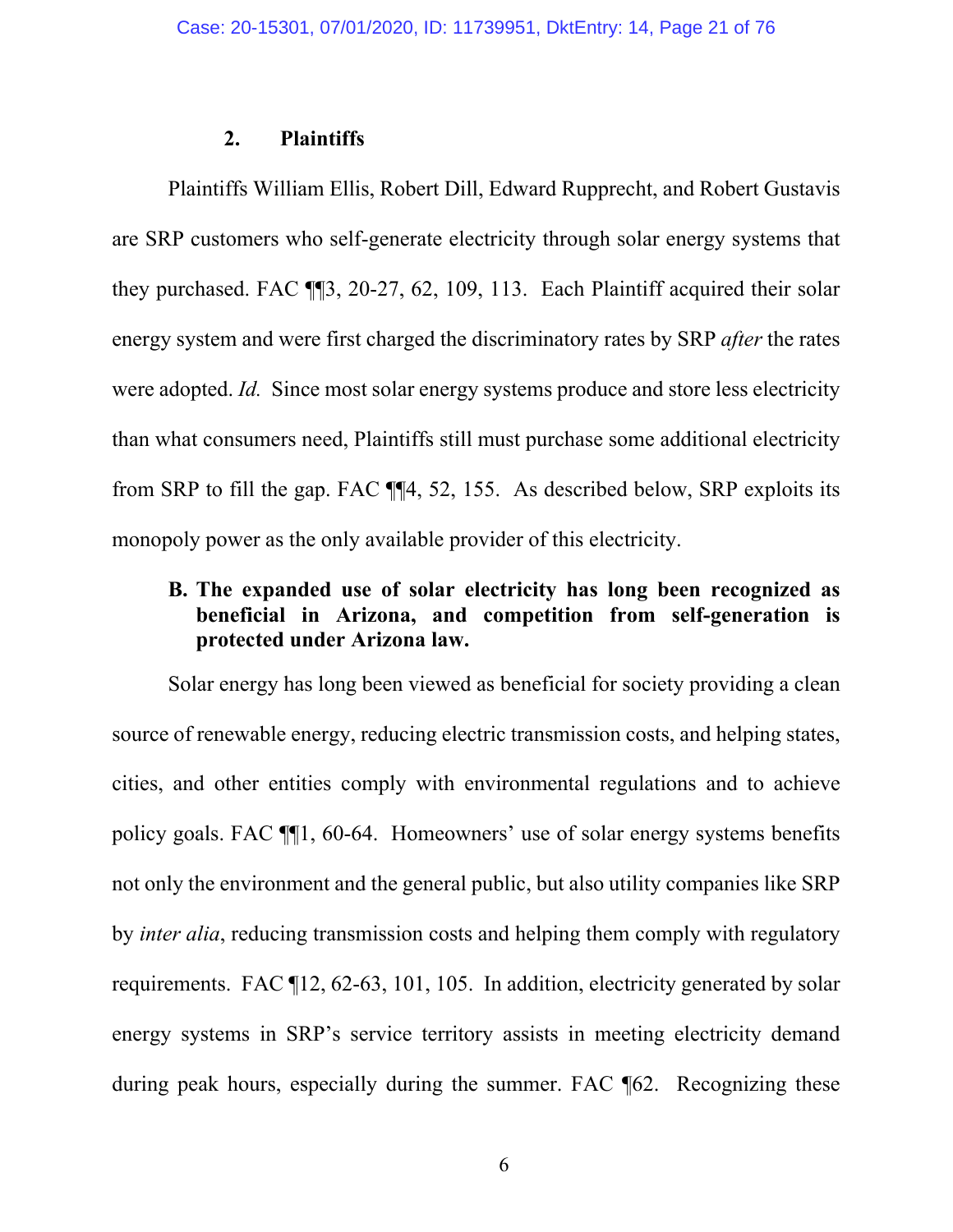### Case: 20-15301, 07/01/2020, ID: 11739951, DktEntry: 14, Page 22 of 76

benefits, utility companies have offered financial incentives to customers to encourage the installation of solar energy systems. FAC ¶¶5, 12, 63.

However, as solar increased in popularity, SRP began to recognize its adoption as a competitive threat due to the increased energy independence of its customers. FAC  $\P$  $[34, 44-47, 65-69.3]$  In 2013 the Edison Electric Institute, an electrical utility trade group, published articles that acknowledged direct competition between solar energy system vendors and electric utilities, highlighting the "competitive threat" and "disruption" solar energy companies present to utilities' business model, and how that "threat" can be addressed to utilities' financial benefit through the adoption of new pricing, rates, and policies aimed at *discouraging*

<sup>3</sup> *See Solar City*, 2015 WL 6503439, at \*8-9:

But SolarCity alleges the SEPPs "have the purpose and effect of eliminating future distributed solar installations" and that the "only practicable way to escape the charges is to forgo installing distributed solar systems or to radically reduce peak usage," which is impracticable. SolarCity further alleges the SEPPs make it "impossible for commercial, municipal, and educational customers to obtain any viable return on a new distributed solar investment," and that the "clear purpose of the SEPPs is not to recoup reasonable grid-related costs from distributed solar customers, but to prevent competition from SolarCity (and other providers of distributed solar) by punishing customers who deal with such competitors[.]". It asserts it has lost substantial business because the SEPPs have "made rooftop solar profoundly uneconomical." These allegations sufficiently allege harm to competition in the retail electricity market. SolarCity has adequately alleged antitrust injury.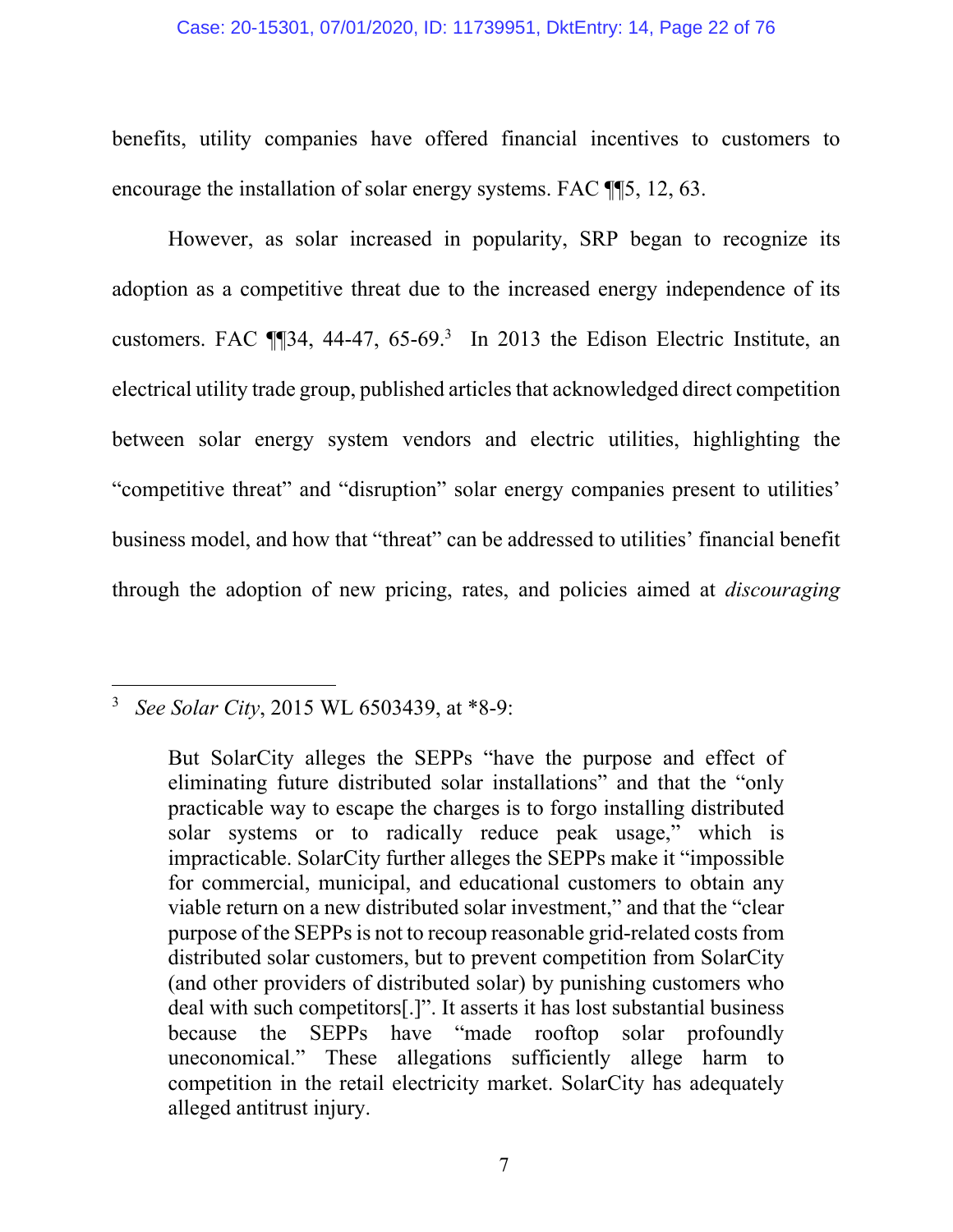#### Case: 20-15301, 07/01/2020, ID: 11739951, DktEntry: 14, Page 23 of 76

consumers' investment in solar power systems, despite the related public benefits. FAC ¶46-47*.* Plaintiffs allege that SRP followed this model in adopting discriminatory rates aimed at disrupting this competition and disincentivizing consumers to invest in solar systems. As the *Arizona Republic* newspaper reported, an SRP executive went so far as to refer to solar energy system vendors as the "enemy." FAC ¶¶45, 73 (describing email sent with the subject line "The Solar Tax Issue" and stating "Hold the fort down ... feeling restless while the enemy is preparing for attack!").

To promote both competition and renewable energy, Arizona has adopted laws that open electricity markets and prevent discriminatory pricing. The Electric Power Competition Act, A.R.S. §30-801 *et seq.* ("EPCA"), *inter alia*, requires public power entities to open their service territory to competition for the sale of electric power to retail customers. A.R.S. §30-803; FAC ¶54-55. *See also* A.R.S. §40- 202(B). The EPCA prohibits public power entities from using "any reduction in electricity in purchases… resulting from self-generation" to rationalize calculating or recovering "stranded costs from a customer." A.R.S. §30-805(D); FAC ¶56. The EPCA further provides that discriminatory prices for electricity are unlawful. A.R.S.  $§30-805(A)(1)$  and (2). Finally, the EPCA calls for the application of antitrust laws to curtail anticompetitive conduct by public power entities. A.R.S. §30–813; FAC  $\P$   $\sqrt{ }$  55-59.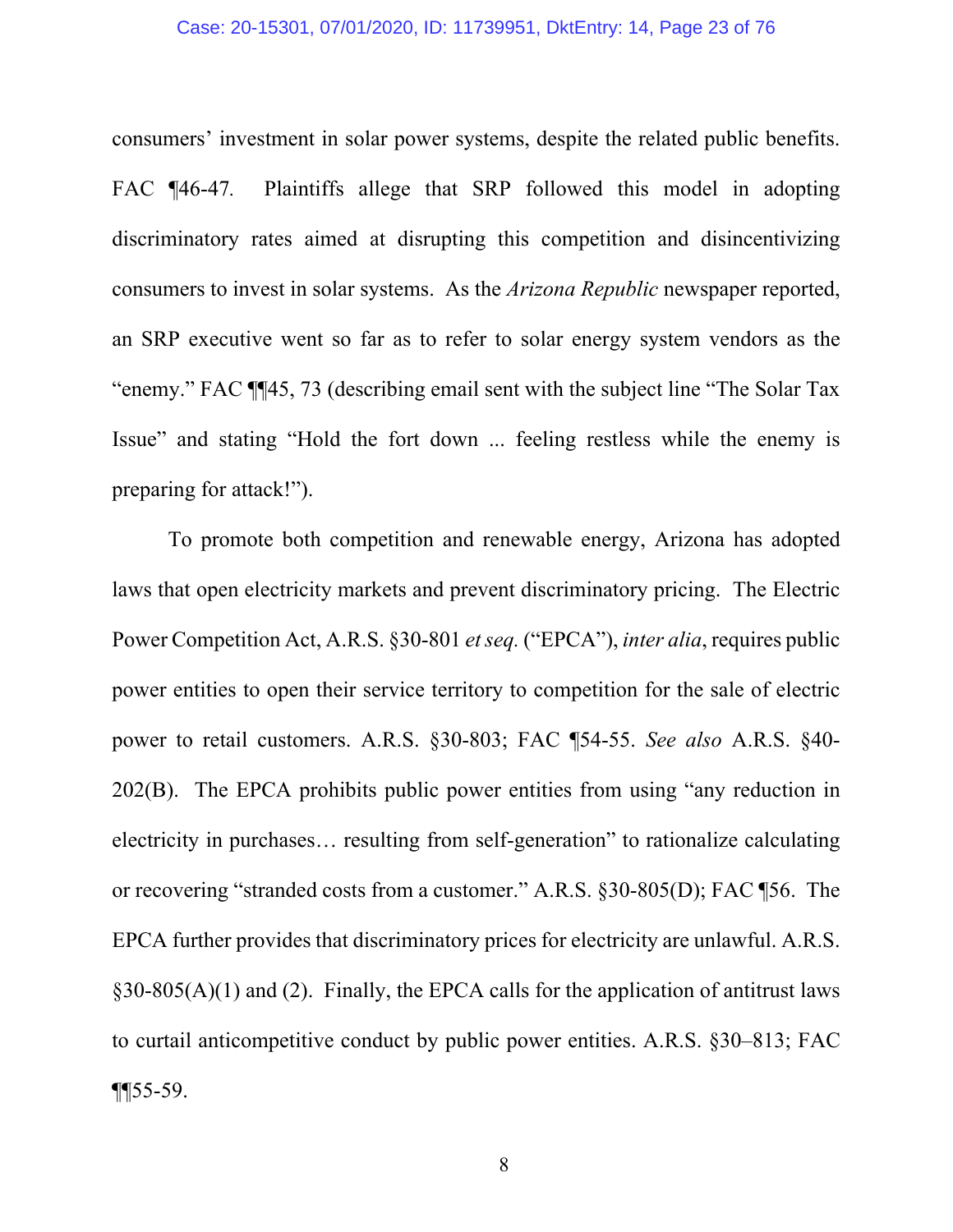### **C. SRP adopted discriminatory rates to lessen competition from solar electricity, injuring Plaintiffs, the putative Class, and the general public.**

Despite these laws, in order to eliminate the growing competition from solar energy systems, maintain its monopoly power, and increase its revenues, SRP implemented a new discriminatory pricing scheme called Standard Electric Price Plans ("SEPPs"), effective February 26, 2015, which included the E-27 price plan for customers, like Plaintiffs, who self-generate electricity. FAC ¶¶6, 72-73.

Under the E-27 price plan new customers generating electricity through solar energy systems were charged approximately \$600 more per year than both non-solar customers buying the same electricity and existing solar customers (as of December 2014) who were grandfathered into the old rates, resulting in a substantial increase in solar customers' bills (by approximately 65%). FAC ¶¶7, 73. These higher rates effectively penalized customers who used solar and, as detailed below, were designed to discourage further purchases and investments in solar energy systems. The rate change was not to further environmental, social, or other policies that pass the requisite judicial scrutiny, but instead was aimed at maintaining monopoly power, impeding solar development despite its recognized benefits, quashing competition for electricity from self-generating consumers with solar energy systems, and generating additional revenues for SRP through exploitation of its monopoly power. FAC ¶¶5. As SRP's conduct was contrary to the EPCA, there was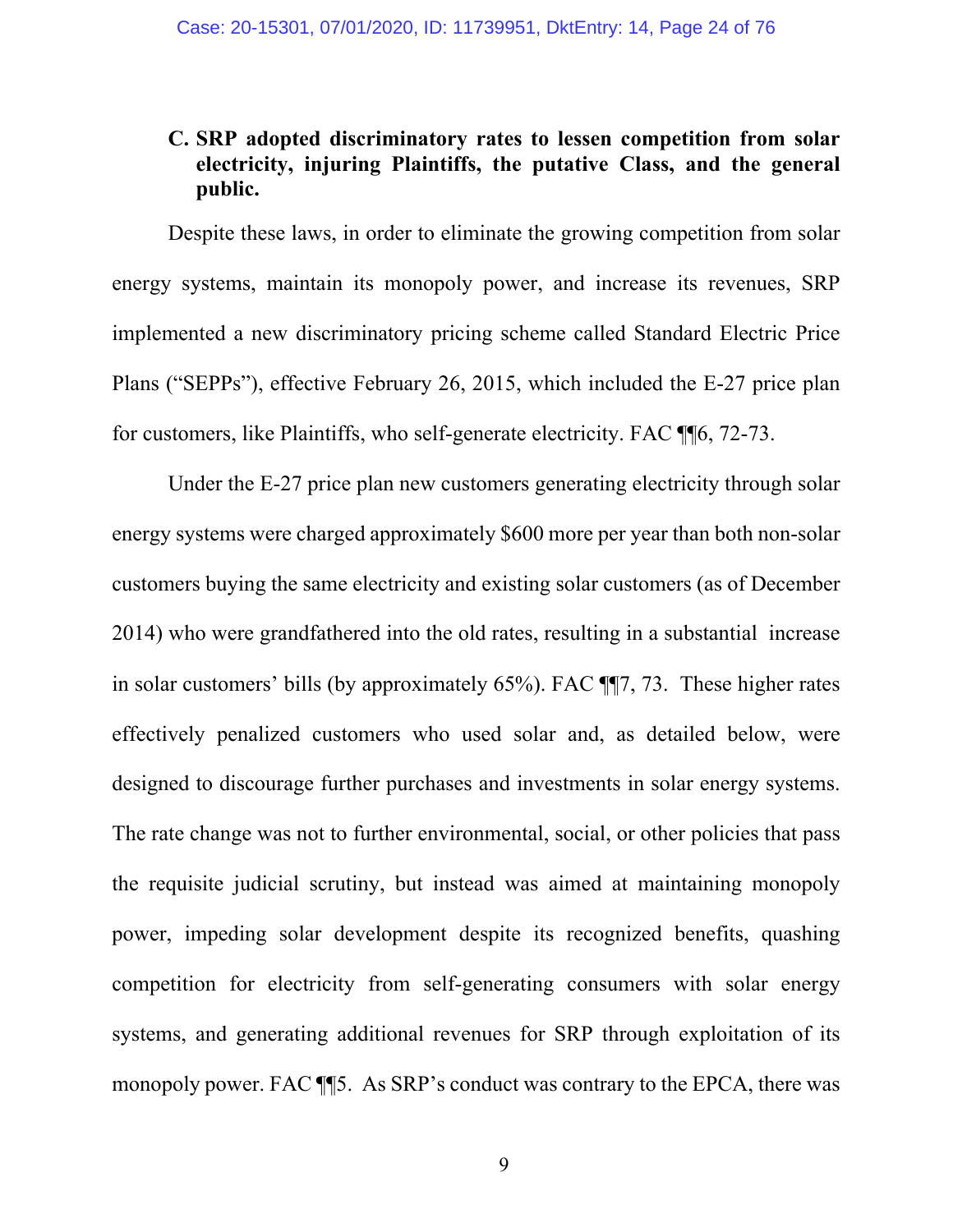no rational basis for its decision to implement the discriminatory rates. FAC ¶¶96- 107.4

Rather than increase rate plans for all consumers equally across-the-board, SRP adopted a far smaller rate increase for its non-solar and grandfathered consumers. FAC ¶8. The E-27 price plan was designed to penalize and discriminate against customers with solar energy systems, and disincentivize further solar investment and use. FAC ¶¶7-9. Costs incurred by SRP to serve solar customers do not justify the increase as these customers offset or reduce the cost of the service they receive and therefore, confer substantial benefit to SRP. FAC ¶11. While SRP could have designed a rate structure that treated all customers using reduced or similar levels of electricity the same, SRP designed a rate structure that solely targeted new solar electricity users for higher rates, denying them equal protection. FAC ¶¶11-12, 105.

Under the discriminatory rates, solar customers, like Plaintiffs, pay higher rates than SRP's non-solar and grandfathered solar customers for purchases of the same electricity, causing them financial injury. FAC  $\P$ [6-7, 15-17, 19-27, 85-95. Further, consumers recognize that SRP's pricing plan is discriminatory and strips

<sup>4</sup> *See Otter Tail Pwr. Co. v. United States*, 410 U.S. 366, 368, 380 (1973) (disapproving conduct of electric utility that used its lost revenues to justify anticompetitive conduct).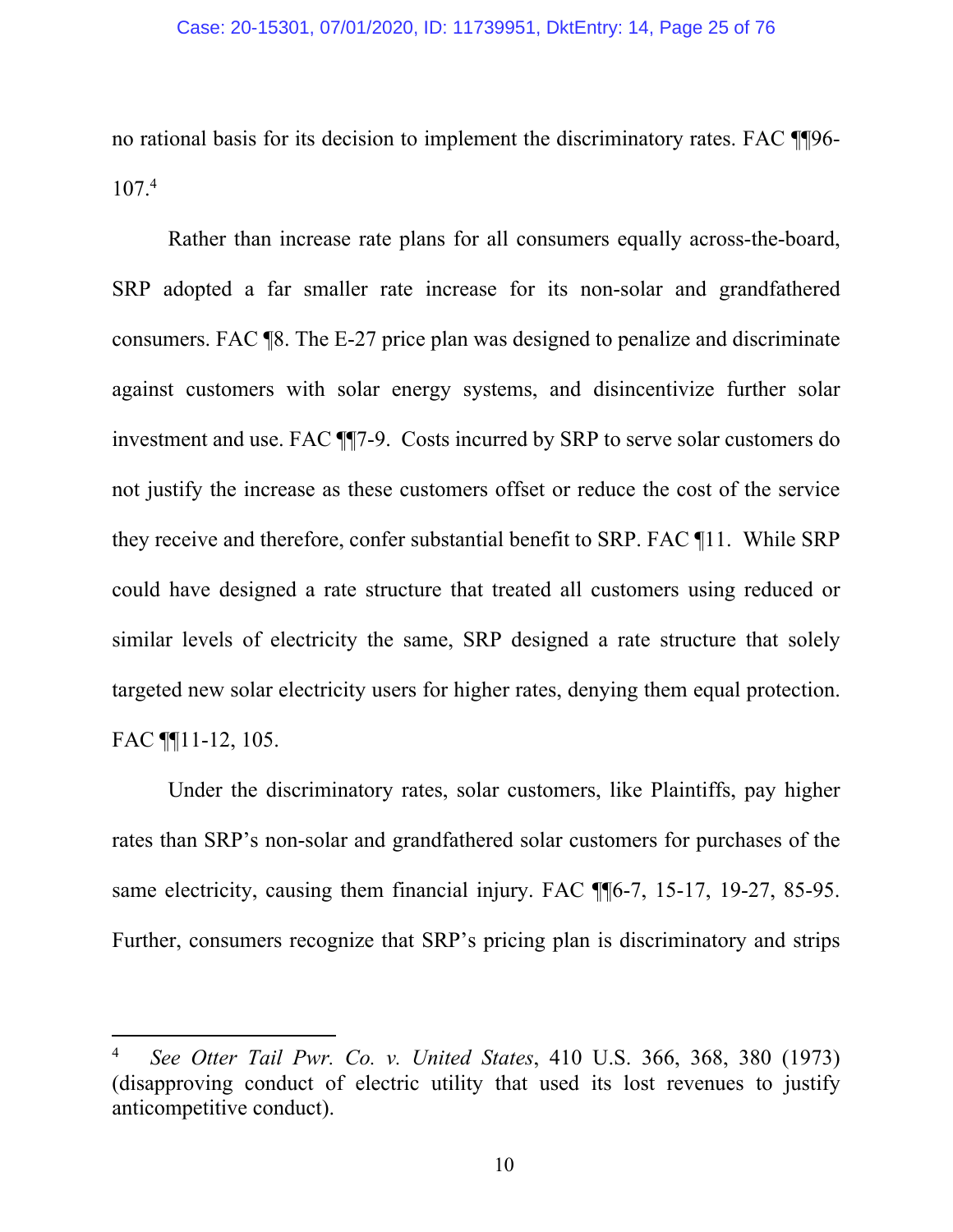the economic value in investing in solar energy systems, as shown by the fact applications for solar energy systems in SRP's territory fell significantly after the E-27 effective date, harming competition. FAC ¶¶10, 86-87.

### **II. Procedural History**

On December 9, 2018, Plaintiffs timely served a notice of claim on Defendant pursuant to A.R.S. §12-821.01. ER123-124,133-135. After Defendant denied the claim, indicating no willingness to resolve the dispute, Plaintiffs commenced this action on February 22, 2019. ER177,181-182. Plaintiffs' First Amended Complaint asserts nine causes of action: monopolization and attempted monopolization in violation of the Sherman Antitrust Act and the Arizona Uniform State Antitrust Act; price discrimination under the Arizona Constitution and A.R.S. §40-334; violation of the Equal Protection Clause of the Fourteenth Amendment and the Arizona Constitution; and violation of the Arizona Consumer Fraud Act. FAC ¶¶120–195. Defendant moved to dismiss (ER183), and on January 10, 2020 the District Court granted the motion (ER001-029,185) (the "Order"). The order terminating the case was issued on February 20, 2020. ER030,185. Plaintiffs' Notice of Appeal was filed on February 22, 2020. ER136-137,185.

### **SUMMARY OF ARGUMENT**

While the District Court correctly rejected Defendant's arguments that the filed-rate doctrine and state-action immunity barred Plaintiffs' claims, the January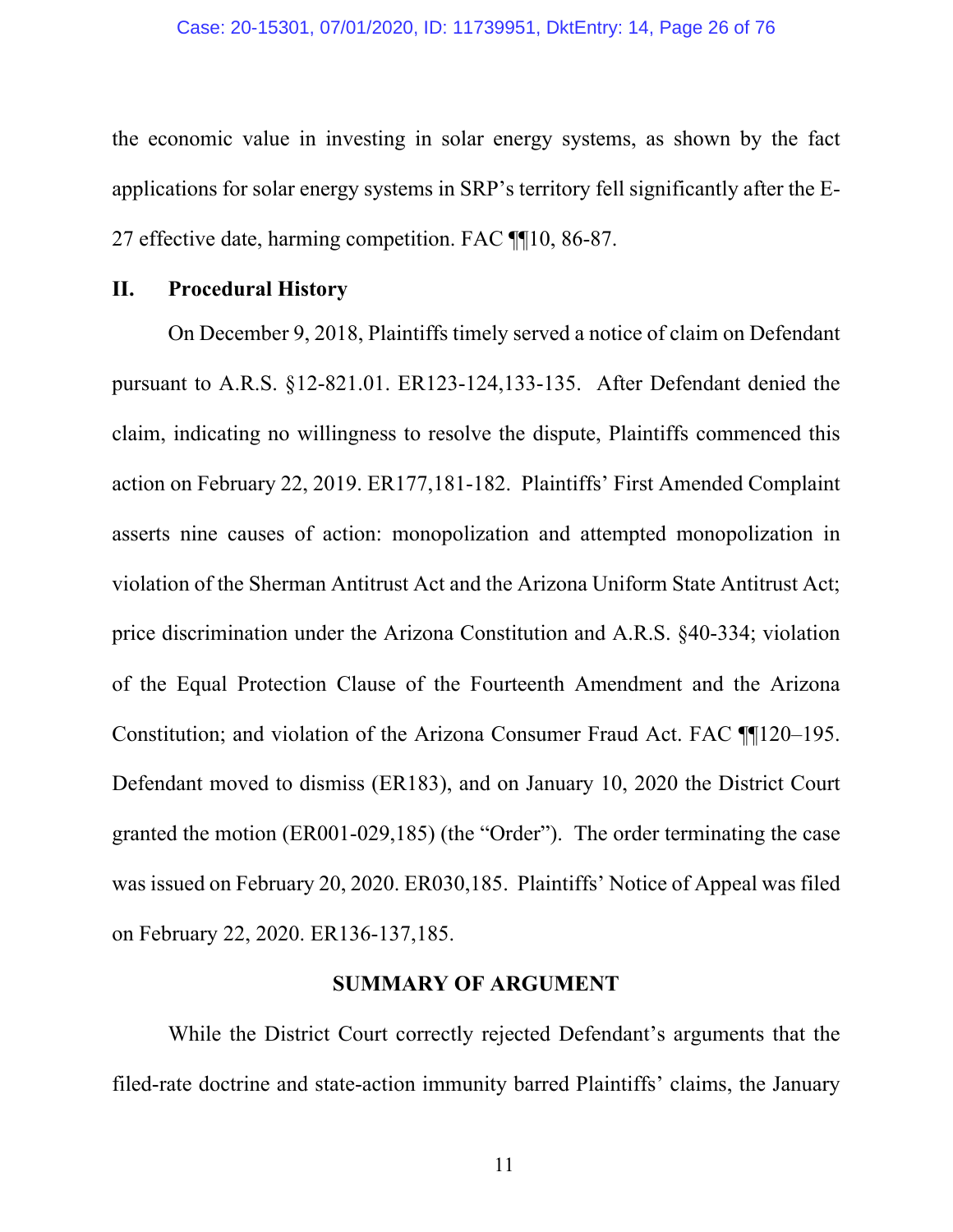10, 2020 Order contained four reversable errors. First, the District Court held that Plaintiffs' causes of action accrued when the E-27 rate was initially adopted by Defendant in February 2015 despite that being several years before any Plaintiff acquired their solar electricity systems and were first charged the discriminatory rates, causing financial injury. As a cause of action accrues when a plaintiff realizes that he or she is injured, the District Court's determination that Plaintiffs' claims accrued before they were ever charged is reversable error.

Second, the District Court committed reversable error when determining that Plaintiffs' pre-filing notice of claim was deficient. Plaintiffs' notice detailed the facts on which Plaintiffs' claims were based, supplemented by the draft complaint, and presented a concise formula from which Defendant could derive the amount to settle the class claims using data it exclusively possessed. *See* ER133-135. This is all the rules require. *See Mountainside Mar LLC v. City of Flagstaff*, No. 1 CA-cv-18-0049, 2019 WL 3235025, \*3 (Ariz. Ct. App. July 18, 2019).

Moreover, Plaintiffs dispute not only the deficiency of the notice, but whether such notice was required at all. Because this procedural requirement is incompatible with the Federal Rules of Civil Procedure, the federal rules govern. Specifically, Fed. R. Civ. P. 23 prohibits the forced "pick-off" of class representatives before they have had a fair opportunity to move for class certification, which is in direct conflict with the fiduciary duties a class representative assumes. Arizona's procedural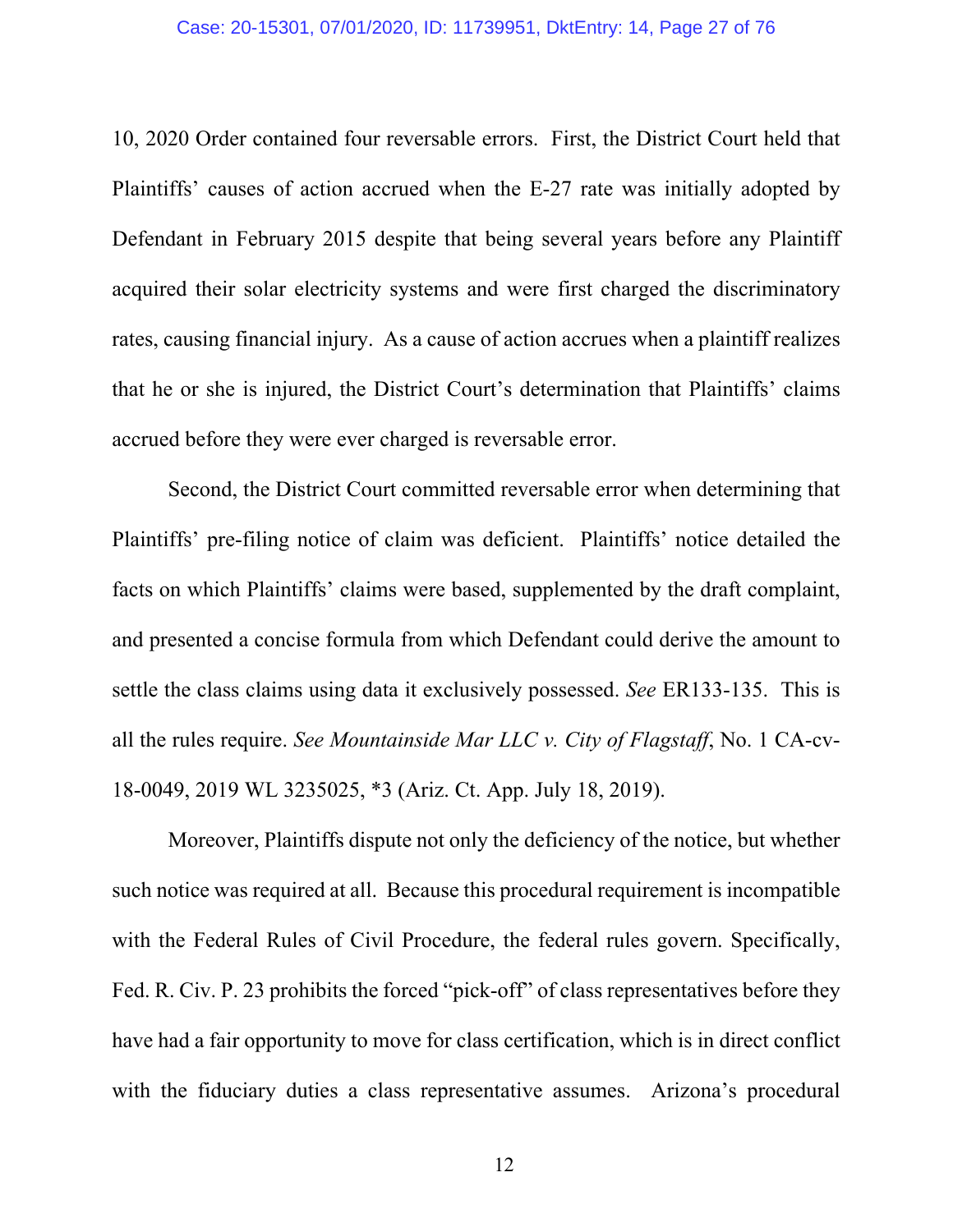#### Case: 20-15301, 07/01/2020, ID: 11739951, DktEntry: 14, Page 28 of 76

mandate that Plaintiffs' present an offer of settlement and surrender their Article III standing before that time, as the District Court interpreted A.R.S. §12‐821.01(A) to require, conflicts with federal law and is invalid. *Shady Grove Orthopedic Assocs., P.A. v. Allstate Ins. Co.*, 559 U.S. 393, 406-07 (2010). The foregoing notwithstanding, A.R.S. §12-821.01(A) does not apply to Plaintiffs' federal claims or claims seeking injunctive and declaratory relief, and dismissal of such claims on this basis was improper.

Third, the District Court erred in finding that the LGAA barred Plaintiffs from recovering damages under the federal antitrust laws. The LGAA protects government entities, and SRP is only a "nominal governmental unit" that is essentially a business enterprise benefiting a private group of landowners. *Ball*, 451 U.S. at 366. In any event, the LGAA does not impact Plaintiffs' claims for injunctive and declaratory relief, or any claims under Arizona's antitrust laws.

Finally, with respect to Plaintiffs' Sherman Act claims, the District Court erred in ruling that Plaintiffs failed to allege antitrust injury.

### **STANDARD OF REVIEW**

The Court of Appeals reviews "*de novo* a district court's grant of a motion to dismiss and all constitutional questions." *Tedards v. Ducey*, 951 F.3d 1041, 1048 (9th Cir. 2020).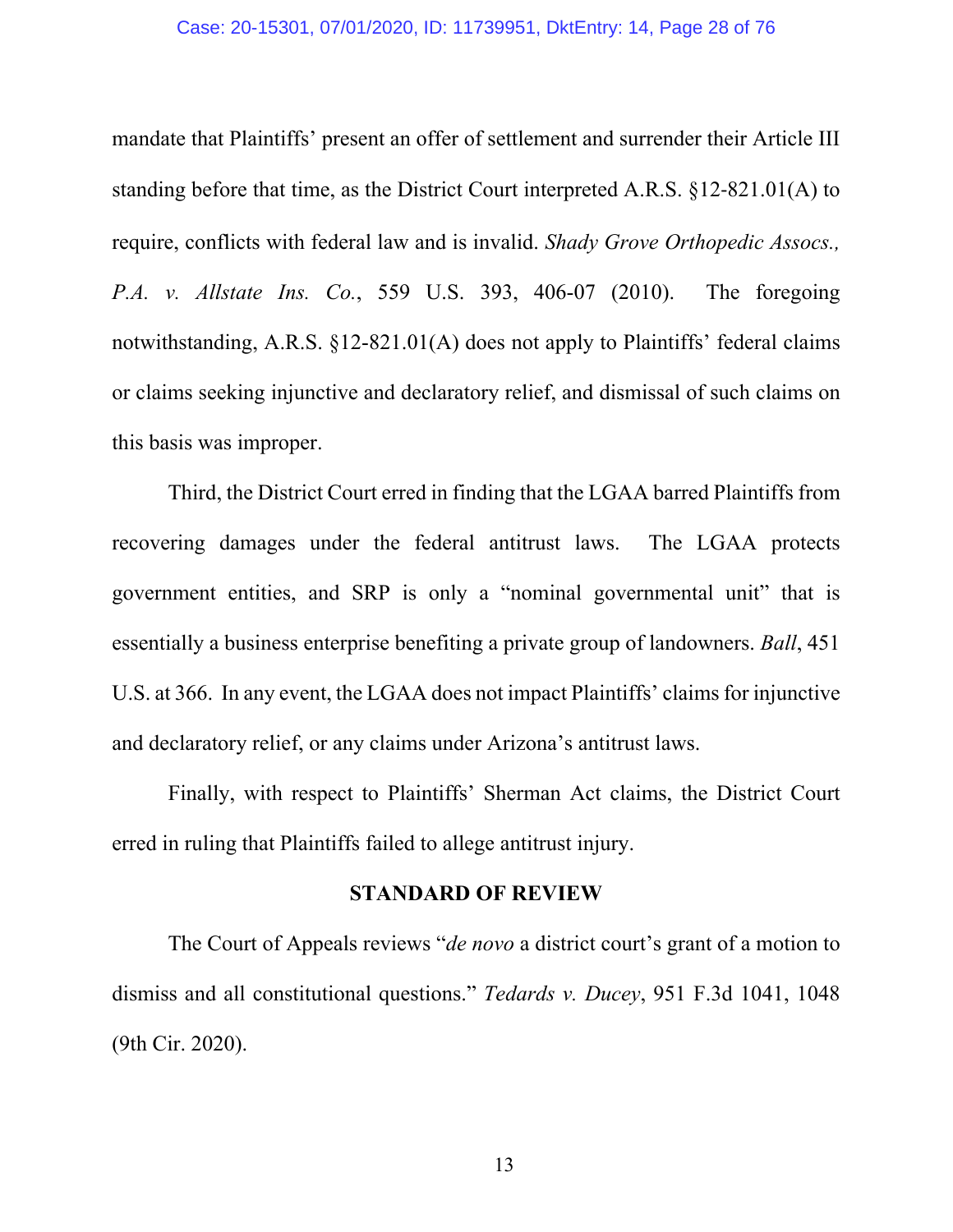### **ARGUMENT**

### **I. Plaintiffs' Equal Protection Claims Are Timely.**

The District Court erred in concluding that Plaintiffs' equal protection claim was barred because it was not brought within two years from "the Board's approval of the SEPPs on February 26, 2015." Order at 17-18. ER17-18.<sup>5</sup> First, although the SEPPs were initially adopted in 2015, Plaintiffs were not injured until well after that when they acquired solar energy systems and were first charged the higher rates at issue. *See, e.g.*, FAC ¶¶21, 23 (alleging Plaintiffs Ellis and Dill installed their solar energy systems and first became subject to the E-27 rates in May and July, 2018, respectively). Therefore, those Plaintiffs had no standing to bring claims for damages until they were charged the discriminatory rates. A cause of action accrues when the plaintiff incurs the actual injury for which she seeks redress. *Zenith Radio Corp. v. Hazeltine Research, Inc.*, 401 U.S. 321, 338 (1971); *Flynt v. Shimazu*, 940 F.3d 457, 462 (9th Cir. 2019); *Canyon Del Rio Investors, L.L.C. v. City of Flagstaff*, 258 P.3d 154, 159 (Ariz. Ct. App. 2011). Since all Plaintiffs (except Rupprecht) filed their claims seeking damages, injunctive, and declaratory relief within two years of the date they were first charged the discriminatory rates, their claims were timely.

<sup>5</sup> While the District Court's ruling on the accrual of claims only addressed Plaintiffs' Equal Protection claim, Plaintiffs' analysis applies to all claims.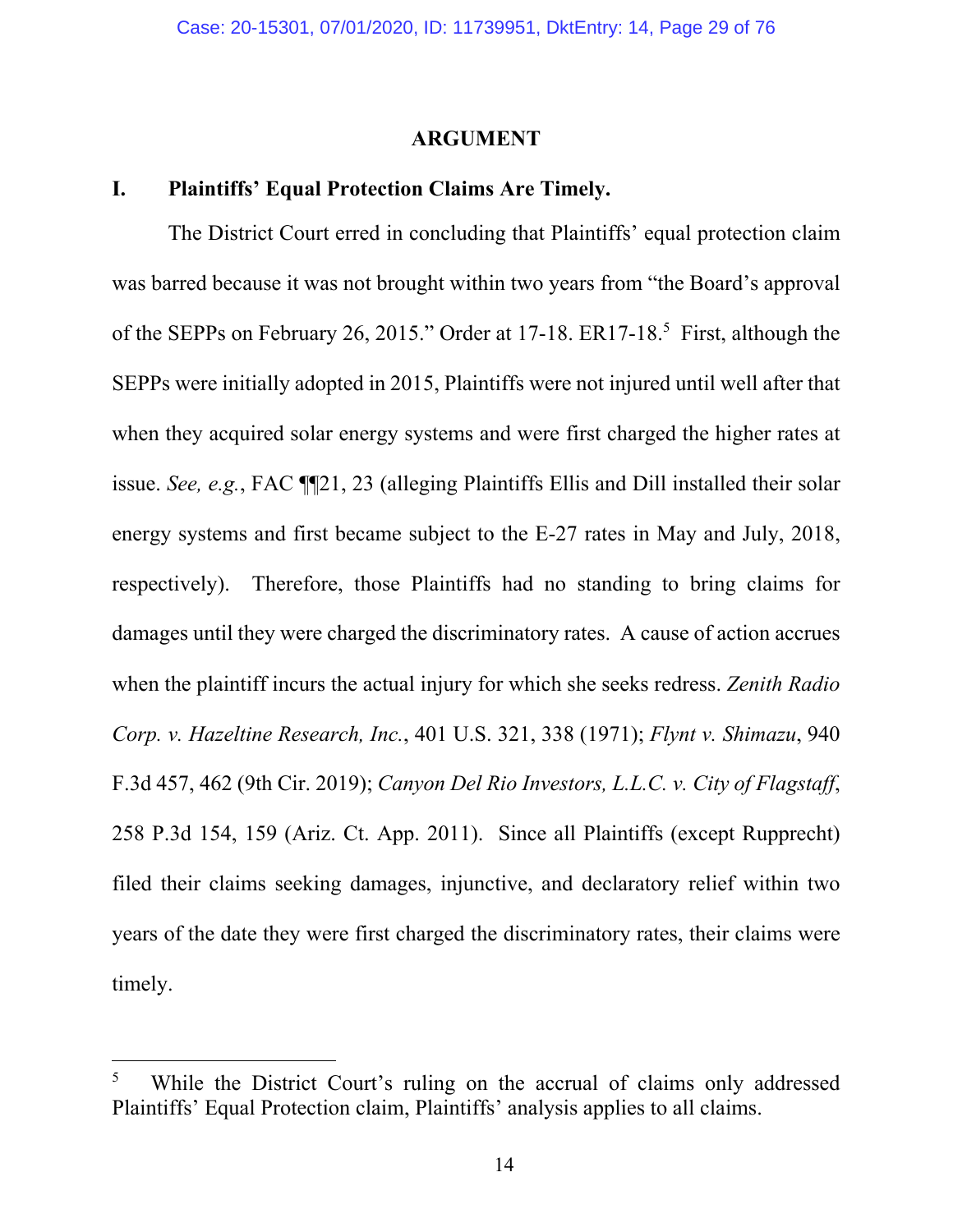Second, regardless of when Plaintiffs' claims first accrued, all Plaintiffs (including Rupprecht) continue to be charged the unlawful rates on an ongoing monthly basis. Under the continuing violation doctrine, a new claim accrues each time additional unlawful charges are imposed. *Flynt*, 940 F.3d at 462. There is "a series of repeated violations" where each monthly charge creates a new injury and a new actionable violation. *Id.*; *Zenith*, 401 U.S. at 338, n.3. As a result, Plaintiffs' claims are timely and the District Court erred in dismissing them.

### **A. Plaintiffs' claims did not accrue in 2015 when the E-27 rates were initially adopted, but rather when Plaintiffs first became subject to the discriminatory rates and were injured financially by paying them.**

**1. Plaintiffs' claims for monetary damages accrued then they were charged the discriminatory rates.** 

"Section 1983 does not contain its own statute of limitations." *Campbell v. Nat'l Comm. Renaissance of Cal.*, 766 F.3d 1191, 1198 (9th Cir. 2014). Instead, federal equal protection claims under 42 U.S.C. §1983 are subject to the forum state's statute of limitations for personal injury claims. *Taylor v. Regents of Univ. of Cal.*, 993 F.2d 710, 711-12 (9th Cir. 1993). Arizona's personal injury statute of limitations is "two years after the cause of action accrues[.]" A.R.S. §12-542.

While state law determines the length of the limitations period, federal law determines when a civil rights claim accrues. *Olsen v. Idaho State Bd. of Med.*, 363 F.3d 916, 926 (9th Cir. 1991). "It is the standard rule that accrual occurs when the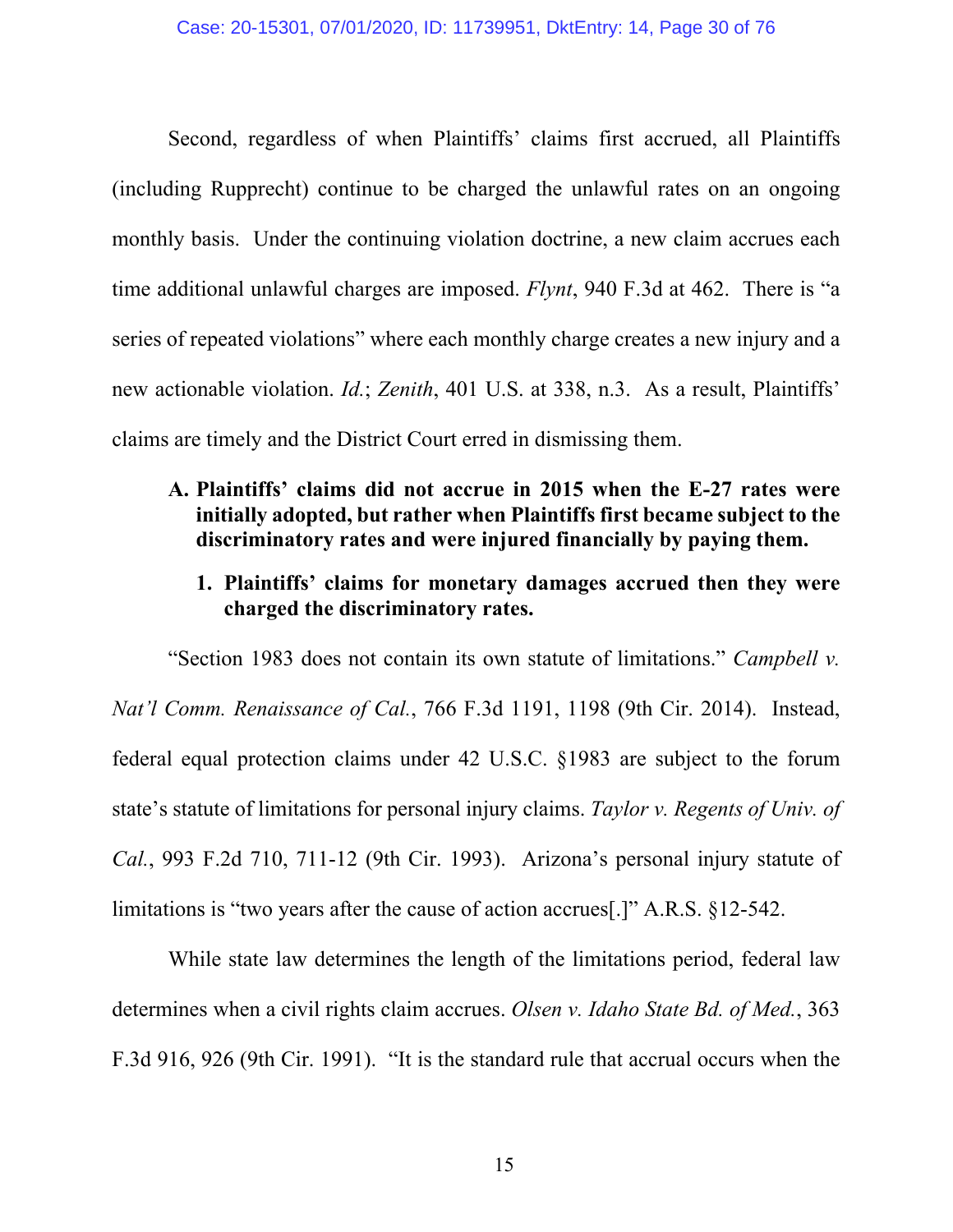#### Case: 20-15301, 07/01/2020, ID: 11739951, DktEntry: 14, Page 31 of 76

plaintiff has a complete and present cause of action," that is, when the plaintiff "knows or has reason to know of the actual injury." *Flynt*, 940 F.3d at 462 (citations omitted).6 Thus, the plaintiff must suffer an "actual injury" *before* a claim accrues. *Id*.

The District Court erroneously held that Plaintiffs' claims accrued in February 2015 when the discriminatory rates under the SEPPs were first approved by SRP's board, even though that was *before* Plaintiffs installed or first used a solar energy system, *before* Plaintiffs were even solar customers, and *before* Plaintiffs were ever subject to the discriminatory rates that caused actual injury and financial loss when paid. In turn, the District Court erroneously found that the statute of limitations had run and Plaintiffs' claims were untimely by the time this action was filed in February 2019.

As an initial matter, had Plaintiffs filed their action in 2015 when the discriminatory rates were adopted but not yet applied to them, their action would likely have been dismissed due to justiciability issues. The mere existence of a statute (or rate) is not sufficient to satisfy the 'case or controversy' requirement under Article III. *See, e.g.*, *Thomas v. Anchorage Equal Rights Comm'n*, 220 F.3d 1134,

<sup>6</sup> *See also Lukovsky v. City & Cnty. of S. F.*, 535 F.3d 1044, 1051 (9th Cir. 2008); *Ervine v. Desert View Regional Med. Ctr. Holdings, LLC*, 753 F.3d 862, 869 (9th Cir. 2014).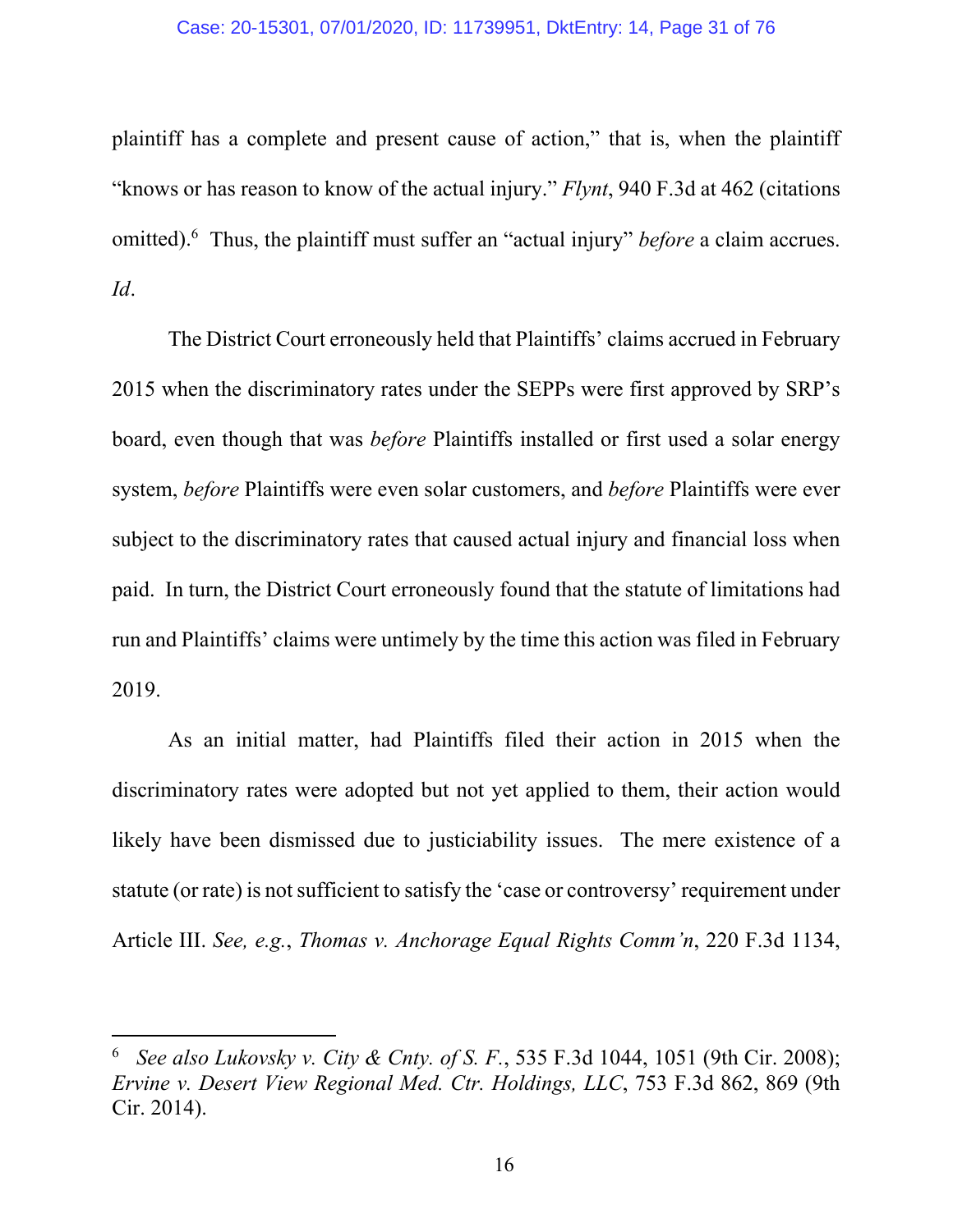1138-39 (9th Cir. 2000). Even a general intent by Plaintiffs to install solar energy systems at some point in the future would not confer Article III injury necessary to confer standing to bring suit. *Id*. A speculative threat of injury, "wholly contingent upon the occurrence of unforeseeable events," namely whether Plaintiffs here would actually complete a transaction to purchase a solar system three years in the future, "though theoretically possible—is not reasonable or imminent." *Id.* at 1141; *Babbit v. United Farm Workers Nat'l Union*, 442 U.S. 289, 298 (1979).

Instead, Plaintiffs filed their action within the applicable limitation period after they were actually charged the higher discriminatory rates and suffered actual injury. FAC ¶¶21, 23. Plaintiffs' initial claims accrued at the time of the first payments pursuant to the E-27 rate plan that caused financial injury and damage. *Allstate Life Ins. Co. v. Robert W. Baird & Co., Inc.*, 756 F. Supp. 2d 1113, 1154 (D. Ariz. 2010), *on reconsideration in part*, 2012 WL 1900560 (May 24, 2012) (cause of action against a public entity accrues for purposes of the notice of claim provision and the statute of limitations when the damaged party realizes he or she has been damaged and knows its cause); *Stulce v. Salt River Project Agric. Improvement & Power Dist.*, 3 P.3d 1007, 1010 (Ariz. Ct. App. 1999)(same); *Manrique v. City of Phoenix*, No. CV11-01981-PHX-DCG, 2012 WL 1985640, \*2 (D. Ariz. June 4, 2012)(same). Subsequent charges resulted in the accrual of new claims, supported by distinct financial injuries.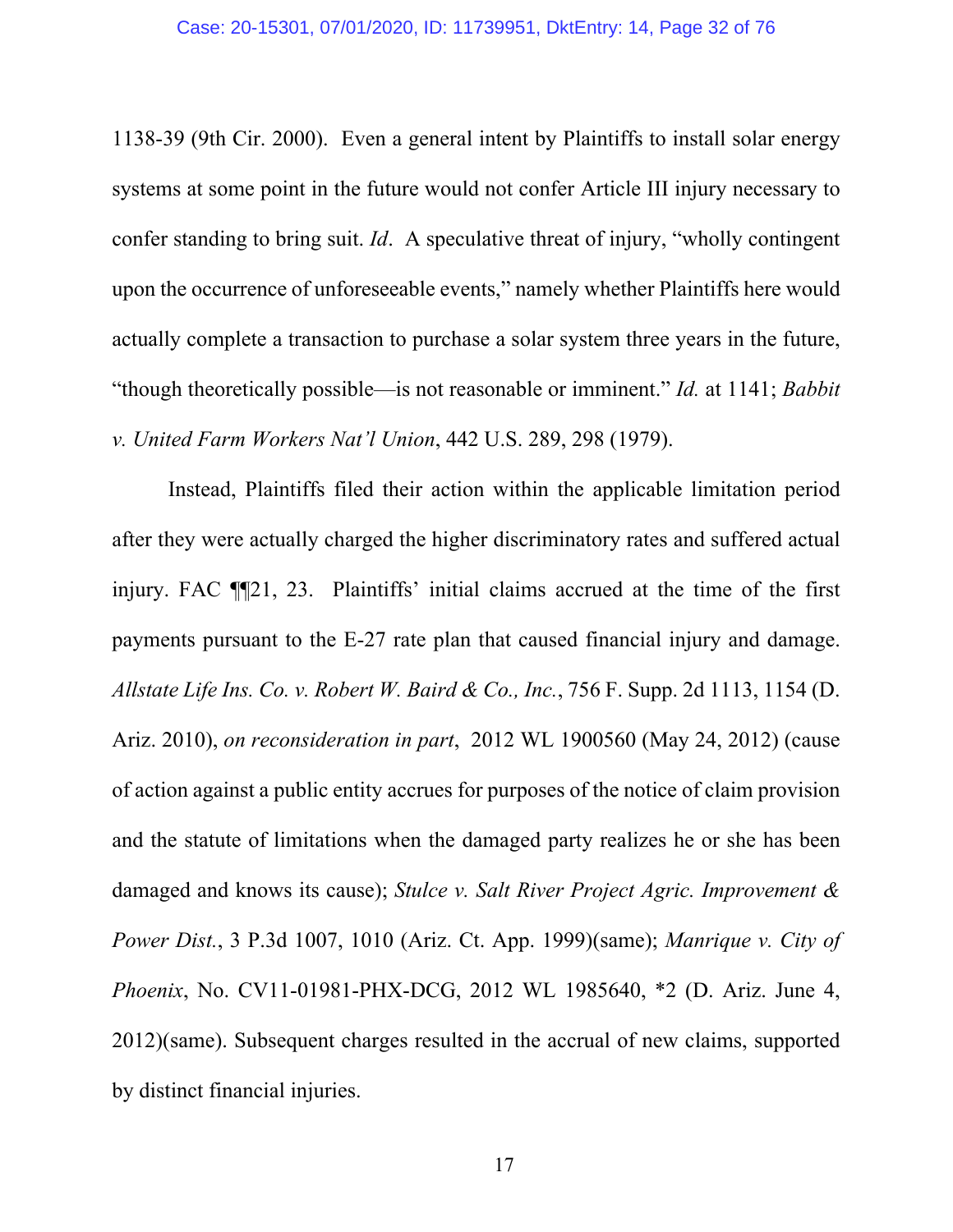The District Court erroneously relied on *RK Ventures, Inc. v. City of Seattle*, 307 F.3d 1045, 1058 (9th Cir. 2002), in holding that a cause of action accrues when the "operative decision" to enact the discriminatory rates occurred and that "[i]nevitable consequences resulting from the operative decision are not separately actionable." Order at 17-18. Such an approach makes little sense and would lead to the absurd result that an unconstitutional statute could never be challenged except in the first two years after enactment because all subsequent injuries that result are "inevitable consequences" resulting from the operative decision to enact the law and thus, not separately actionable.

Moreover, the District Court's determination of what constitutes the "operative decision" to trigger the statute of limitations is not actually supported by *RK Ventures*. In *RK Ventures* the City of Seattle enacted a public nuisance abatement ordinance in September 1992. *RK Ventures*, 307 F.3d at 1051. Two years after the ordinance was enacted, the City decided to institute a formal abatement proceeding against plaintiffs' nightclub that catered to the African-American community. *Id*. A letter addressing the abatement proceedings and notifying plaintiffs that the discriminatory ordinance was being specifically applied to them, was first sent to them on October 18, 1994. *Id*. The formal abatement proceeding began on November 14, 1994, and exactly three years later, plaintiffs filed their lawsuit challenging the ordinance. *Id*. at 1054. Since the statute of limitations was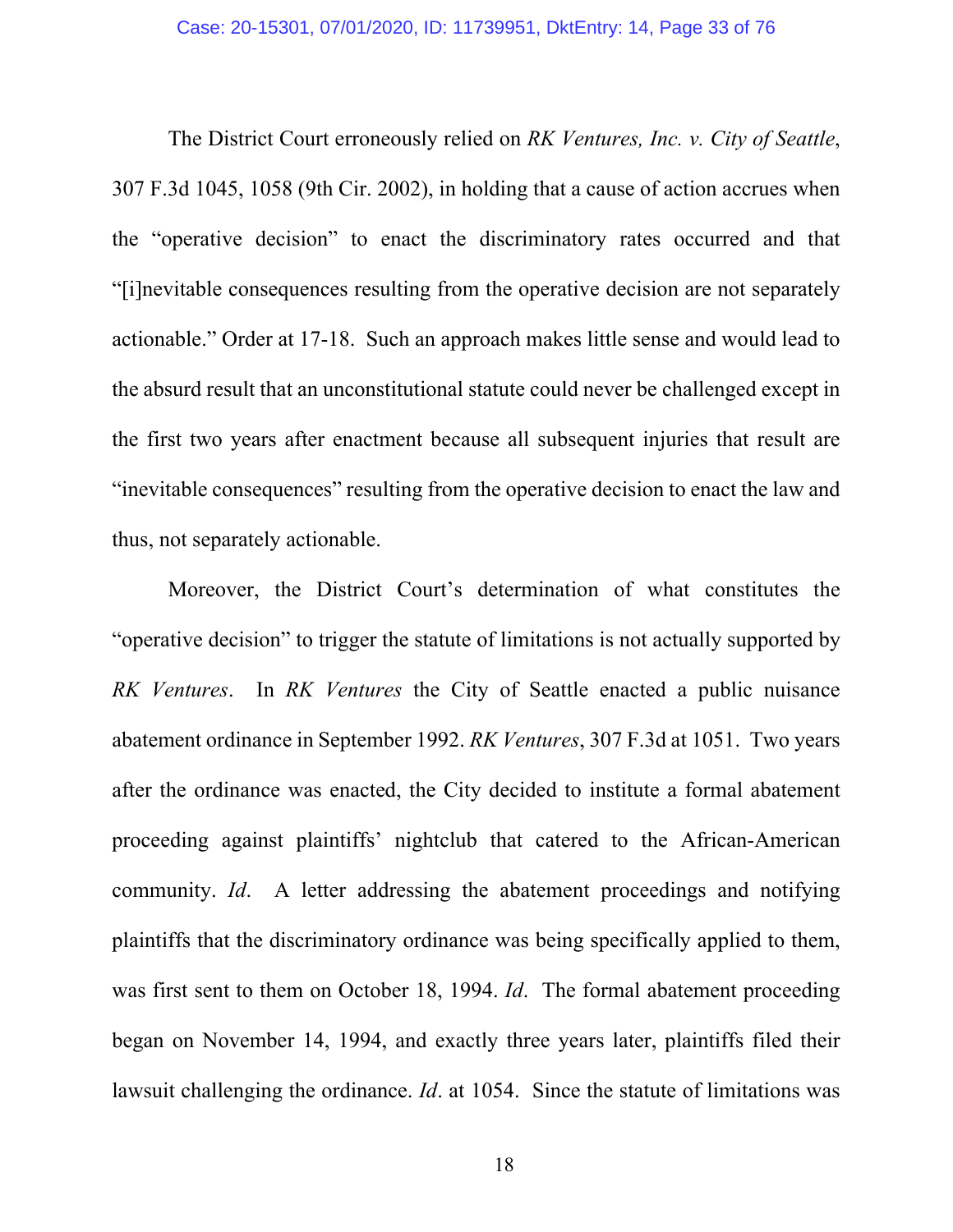#### Case: 20-15301, 07/01/2020, ID: 11739951, DktEntry: 14, Page 34 of 76

three years, plaintiffs' federal claims were dismissed as untimely based on the date of the first letter. *Id*. at 1058.

In addressing the timeliness of plaintiffs' §1983 claim, this Court held that the claims accrued when the "operative decision" occurred on October 18, 1994 when the plaintiffs received the letter specifically notifying them of the upcoming abatement action against them personally. *Id*. Thus, for the claim to accrue, *RK Ventures* required specific application of the ordinance against the particular plaintiff, not the mere enactment of the ordinance. The "operative decision" is consistent with the "discovery rule" under federal law which provides that claims accrue when the plaintiff knows or has reason to know of the injury that forms the basis of their action. *Id*. Critically, this Court did not conclude that the plaintiffs' claims began to accrue two years earlier in September 1992 when the challenged ordinance was initially enacted, but instead held that accrual only occurred at a later date when it was actually applied to the particular plaintiffs. *Id*. A similar conclusion is warranted here to determine that Plaintiffs' claims accrued when the discriminatory E-27 rates were actually applied to Plaintiffs, causing injury. *See Bird v. Dept. of Human Servs.*, 935 F.3d 738, 745-46 (9th Cir. 2019) (claims challenging a statute accrue when "the statute is enforced—in other words, [when] it is applied.").

Additionally, in rejecting Plaintiffs' arguments that their claims could not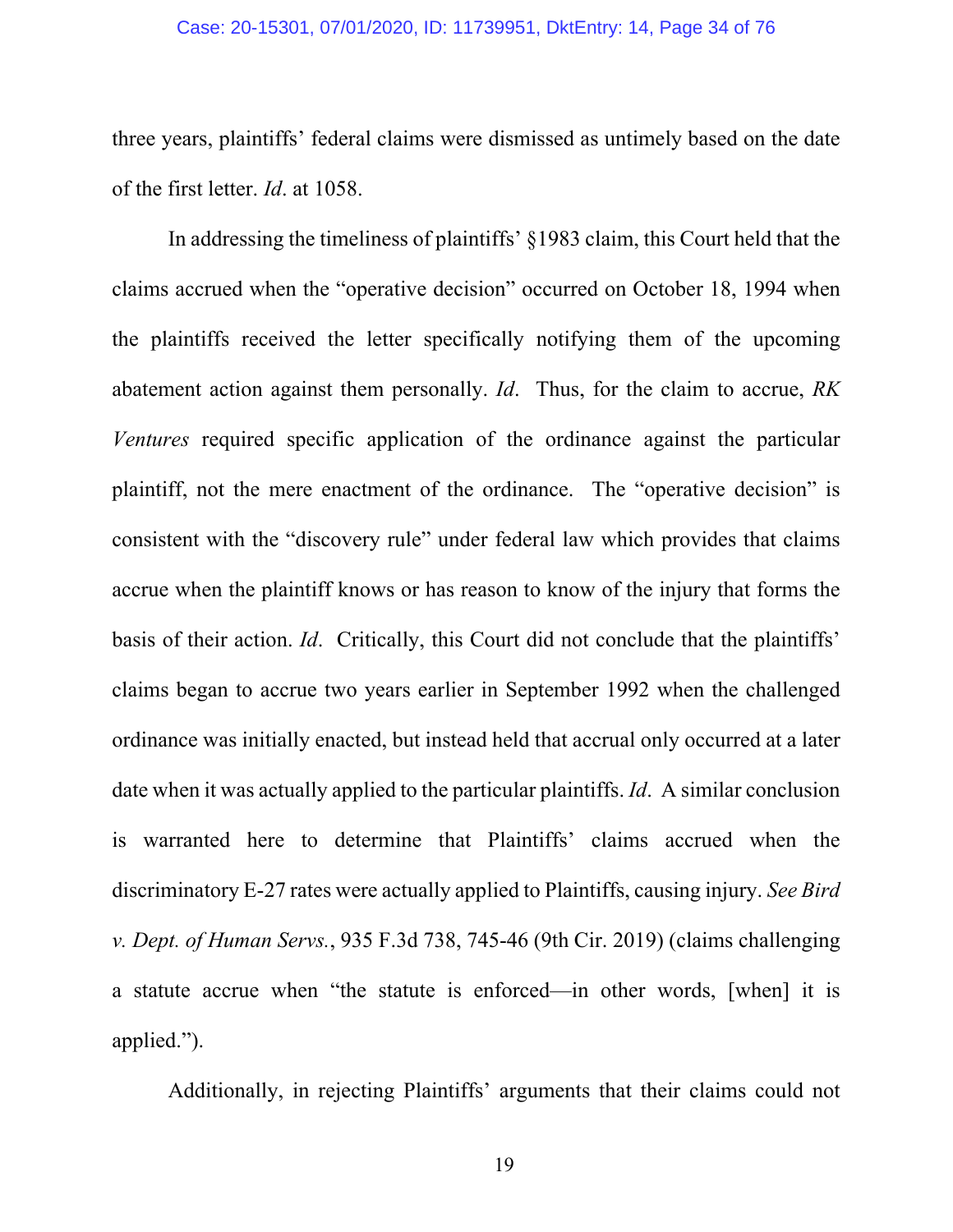### Case: 20-15301, 07/01/2020, ID: 11739951, DktEntry: 14, Page 35 of 76

have accrued until they became subject to the discriminatory rates, the District Court reasoned that allowing the claims to accrue based on the date the solar energy systems are installed permits solar customers to challenge the E-27 rate plan in "perpetuity." Order at 18. The District Court's decision illogically immunizes SRP from future suits by holding that all customer's claims accrued in 2015 when SRP's Board approved the rates for customers not yet subject to the rates and damaged.<sup>7</sup>

The District Court's misapplication of the accrual date forever immunizes an unconstitutional rate plan, which is inconsistent with Ninth Circuit precedent. The Ninth Circuit has held that "[t]he only way for a state to immunize itself from further suit by future plaintiffs would be to stop enforcing its statute. As long as [the state] continues to enforce its statute, it is subject to a facial challenge by every individual it affects." *Bird,* 935 F.3d at 745. This position is aligned with decisions of other Circuits. For instance, in *Virginia Hosp. Ass'n v. Baliles*, the Fourth Circuit explained that "[t]he continued enforcement of an unconstitutional statute cannot be insulated by the statute of limitations." 868 F.2d 653, 663 (4th Cir. 1989) (citing

<sup>7</sup> The District Court's rationale that Plaintiffs' claims accrued in February 2015, long before they were actually injured, because they "knew or reasonably knew the SEPPs were adopted at that time" is incorrect. Order at 18. The mere occurrence of a meeting by a governmental entity does not change the fact that "claims do not accrue until the claimant realizes he or she has been injured." *Long v. City of Glendale*, 93 P.3d 519, 525 (Ariz. Ct. App. 2004) ("The open meeting law does not compel the general public to know the content of every public meeting or search public records pertaining to those meetings.").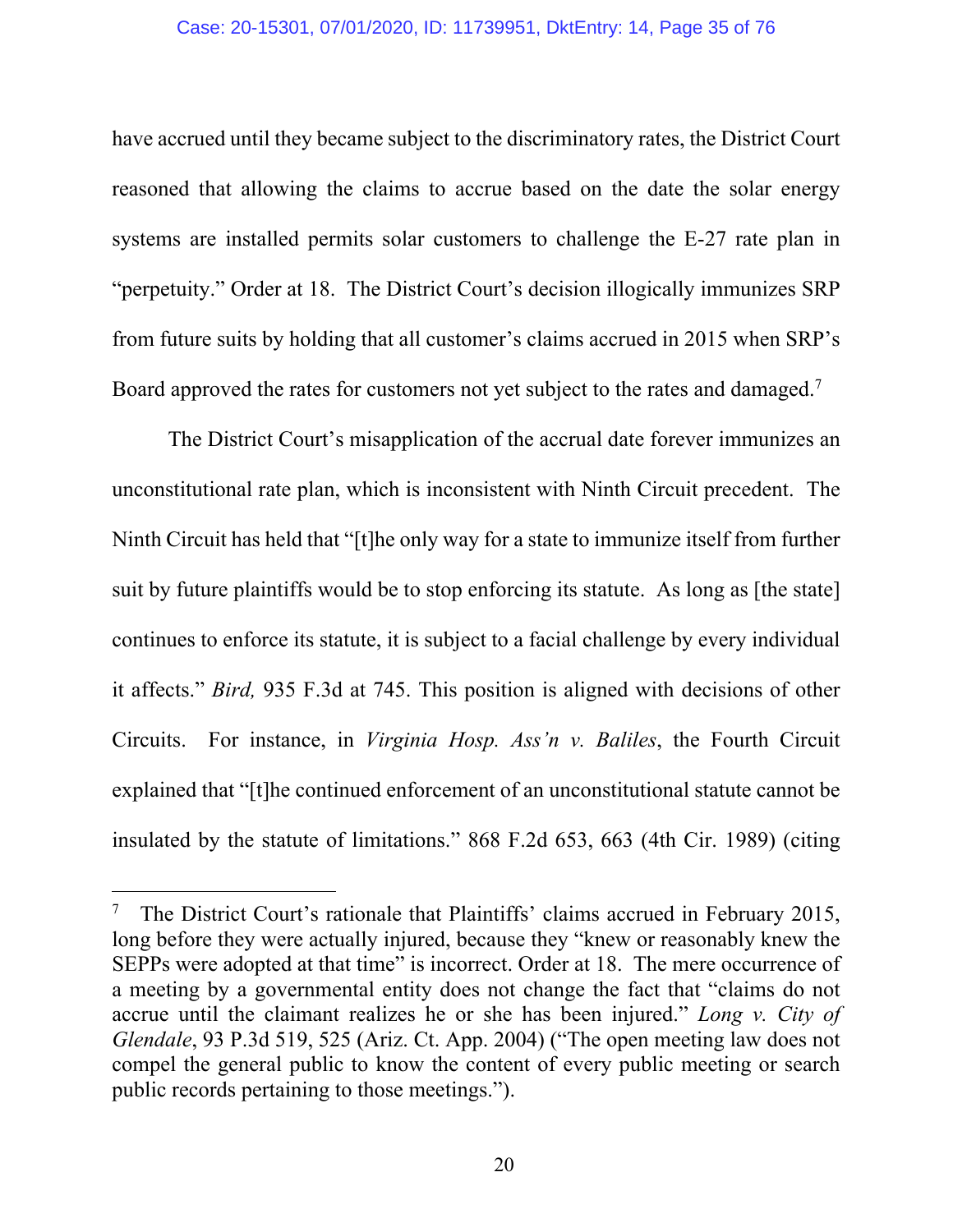*Brown v. Bd. of Educ.*, 347 U.S. 483 (1954)). Similarly, the Sixth Circuit in *Kuhnle Brothers, Inc. v. Cnty. of Geauga*, concluded that a "law that works an ongoing violation of constitutional rights does not become immunized from legal challenge for all time merely because no one challenges it within two years of its enactment." 103 F.3d 516, 521-22 (6th Cir. 1997).

Likewise, in *Mountainside Mar LLC*, the Arizona Court of Appeals concluded that plaintiff's claim accrued on the date a challenged fee imposed by the City of Flagstaff was paid. 2019 WL 3235025, at \*2. The city argued that an earlier invoice should have triggered the statute of limitations, because "by that point [developer] Mountainside was aware the so-called capacity fees 'would be assessed' against it." *Id.* The Court of Appeals rejected that argument, explaining "until it paid the fees … [it] had not yet suffered the damage for which it now seeks redress." Accordingly, "its claims did not accrue until that date." *Id*.

Similarly, the Arizona Court of Appeals in *Canyon Del Rio*, concluded that the earliest time that a damage claim accrues and a limitations period can begin to run is the time that an injury occurs. 258 P.3d at 159. The Court further explained that a §1983 claim for damages, as opposed to a declaratory relief claim, would not be ripe before the plaintiff is even injured. *Id.* at 343, ¶ 31.8 *See Hopi Tribe v. City* 

<sup>8</sup> *See S. Shell Inv. v. Town of Wrightsville Beach, N.C.*, 703 F. Supp. 1192, 1195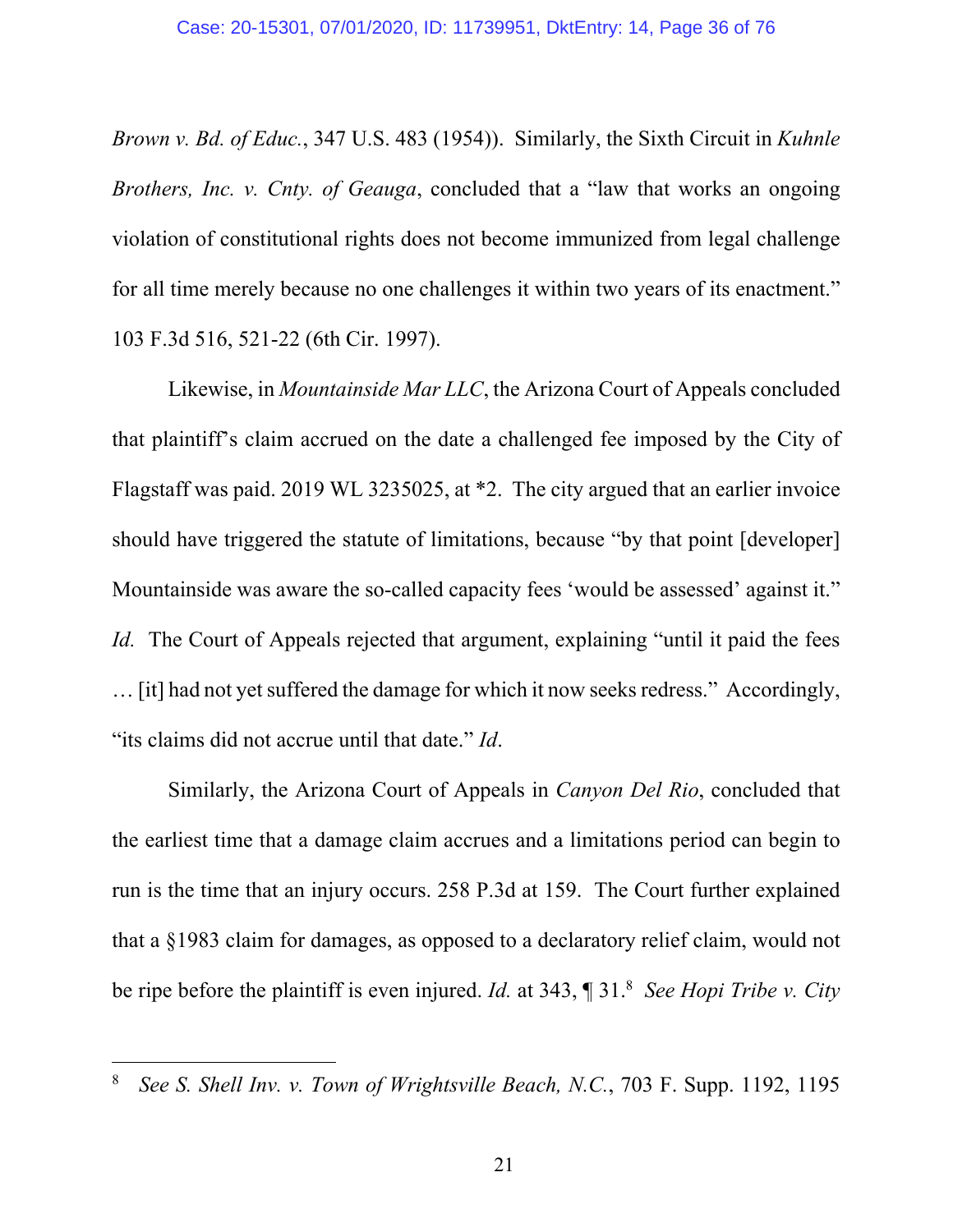*of Flagstaff*, No. cv-12-0370, 2013 WL 1789859, \*4 (Ariz. Ct. App. Apr. 25, 2013) (same).

Finally, Plaintiffs' arguments that their claims began to accrue when the discriminatory rates were applied to them, rather than when the E-27 rates were first adopted is consistent with Supreme Court precedent. The Supreme Court has a longstanding history of hearing and upholding challenges to statutes that were enacted decades before commencement of the plaintiff's challenges. For example, *Brown v. Board of Education* resolved challenges to state statutes that codified the separatebut-equal doctrine decades prior to the commencement of the actions underlying that opinion. 347 U.S. at 468 n.1; *see also Obergefell v. Hodges*, 135 S.Ct. 2584, 2593 (2015) (invalidating state statues that barred same sex-marriage or that refused to recognize such marriages if solemnized in states where same-sex marriage was lawful even though such statutes were enacted decades before commencement of the underlying actions). Therefore, this Court should reverse the District Court's incorrect determination of when Plaintiffs' claims accrued and remand for further proceedings.

<sup>(</sup>E.D.N.C. 1988), *aff'd* 900 F.2d 255 (4th Cir. 1990) ("the limitations period began to run upon payment of the impact and tap fees to the Town"); *Paul v. City of Woonsocket*, 745 A.2d 169 (R.I. 2000) (statute of limitation "began to accrue for each plaintiff upon individual payment of the tapping fee" to city).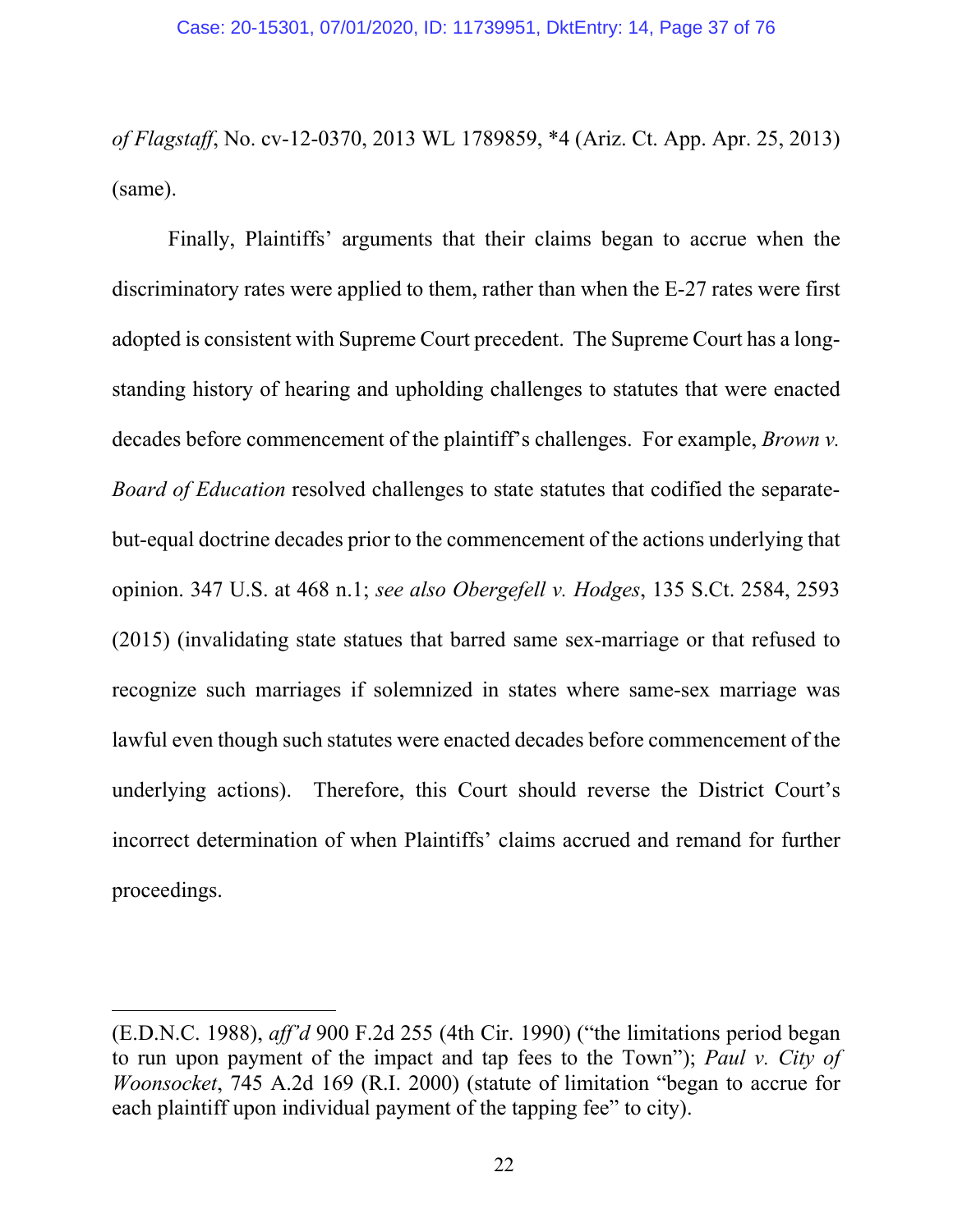# **2. Plaintiffs' claims for declaratory and injunctive relief similarly accrued when they were charged.**

Courts have made a distinction between the time a justiciable controversy arises for purposes of filing an action for declaratory or injunctive relief and when an action accrues for statute of limitations purposes. While Plaintiffs' arguably could have attempted to bring an action for declaratory relief earlier, the statute of limitations on claims seeking monetary relief did not begin to run until they were actually charged and paid the unlawful rates.

*Canyon Del Rio* is again instructive. The Court of Appeals there explained that although a declaratory judgment claim *may* be filed once a justiciable controversy arises, no statute of limitations begins to run until there is actual damage:

When a justiciable controversy exists, the [Uniform Declaratory Judgements] Act allows adjudication of rights before the occurrence of a breach or injury necessary to sustain a coercive action (one seeking damages or injunctive relief).

\* \* \*

The time when a breach or injury occurs is the earliest time that a coercive claim can accrue and a limitations period can begin to run.... We have, therefore, recognized that a distinction exists between the point in time when a justiciable controversy arises which permits the filing of a declaratory relief action, and when an action accrues for purposes of a period of limitations.

258 P.3d at 159 (citing *W. Casualty & Surety Co. v. Evans*, 130 Ariz. 333, 336 (Ariz.

Ct. App. 1981)) ("the fact that either party could have sought a declaration regarding coverage as of the filing of the reservation of right does not mean that the action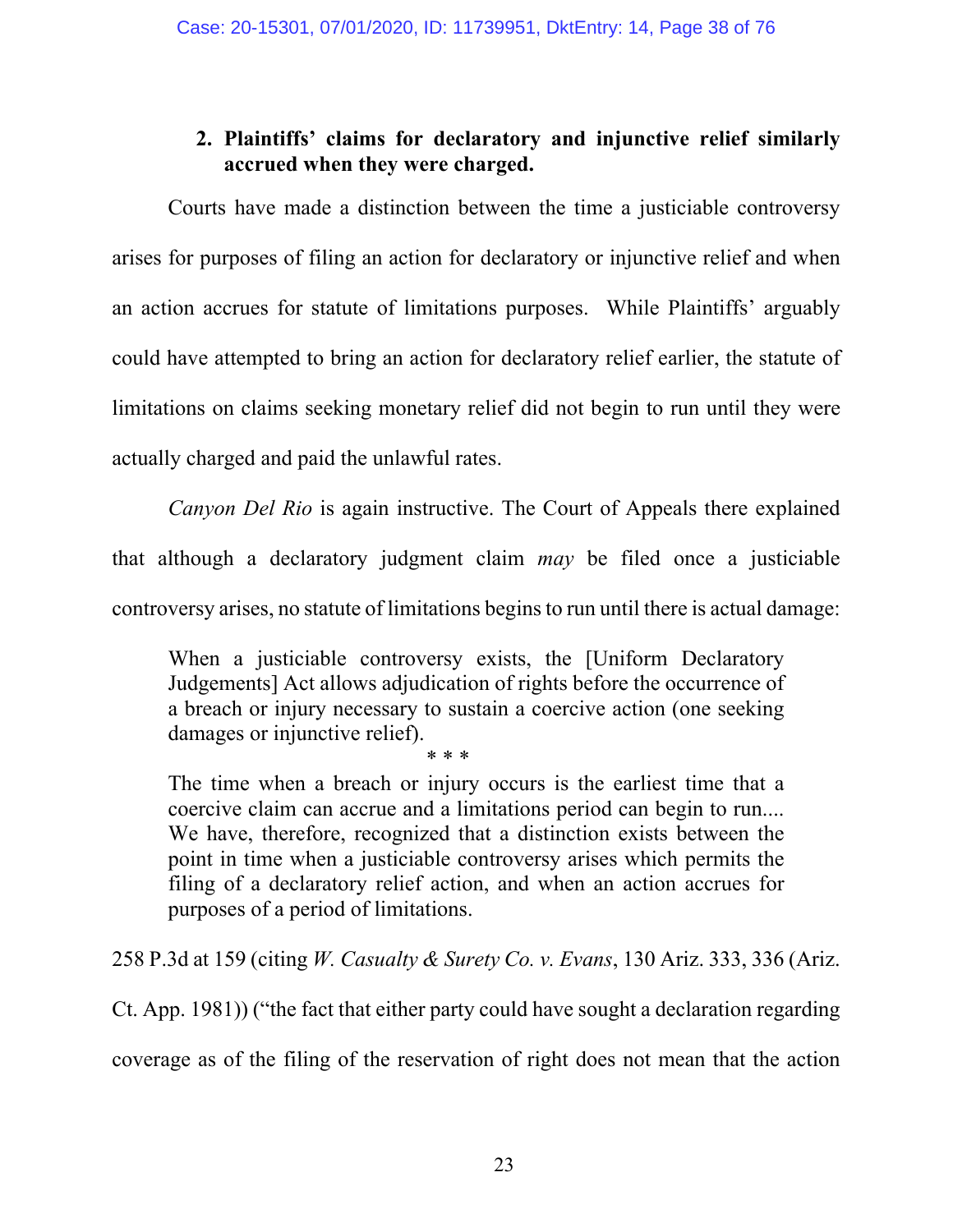accrued at that time for statute of limitations purposes.").

A similar result was reached in *Homebuilders Ass'n of Cent. Ariz. v. City of Surprise*, where a homebuilders' association challenged development fees paid by homebuilders at time of receiving construction permits. No. 1 CA-CV 14-0466, 2015 WL 7454104 (Ariz. Ct. App. 2015). The Court held that the plaintiff's damage claims only accrued once the charges were imposed.

[T]he City argued Home Builders' cause of action accrued when the City passed the resolution on May 31, 2011. Although it may be that declaratory relief could have been obtained immediately after the passage of that resolution, the City has not shown how Home Builders' cause of action in this case accrued before assessments were imposed.

*Id.* at \*1, n.3*.*

### **B. Plaintiffs' claims are timely under the continuing violation doctrine.**

Plaintiffs' claims are also timely based on the continuing violation doctrine as Defendant violated Plaintiffs' constitutional rights through a series of repeated violations each month it imposed a discriminatory charge, continuing through the limitations period. *Flynt*, 940 F.3d at 462. The continuing violation doctrine holds that when a plaintiff is suffering an ongoing violation of rights and not a discrete, particular injury, the plaintiff may file suit at any time within the limitations period after the most recent incident. *Ledbetter v. Goodyear Tire & Rubber Co.*, 550 U.S. 618, 628 (2007); *Havens Realty Corp. v. Coleman*, 455 U.S. 363, 380-81 (1982) (where plaintiff "challenges not just one incident of conduct violative of the Act, but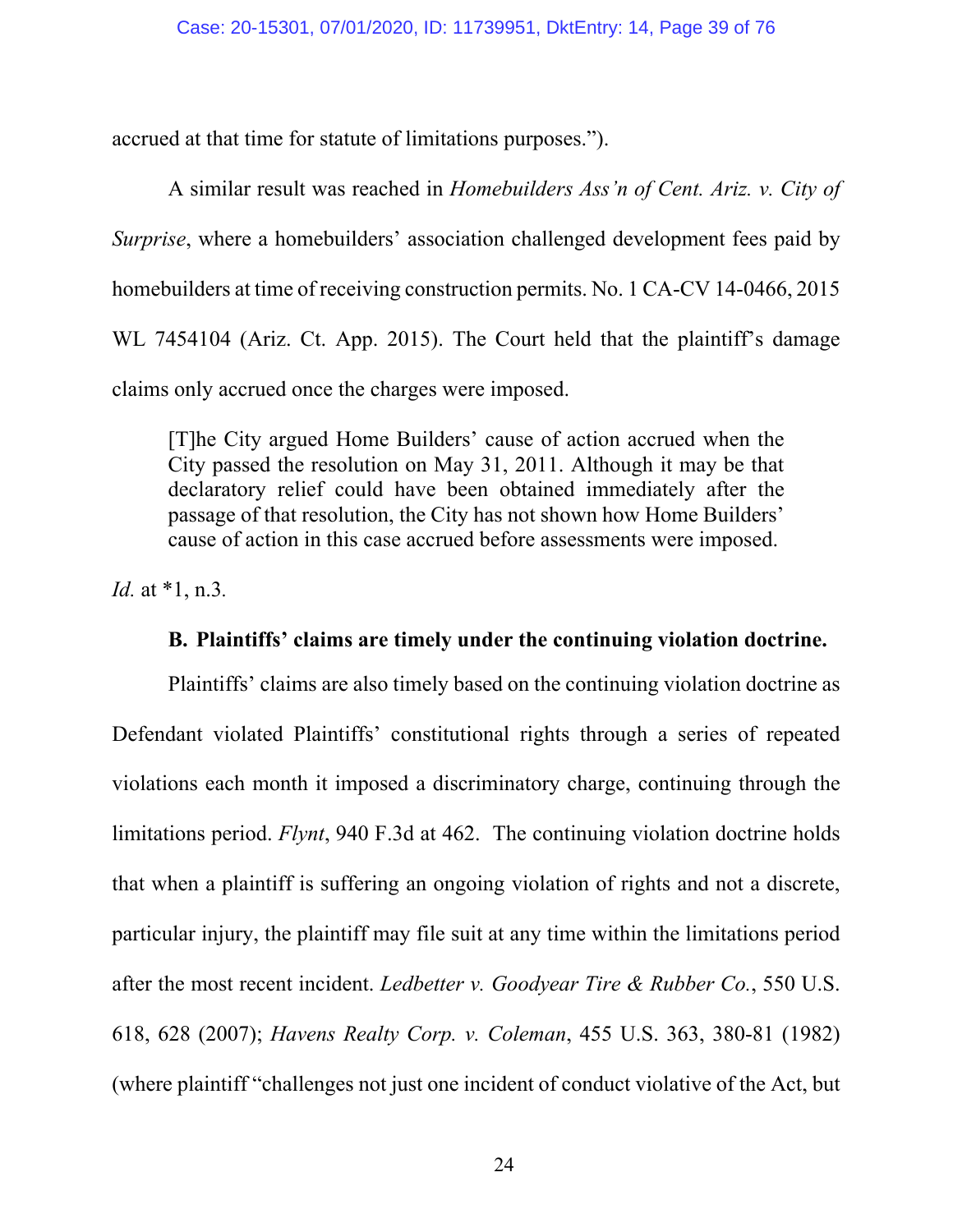#### Case: 20-15301, 07/01/2020, ID: 11739951, DktEntry: 14, Page 40 of 76

an unlawful practice that continues into the limitations period, the complaint is timely when it is filed within [the limitations period] of the last asserted occurrence of that practice."); *see also Green v. L.A. Cnty. Superintendent of Schools*, 883 F.2d 1472, 1480 (9th Cir. 1989) ("[A] systematic policy of discrimination is actionable even if some or all of the events evidencing its inception occurred prior to the limitations period.") (internal citations omitted). $9$ 

As the Court in *Flynt* explained, the term continuing violation is "something of a misnomer" in that it "implies that there is but one incessant violation and that the plaintiffs should be able to recover for the entire duration of the violation, without regard to the fact that it began outside the statute of limitations window." *Flynt*, 940 at n.3 (citing *Knight v. Columbus*, 19 F.3d 579, 582 (11th Cir. 1994)). Rather than "one on-going violation," a continuing violation is really "a series of repeated violations." *Id.* And "[b]ecause each violation gives rise to a new cause of action, each [violation] begins a new statute of limitations period as to that particular event." *Id.*

Therefore, "[w]hen the continued enforcement of a statute inflicts a continuing or repeated harm, a new claim arises (and a new limitations period

<sup>9</sup> The continuing violations doctrine applies to §1983 claims. *Gutowsky v. Cnty. of Placer*, 108 F.3d 256, 259 (9th Cir. 1997); *Centifanti v. Nix*, 865 F.2d 1422, 1432- 33 (3d Cir.1989) (applying the doctrine to a procedural due process claim).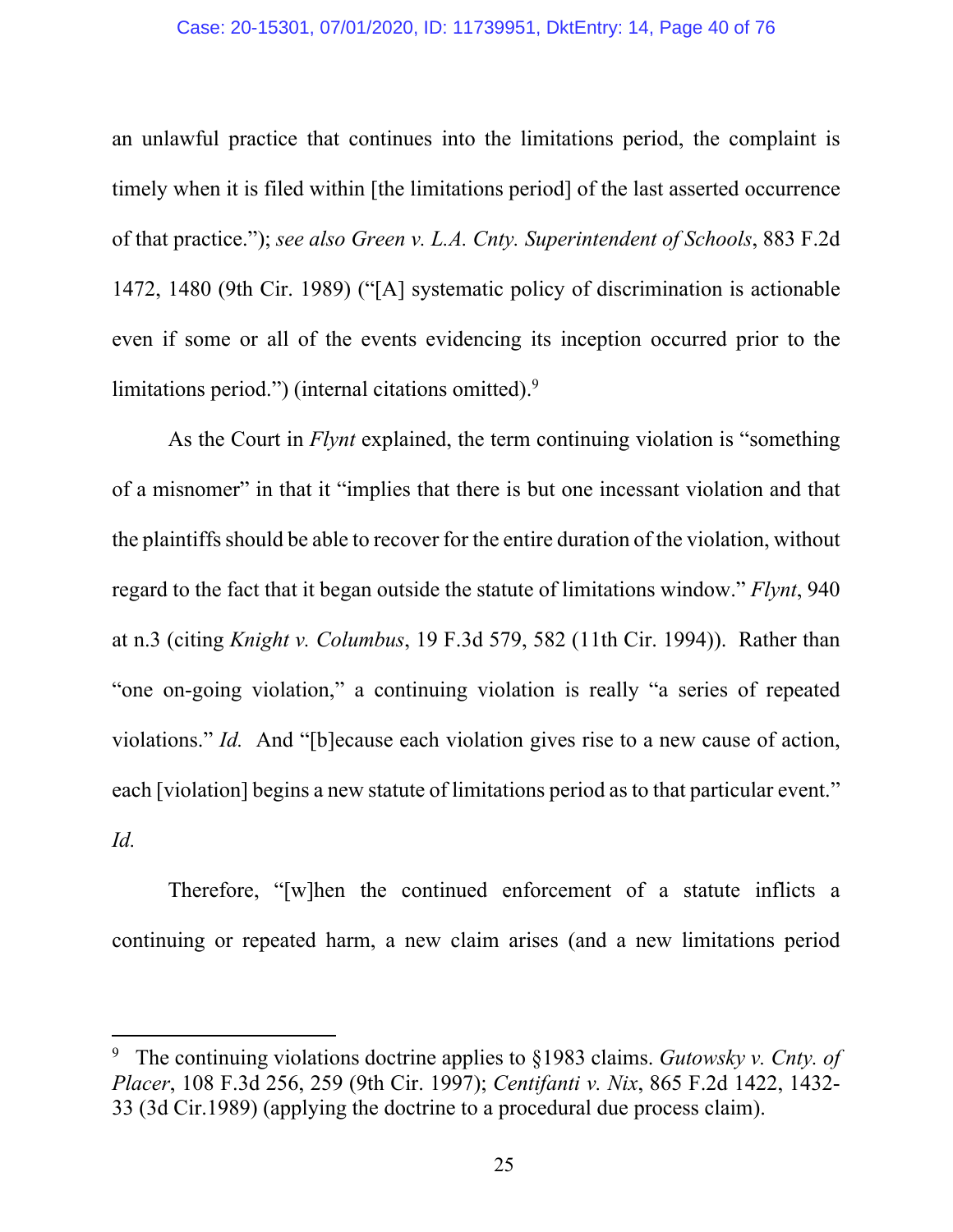commences) with each new injury." *Flynt*, 940 F.3d at 462 (citing *Kuhnle Bros.*, 103 F.3d at 521-22; *Palmer v. Bd. of Educ. of Comm. Unit Sch. Dist. 201-U*, 46 F.3d 682, 686 (7th Cir. 1995)); *cf. Nat'l R.R. Passenger Corp. v. Morgan*, 536 U.S. 101, 113 (2002) ("Each discrete discriminatory act starts a new clock for filing charges alleging that act."). *See also Zenith*, 401 U.S. at 338 ("Each time a plaintiff is injured by an act of the defendants a cause of action accrues to him to recover the damages caused by that act and that, as to those damages, the statute of limitations runs from the commission of the act.").

To invoke the continuing violations doctrine, a plaintiff must show "a series of related acts, one or more of which falls within the limitations period, or the maintenance of a discriminatory system both before and during [that] period." *Gutowsky*, 108 F.3d at 259 (citing *Green*, 883 F.2d at 1480). Thus, a continuing violation may be established through a series of related acts against one individual, or by a systematic policy or practice of discrimination. *Id.*

For instance, in *Reed v. Lockheed Aircraft Corp.*, an employment discrimination case, this Court made the distinction between the continuing impact of past violations and continuing violations and explained that the plaintiffs' claims were timely because: "[t]he violations of which she complains occurred each day of her employment, including the days within the appropriate limitations period." 613 F.2d 757, 760 (9th Cir.1980). *See Gutowsky*, 108 F.3d at 259-60 (same).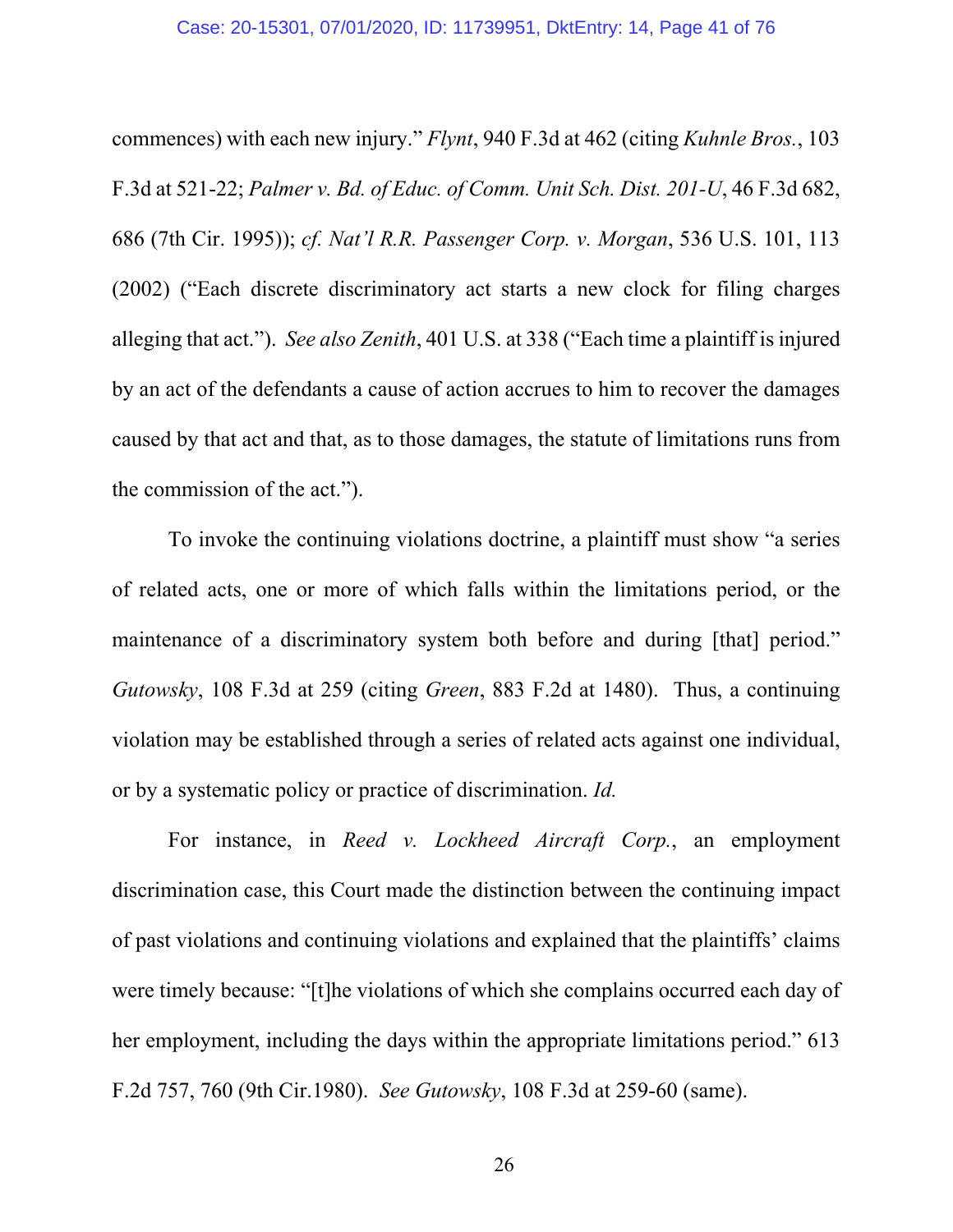The continuing violations doctrine applies to claims that challenge the imposition of unlawful charges on a recurring basis. In such circumstances, a new claim accrues at the time of each new charge, causing additional injury. *See Klehr v. A.O. Smith*, 521 U.S. 179, 189 (1997) ("Antitrust law provides that, in the case of a continuing violation, say, a price-fixing conspiracy that brings about a series of unlawfully high priced sales over a period of years, each overt act that is part of the violation and that injures the plaintiff, *e.g.,* each sale to the plaintiff, starts the statutory period running again, regardless of the plaintiff's knowledge of the alleged illegality at much earlier times.") (quotations omitted); *Hennegan v. Pacifico Creative Serv., Inc.*, 787 F.2d 1299, 1300 (9th Cir.1986) ("When an overt act in furtherance of an antitrust conspiracy damages the plaintiff within the limitations period, the plaintiff possesses a cause of action for that damage that is not barred by the statute of limitations."); *Home Builder's Ass'n*, 2015 WL 7454104, at \*2 ("[I]f [Plaintiff] is able to prove that one or more assessments occurred on or after January 15, 2012, [Plaintiff's] cause of action is not time-barred to the extent that it challenges assessment(s) occurring on or after that date") (*citing Floyd v Donahue*, 923 P.2d 875, 880 (Ariz. Ct. App. 1996)).<sup>10</sup>

<sup>10</sup> *See also Ramirez v. GreenPoint Mortg. Funding, Inc.*, 633 F.Supp.2d 922, 929- 30 (N.D. Cal. 2008) (minority borrowers' claims against lender for charging discriminatory fees and rates were timely as they challenged not just one incident of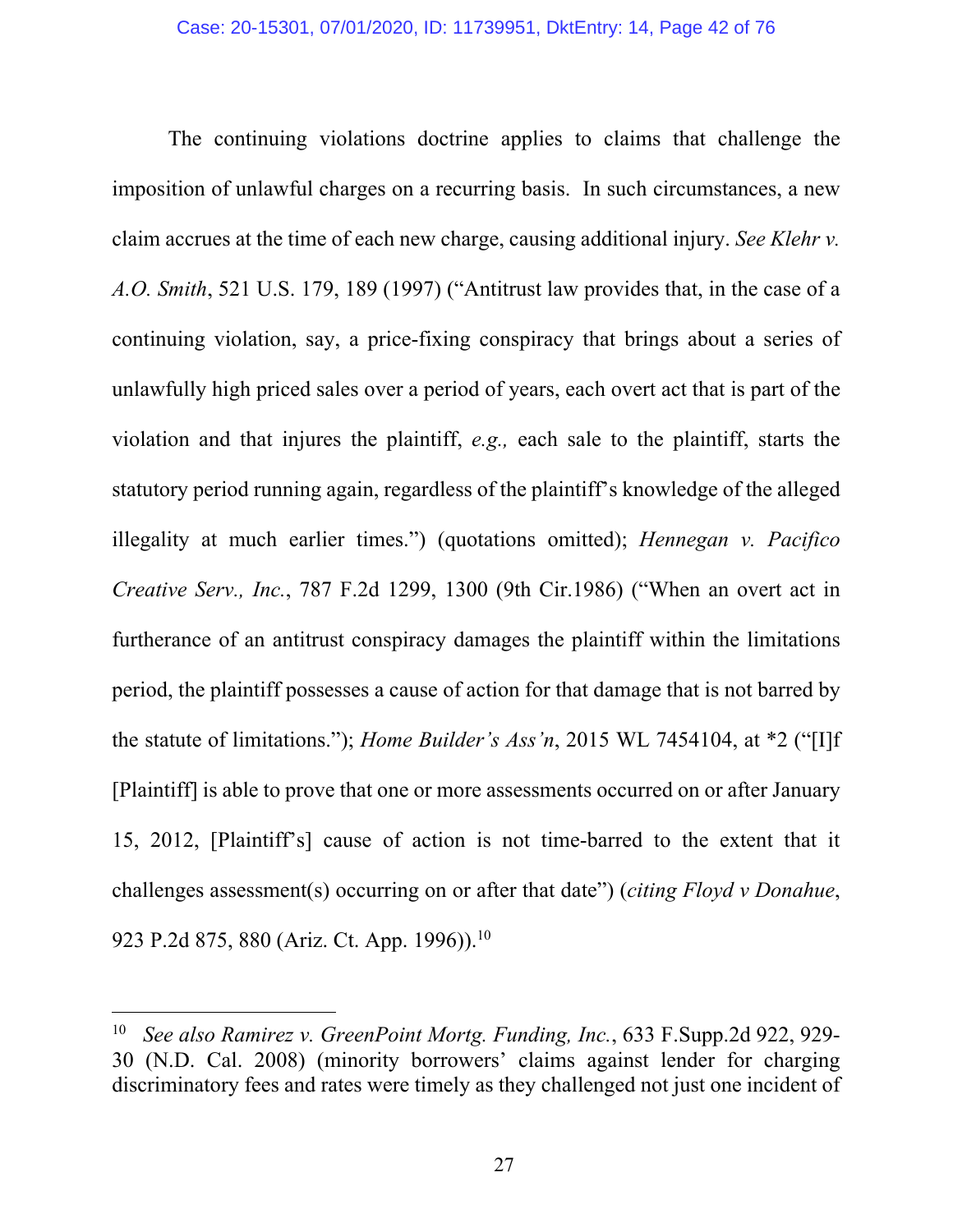Plaintiffs' allegations are consistent with the Ninth Circuit's application of the continuing violation doctrine. As set forth above, Plaintiffs' claims are predicated on Defendant's maintenance of a discriminatory rate system both before and during the limitations period, continuing through the date the complaint was filed. Plaintiffs clearly allege that Defendant's charging of discriminatory rates to solar customers continues and therefore new injuries and damages accrue each month that the discriminatory rates are charged. FAC ¶19.

The continued enforcement of SRP's discriminatory E-27 rates at the time of each monthly charge is to discourage the purchase and use of solar energy systems and is a systematic policy of constitutional deprivation. Because Plaintiffs' claims arise from this systematic policy, they properly invoked the continuing violation doctrine. The District Court erred in finding that the discriminatory monthly bills under the E-27 rate plan are merely an "inevitable consequence" of SRP's decision

conduct, but an unlawful practice that continued into the limitations period); *Pac. Gas & Elec. Co. v. City of Union City*, 220 F. Supp. 2d 1070 (N.D. Cal. 2002) (applying continuing violation doctrine to claims challenging City and County's charge of street damage restoration fees, concluding "[c]ities and counties must eventually obey the state laws governing their taxing authority and cannot continue indefinitely to collect unauthorized taxes.") (citing *Howard Jarvis Taxpayers Ass'n v. City of La Habra*, 23 P.3d 601 (Cal. 2001) (each imposition of a utility tax by a municipality constituted an ongoing constitutional violation upon which the limitations period begins anew with each collection)); *Blake v. JP Morgan Chase Bank, N.A.*, 259 F. Supp. 3d 249, 257 (E.D. Pa. 2017) ("I find that RESPA would be violated each and every time an unlawful fee or kickback was delivered or accepted. Each alleged violation, in turn, reset RESPA's one-year statute of limitations.").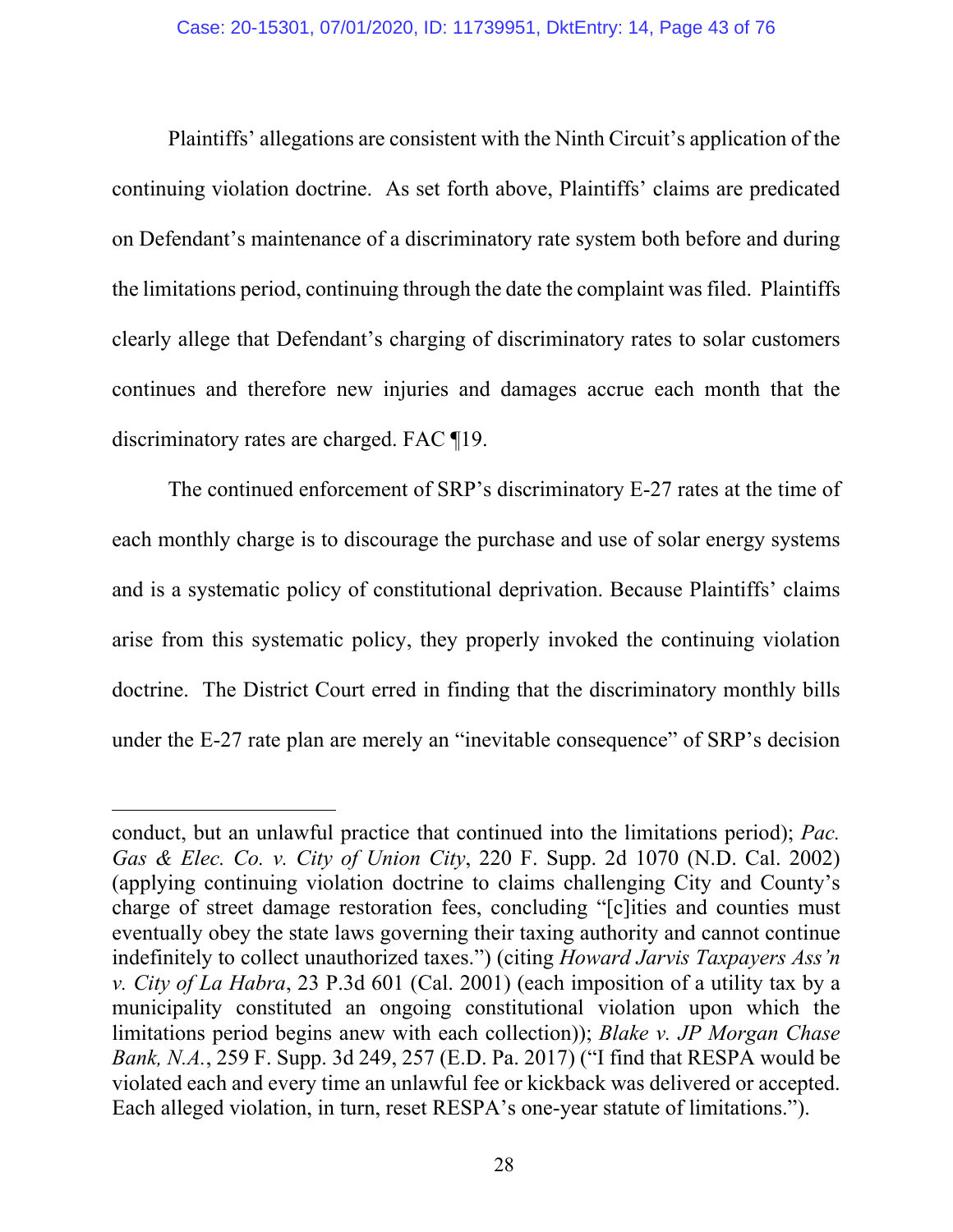to adopt the SEPPs in 2015.

# **II. Arizona's Notice of Claim Procedure Does Not Apply in Federal Proceedings, and in Any Event, Plaintiffs' Notice of Claim Satisfied Arizona Requirements.**

The District Court erred in finding that Plaintiffs' state law claims were barred for failure to satisfy the notice requirements of Arizona's Actions Against Public Entities and Public Employees Act, A.R.S. §12-821.01(A), for several reasons. Most notably, the notice requirements are inapplicable here: first, state procedural requirements are not applicable to state law claims brought in federal court; second, the obvious conflict in the state requirements with the Federal Rules of Civil Procedure dictate application of federal law; and third, regardless of the foregoing, the statutory notice requirements cannot be a condition precedent to bringing any claims arising under federal law or for injunctive and declaratory relief. Separately and independently, to the extent Plaintiffs were required to comply with the notice of claim elements of A.R.S. §12-821.01(A), Plaintiffs duly satisfied Arizona's procedural steps.

- **A. The notice of claim requirements are inapplicable to the vast majority of Plaintiffs' claims, and otherwise in conflict with federal law, such that purported deficiencies cannot be dispositive of any claims.** 
	- **1. State procedural laws are not applicable to claims brought in federal court.**

As an initial matter, state law procedural requirements are not applicable to state law claims brought in federal court. *Shady Grove*, 559 U.S. at 406-07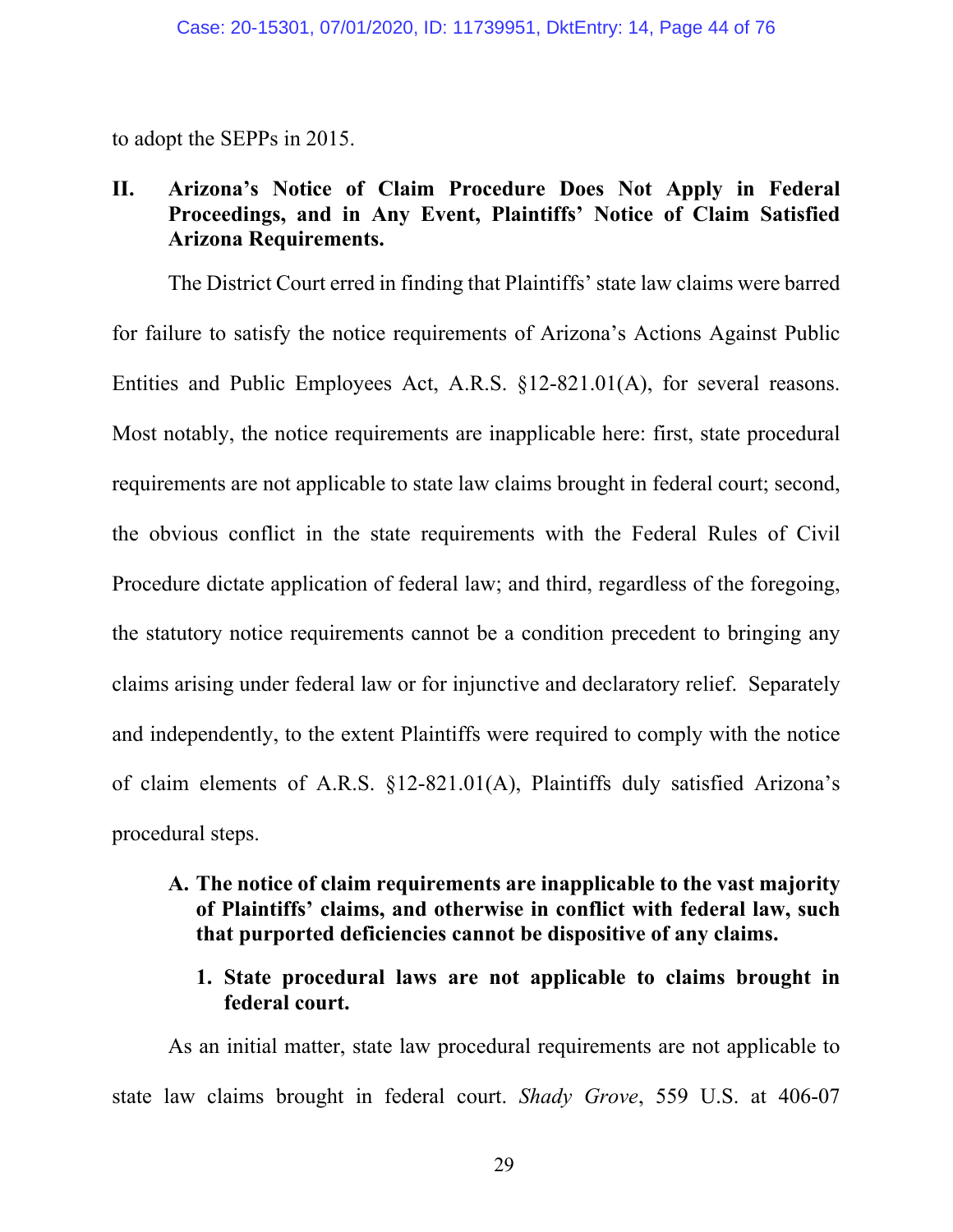(determining that a statutory class action bar on a state law claim is procedural and therefore, preempted by competing federal rules in federal court). Under the *Erie*<sup>11</sup> doctrine, a federal court adjudicating state law claims must apply state substantive law and federal procedural law. *See, e.g.*, *Gasperini v. Ctr. for Humanities, Inc.*, 518 U.S. 415, 427 (1996); *United Mine Workers of Am. v. Gibbs*, 383 U.S. 715, 726 (1966) (indicating that the *Erie* doctrine applies to supplemental state claims litigated in federal courts); *Hanna v. Plumer*, 380 U.S. 460 (1965) (when a state procedural rule conflicts with a Federal Rule of Civil Procedure, the federal court must apply the federal rule). The distinction between "procedural" and "substantive" rules is that the former relates to the process for enforcing rights, whereas the latter operates to alter the rights themselves. *Shady Grove*, 559 U.S. at 407-408.

As the Supreme Court recognized, the "*Erie* rule is rooted in part in a realization that it would be unfair for the character of the result of a litigation materially to differ because the suit had been brought in federal court." *Hanna*, 380 U.S. at 467. The outcome-determination test was sharpened in *Hanna* in order to better "reference the twin aims of the *Erie* rule: discouragement of forum-shopping and avoidance of inequitable administration of the laws." *Id.* at 468. As in *Hanna*,

<sup>11</sup> *Erie R. Co. v. Tompkins*, 304 U.S. 64 (1938).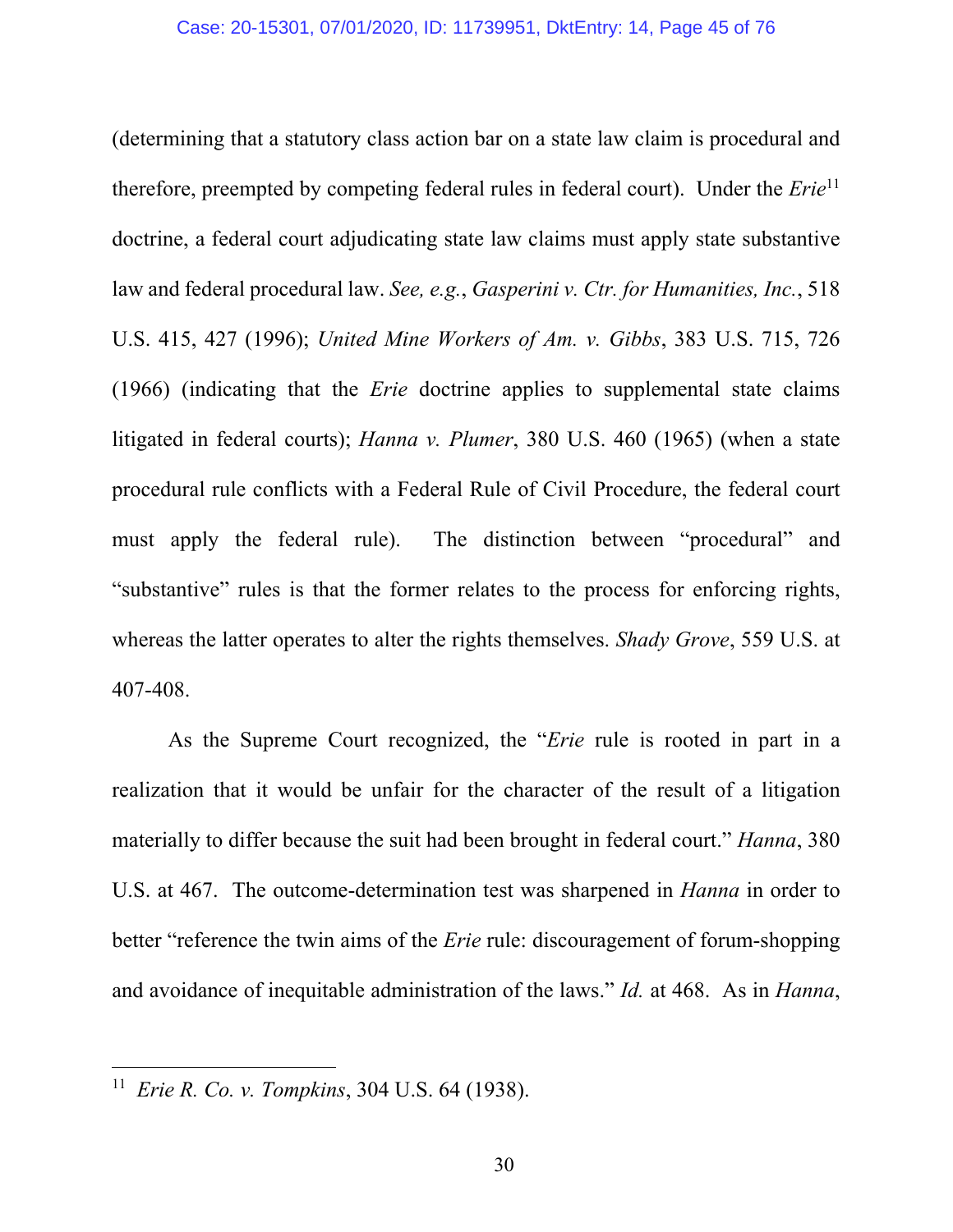where the federal rule allowed the litigation to continue but the state rule compelled dismissal, in the case before us the "choice of the federal or state rule will at this point have a marked effect upon the outcome of the litigation, [but] the difference between the two rules would be of scant, if any, relevance to the choice of a forum." *Id.* at 469.

Arizona's notice of claim statute is a procedural requirement. *Pritchard v. State*, 788 P.2d 1178, 1183 (Ariz. 1990) (describing §12-821.01 as "procedural requirement"); *Swenson v. Cnty. of Pinal*, 402 P.3d 1007, 1010 (Ariz. Ct. App. 2017) ("[t]hose statutes, however, are procedural in nature"); *Manrique*, 2012 WL 1985640, \*2 (same); *Allstate*, 756 F.Supp.2d at 1154 (same). As such, it cannot serve to bar Plaintiffs' claims in federal court.

*Mace v. Van Ru Credit Corp.* is illustrative. 109 F.3d 338, 346 (7th Cir. 1997). In *Mace*, the Seventh Circuit explained that if a state law notice requirement is procedural rather than substantive, a plaintiff's noncompliance with that requirement is excusable:

If the purpose of the WCA's notice requirement is, as argued by the defendants, to prevent a suit from ever being filed (by encouraging the parties to reach an agreement extra-judicially), such a notice requirement is not substantive. …The application of Rule 23 does not abridge, enlarge or modify any substantive right. Therefore, Mace's WCA class action should be allowed to proceed.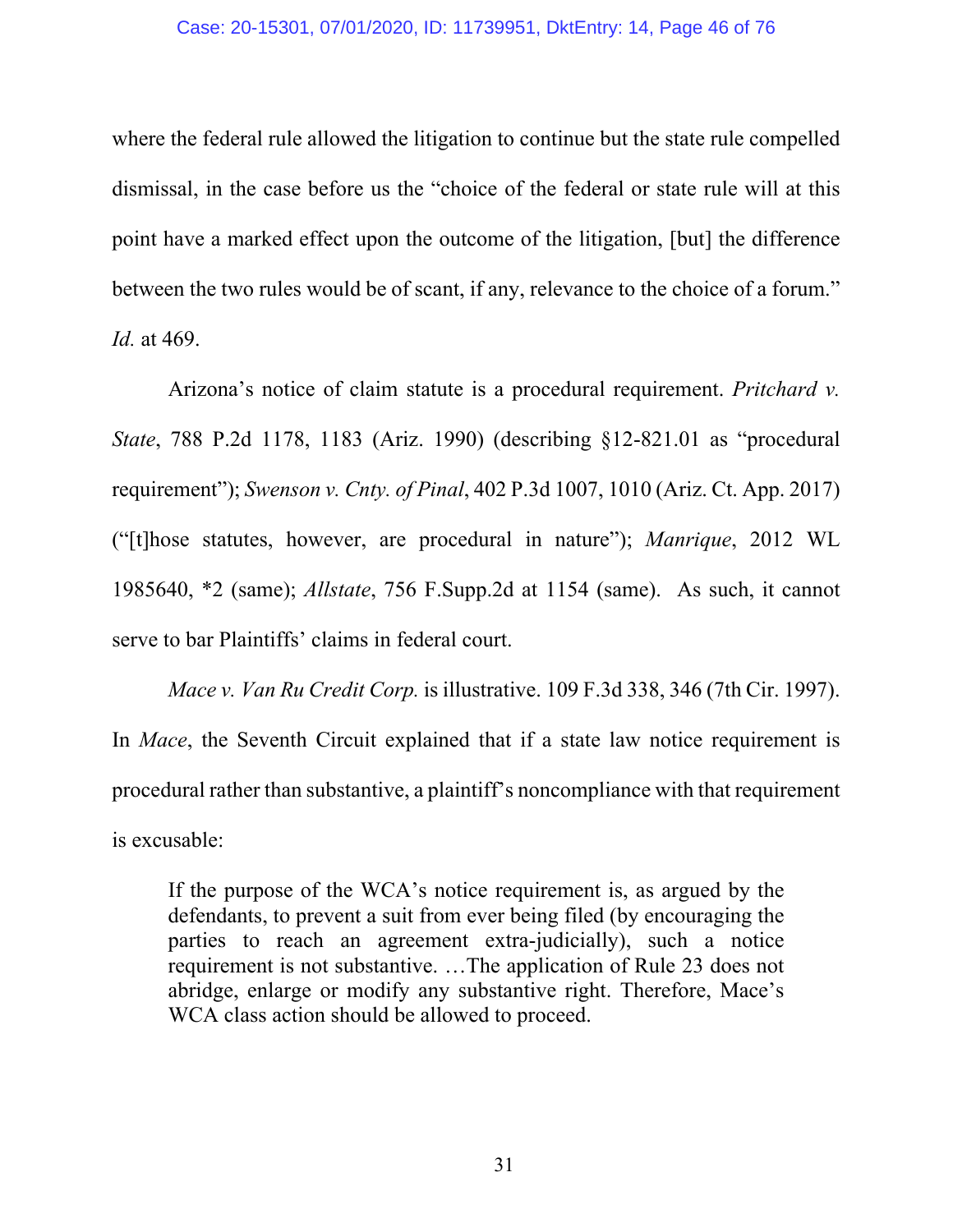*Id*<sup>12</sup> As the notice requirement serves the same purpose here as in *Mace* (to allow the government entity to evaluate settlement<sup>13</sup>), the District Court was in error to enforce procedural requirements of a state notice statute to bar Plaintiffs' claims.

# **2. Federal Rule of Civil Procedure 23 prohibits enforcement of this conflicting state law.**

Worse, the notice requirement of §12-821.01(A) thwarts the provisions of Fed. R. Civ. P. 23 rendering it inapplicable in federal courts. *See Burlington N. Ry. Co. v. Woods*, 480 U.S. 1, 4-7 (1987); *Shady Grove*, 559 U.S. at 409-10. Specifically, under *City of Phoenix v. Fields*, the statute mandates that putative class representatives submit an irrevocable offer to settle only their individual claims prior to moving for class certification and be "picked-off," without regard to absent putative class members, leaving them without an adequate representative, in violation of the fiduciary duties they assume to act in the best interest of the putative class. 201 P.3d 529, 534 (Ariz. 2009). Since this conflicts with Rule 23 and the Rules Enabling Act, 28 U.S.C. §2072, it is invalid and the District Court erred in

<sup>12</sup> *See also Gallivan v. United States*, 943 F.3d 291 (6th Cir. 2019) (state procedural law requiring a supporting affidavit did not apply in federal court as it conflicted with federal rules, applying *Shady Grove*); *In re Restatsis Antitrust Litig.*, 355 F. Supp. 3d 145, 155-56 (E.D.N.Y. 2018) (failure to comply with state statute requiring notice of claim to be filed with state attorney general did not bar claims, applying *Shady Grove*); *Williever v United States*, 775 F. Supp. 2d 771, 778, 783 (D. Md. 2011) (state procedural law mandating pre-litigation filing of expert certificate and report did not apply as it conflicted with the federal rules).

<sup>13</sup> *Martineau v. Maricopa Cnty.*, 86 P.3d 912, 915-16 (Ariz. Ct. App. 2004).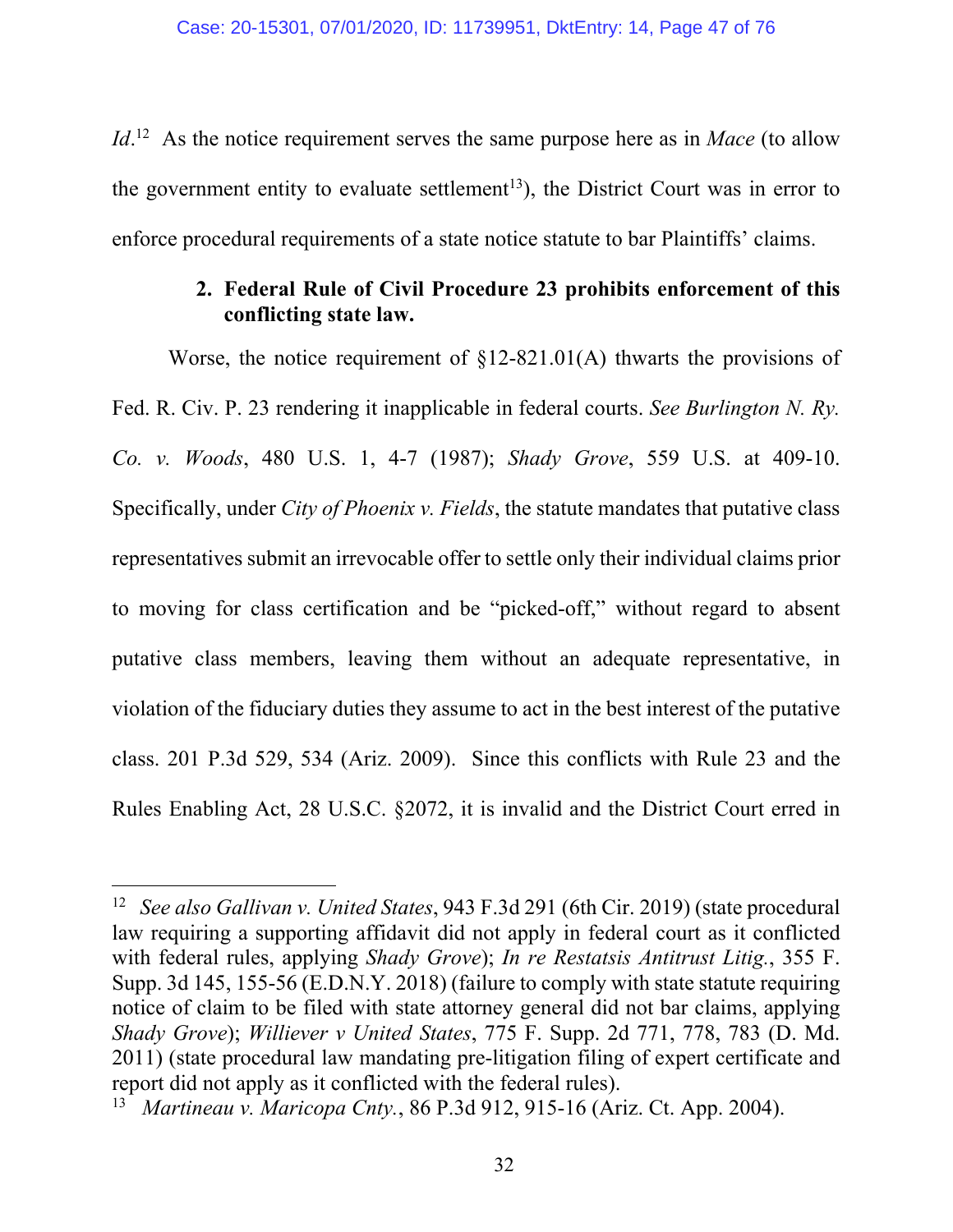applying it.

Pursuant to Rule 23, "[w]hen a putative class action is filed, the putative class representatives are under an obligation to represent the interests of the putative class, even before the action has been certified by the court." *Garo v. Global Credit & Collection Corp*., No. CV-09-2506-PHX-GMS, 2010 WL 5108605, \*4-5 (D. Ariz. Dec. 9, 2010). Indeed, this Court has explicitly held that class representatives *cannot be compelled* to accept an individual settlement before they have a fair opportunity to move for class certification under Rule 23 demonstrating their adequacy to represent the class and typicality of their claims. *Chen v. Allstate Insurance Co.*, 819 F.3d 1136, 1146-48 (9th Cir. 2016); *Mavris v. RSI Enters. Inc.*, 303 F.R.D. 561, 566 (D. Ariz. 2014) ("Picking off' class representatives with paltry sums, thereby leaving other putative class representatives in the lurch, is an abuse of the Federal Rules that is designed to do nothing more than frustrate class actions."). As the Supreme Court explained, "[w]hile a class lacks independent status until certified, a would-be class representative with a live claim of her own must be accorded a fair opportunity to show that certification is warranted." *Campbell-Ewald v. Gomez*, 136 S.Ct. 663, 672 (2016) (citation omitted). In turn, a putative class representative "may not be obliged to forfeit her representative status by defendant's offer to her of the maximum individual amount of her claim." *Garo*, 2010 WL 5108605 at \*5.

The notice requirement of §12-821.01 is incompatible with this well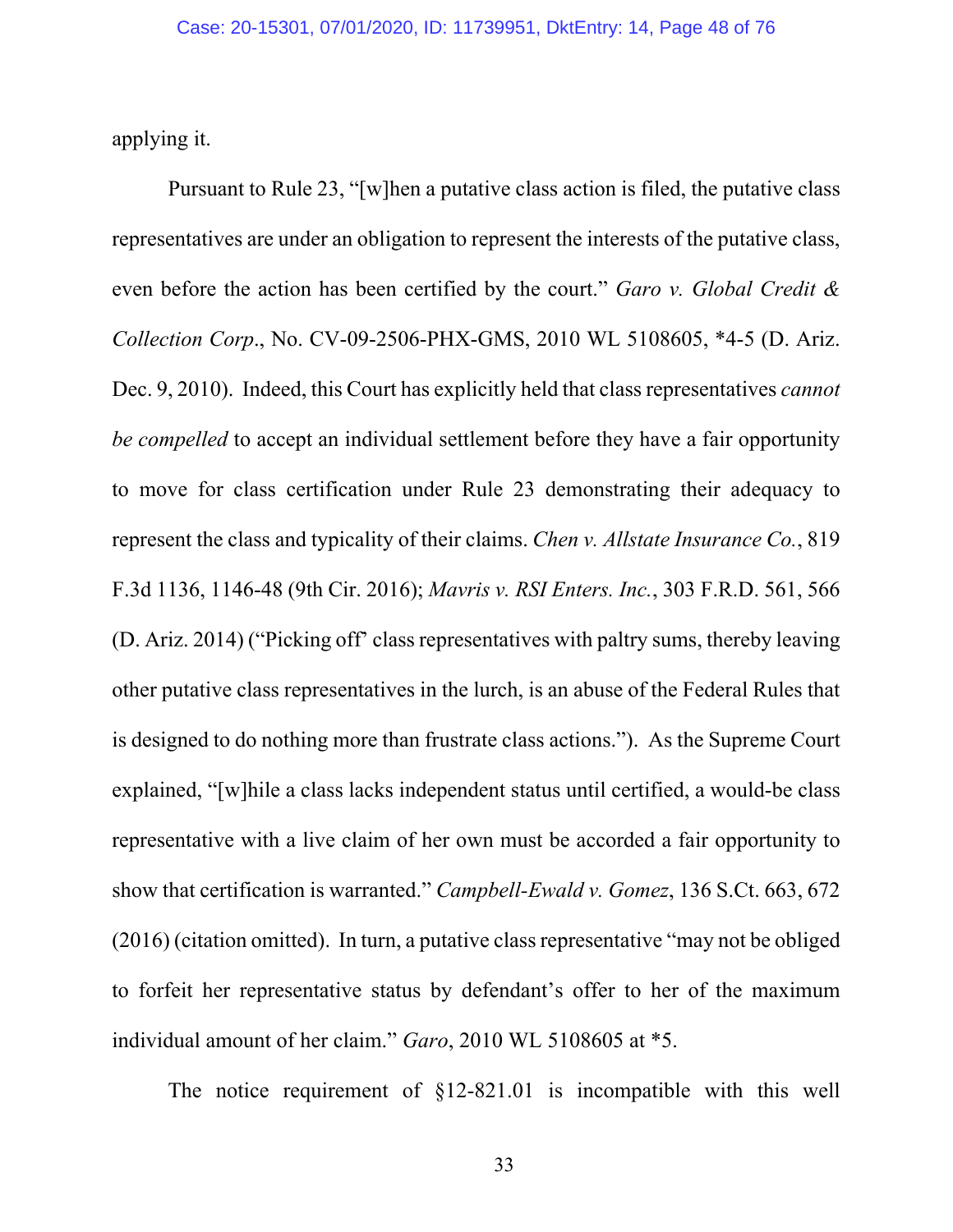recognized duty. More than simply allowing the public entity to consider settlement possibilities prior to litigation, the notice requirement actually forces a representative plaintiff to submit an irrevocable offer to settle only their individual claims for a sum certain in their notice and be "picked-off," surrendering their standing and mooting their claims. *Fields*, 201 P.3d at 534; *Yollin v. City of Glendale*, 191 P.3d 1040, 1044 (Ariz. Ct. App. 2008) ("to satisfy the 'sum certain' requirement, the claimant must be willing to let the government finally settle the claim by paying the amount demanded in the notice of claim… [plaintiff] would have been bound if Glendale had accepted the offer."). This obligates representative plaintiffs to breach their duties and forfeit their representative status at the whim of the defendant without ever having a "fair opportunity to show that certification is warranted," as the Supreme Court held is required. *Chen*, 819 F.3d at 1147-48 (quoting *Campbell-Ewald*, 136 S.Ct. at 672). In turn, this Court recognized: "offers to provide full relief to the representative plaintiffs who wish to pursue a class action must be treated specially, lest defendants find an easy way to defeat class relief." *Id.* (citations omitted). The conflict between the federal and state procedural requirements could not be clearer: one mandates a pick-off attempt, the other prohibits it.

Thus, there is an actual conflict between Fed. R. Civ. P. 23, and particularly its typicality and adequacy requirements, and A.R.S. §12-821.01(A). Whereas under Rule 23, a class representative need not (or should not be required to) make or accept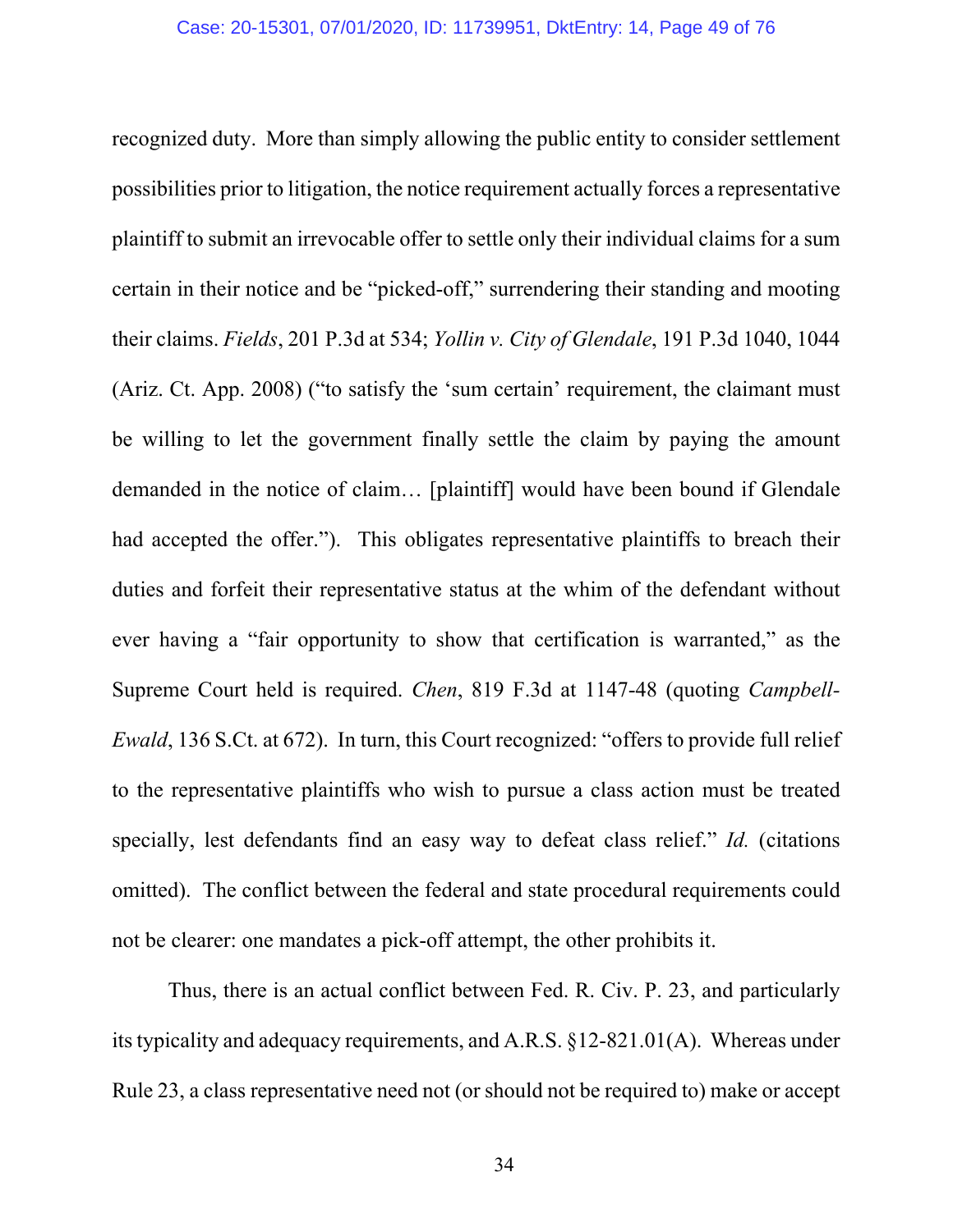#### Case: 20-15301, 07/01/2020, ID: 11739951, DktEntry: 14, Page 50 of 76

an offer to settle before they are "accorded a fair opportunity to show that certification is warranted," *Campbell-Ewald*, 136 S.Ct. at 672, the Arizona statute provides no such protections and mandates that an individual offer by the representative plaintiff be made in a such a firm way that all a Defendant need do is accept, mooting the "typical" claim presented by the representative plaintiff and rendering them inadequate to represent the class.

Accordingly, the statutory requirement dictating that a putative class representative accept a settlement of their individual claims prior to moving for class certification, which ignores the relief requested on behalf of a putative class, cannot be enforced in federal court. "Requiring multiple plaintiffs to bring separate action, which effectively could be 'picked off' by a defendant's tender of judgment before an affirmative ruling on class certification could be obtained, obviously would frustrate the objectives of class actions." *Deposit Guaranty Nat'l Bank v. Roper*, 445 U.S. 326, 339 (1980). "In sum, a district court should decline to enter a judgment affording complete relief on a named plaintiff's individual claims, over the plaintiff's objection, before the plaintiff has had a fair opportunity to move for class certification." *Chen*, 819 F. 3d at 1146-48 (collecting cases). The District Court was in error in enforcing a state procedural requirement that enables defendants to pickoff putative class representatives and fundamentally frustrate the objectives of Fed. R. Civ. P. 23.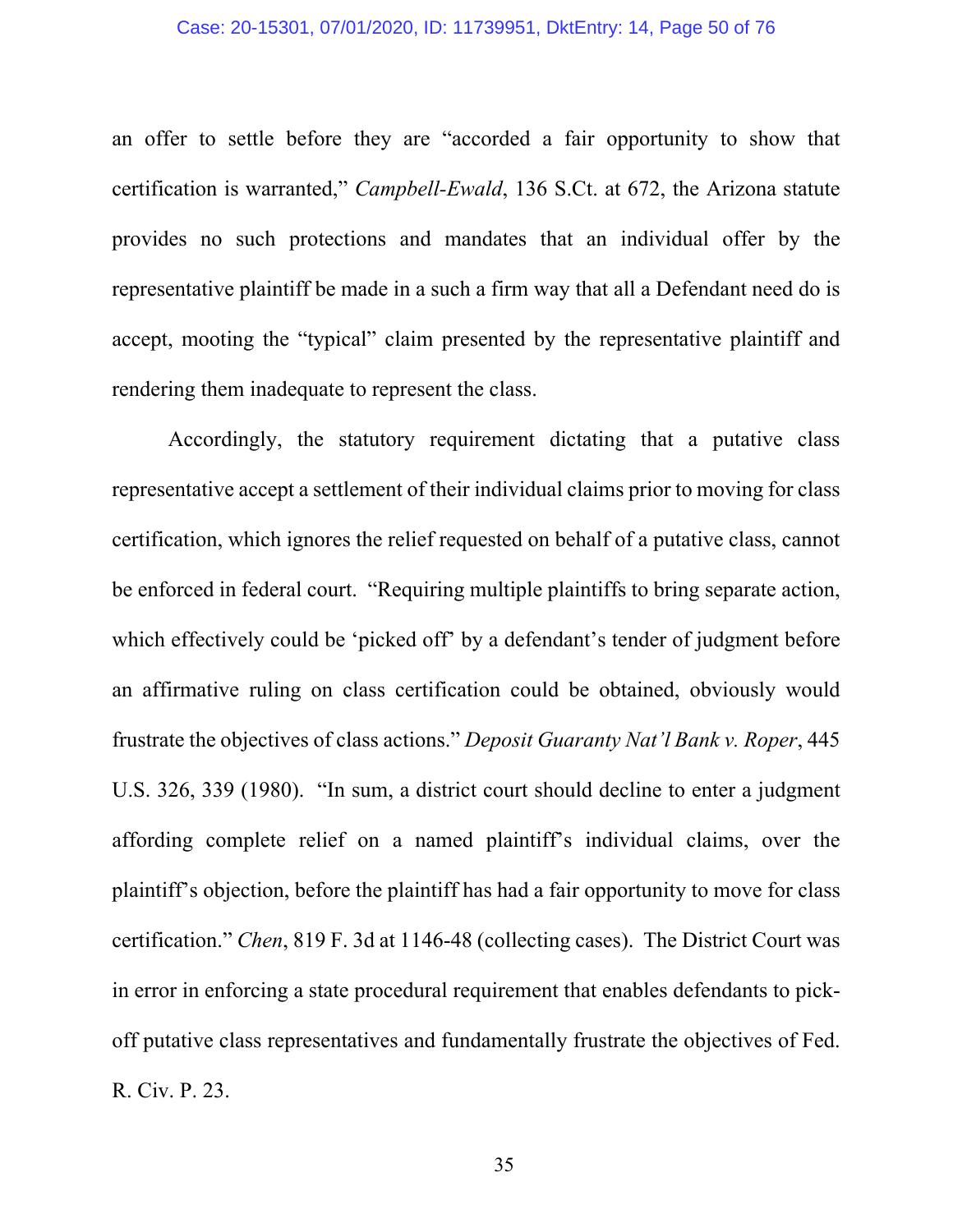Finally, the Court in *Fields* pointed out another significant conflict between the A.R.S.  $\S 12-821.01(A)$  and Rule 23, concluding "it is simply not possible" to comply with both because a representative plaintiff cannot provide a "'specific amount' for which the claim of the entire class 'can be settled'" due to Rule 23(e)'s settlement approval requirements. 201 P.2d at 533; *see also*, *Andrew S. Arena, Inc. v. Super. Ct.*, 788 P.2d 1174 (Ariz. 1990) (Arizona legislature did not intend to exempt public entities from class actions, finding classwide notice of claim under earlier version of statute could be provided). Because of this "impossibility," under *Shady Grove* the state statute's requirement mandating provision of a "specific amount" must yield to the federal law.

## **3. The notice of claim requirement does not apply to claims for injunctive and declaratory relief, or federal claims.**

Regardless, the District Court erred in dismissing Plaintiffs' state law claims seeking injunctive and declaratory relief for failure to comply with the notice of claim provisions in A.R.S. §12-821.01(A). The notice of claim provision does not apply to state claims seeking injunctive or declaratory relief. *Allstate*, 756 F.Supp.2d at 1156; *Martineau*, 86 P.3d at 916 (declaratory relief); *State v. Mabrey Ranch, Co.*, 165 P.3d 211, 223 (Ariz. App. Ct. 2007) (injunctive relief). Nor do the notice provisions apply to Plaintiffs' claims for monetary relief arising under federal law. *Knick v. Township of Scott, Pa.*, 139 S.Ct. 2162, 2167, 2173 (2019)(exhaustion of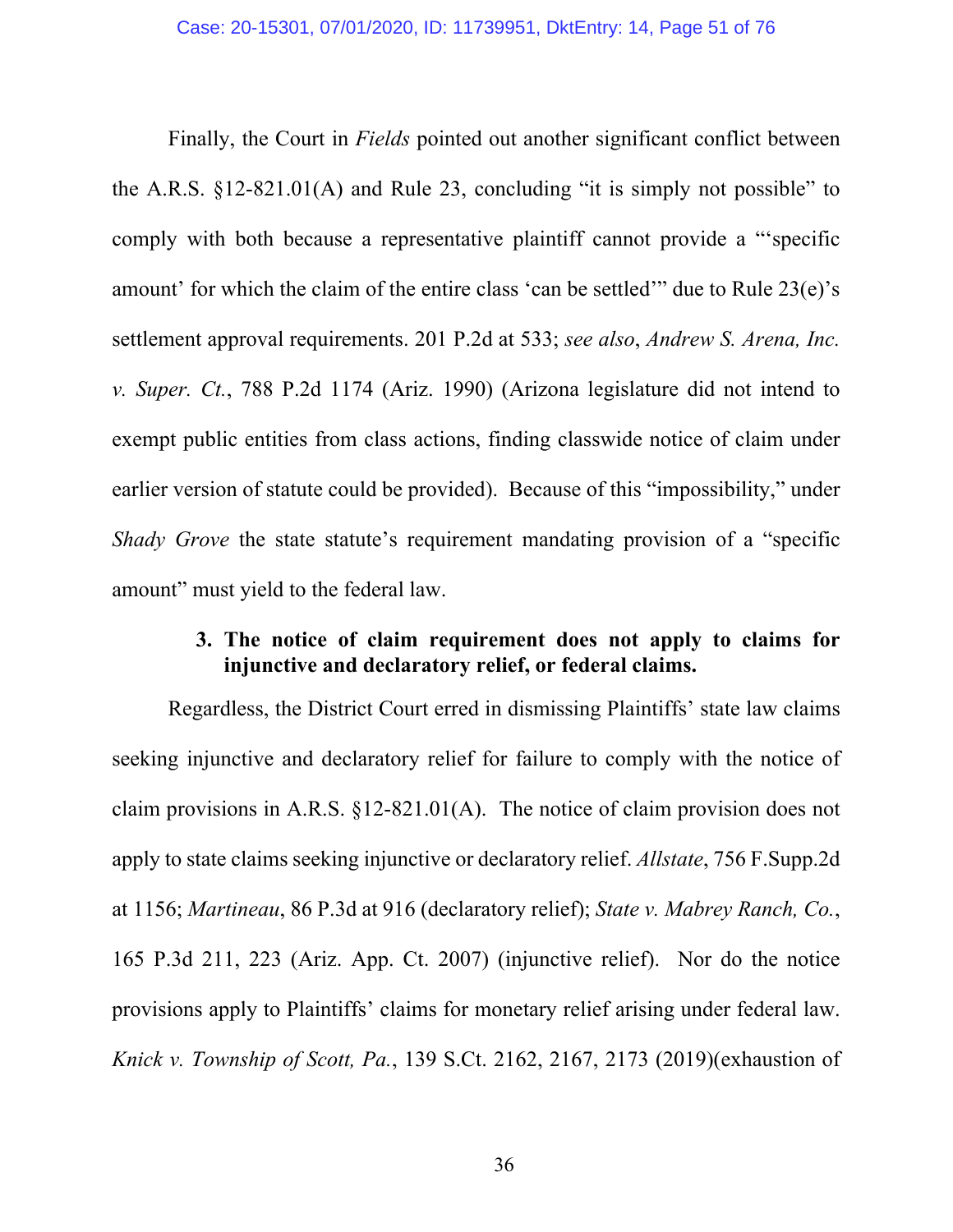state remedies not required before filing §1983 claim); *Nored v. City of Tempe*, 614 F. Supp. 2d 991 (D. Ariz. 2008)(same); *Canyon Del Rio*, 227 Ariz. at 343(same).

## **B. To the extent required, the notice of claim that Plaintiffs filed with Defendant complied with all requirements of A.R.S. §12-821.01(A).**

To the extent compliance with A.R.S. §12-821.01(A) was required, Plaintiffs fully complied. On December 7, 2018, Plaintiffs timely mailed a notice of claim supported by a copy of the class action complaint to be filed via first-class mail to SRP. ER 133-35. The letter and attached complaint described the factual basis for Plaintiffs' claims, and the relief sought, including the specific amount for which the claim could be settled and the facts supporting that amount. The District Court's contrary conclusions were erroneous.

### **1. Plaintiffs' notice of claim was properly filed with SRP.**

The District Court first took issue with the fact that Plaintiffs filed the notice with Defendant but not the court. Plaintiffs' method was entirely proper under Arizona law. As confirmed by the Arizona Supreme Court, "a filing under A.R.S. §12-821.01(A) may be accomplished through the regular mail, and proof of mailing is evidence that the governmental entity actually received the notice." *Lee v. State*, 182 P.3d 1169, 1173 (Ariz. 2008); *Leibel v. City of Buckeye*, 364 F. Supp. 3d 1027, 1044 (D. Ariz. 2019)(same). Defendant itself concedes that Plaintiffs' notice was filed with it on December 11, 2018. ER123-124. The statute does not require any further filing with the court. Accordingly, any implication that Plaintiffs failed to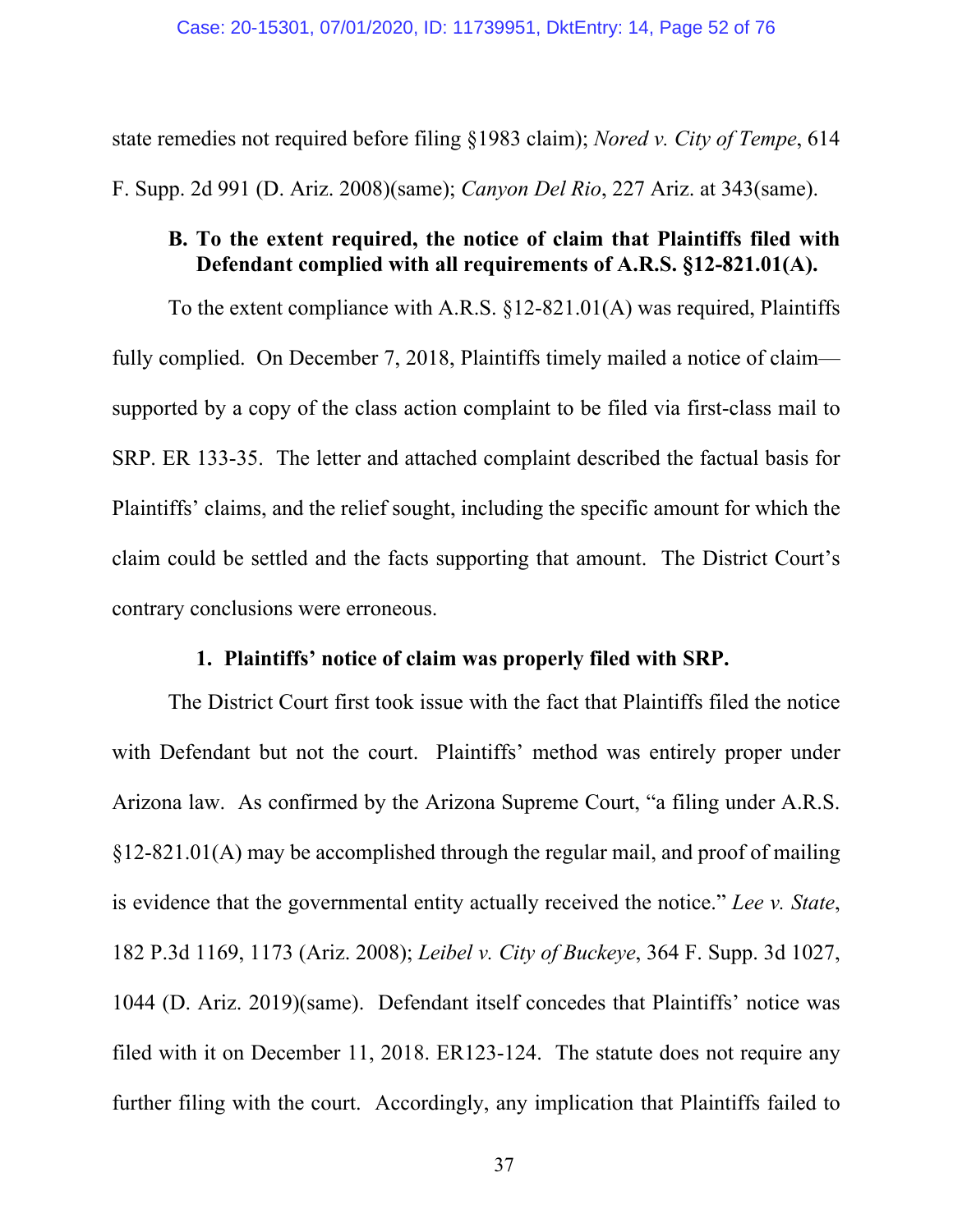"file" the notice is incorrect.

### **2. Plaintiffs' notice of claim was timely.**

The District Court next took issue with the timeliness of Plaintiffs' notice, concluding it was filed more than 180 days after the claims accrued. Order at 21-22. However as explained above, Plaintiffs' claims accrued at the time of each discriminatory charge that SRP assessed. *Mountainside Mar*, 2019 WL 3235025, at \*2. Thus, each claim continued to accrue throughout the 180-day period preceding the filing of the notice. For instance, Plaintiff Dill only became a solar customer in July 2018 and thereafter was charged the discriminatory rates through the date the notice was filed. FAC ¶23. In turn, his notice (as with the others') was timely.

# **3. Plaintiffs' notice of claim provided sufficient facts for SRP to evaluate its claims.**

Next, the District Court erred in finding that Plaintiffs' notice "lacks sufficient information to permit [SRP] to settle Plaintiffs' claims." Order at 20. A.R.S. § 12- 821.01(A) requires a notice of claim to "contain a specific amount for which the claim can be settled and the facts supporting that amount." The purpose of this requirement is to provide sufficient information to allow a public entity to investigate liability and consider settlement prior to litigation. *Martineau*, 86 P.3d at 915-16.

In analyzing the adequacy of the notice of claim, the court may not divorce the language from its context and must consider the notice as a whole to avoid elevating form over substance. *See Jones v. Cochise Cnty.*, 187 P.3d 97, 102 (Ariz.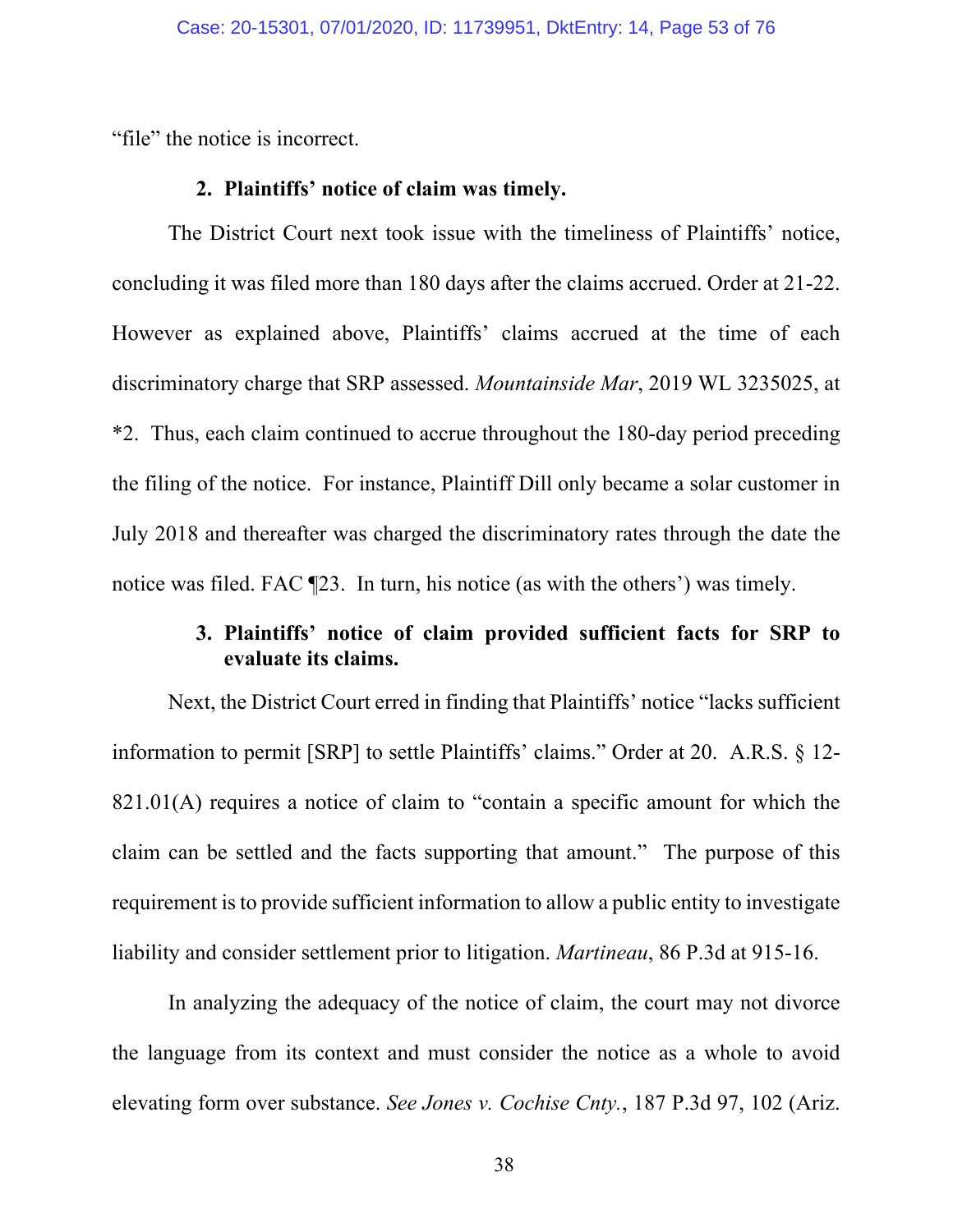Ct. App. 2008) ("although we recognize that a claimant must strictly comply with § 12-821.01, evaluation of that compliance should not turn on a reading of that statute—or of the notice of claim—that risks evaluating form over substance").

In *Vasquez v. State*, the court held that including "any facts to support the proposed settlement amounts, regardless of how meager," satisfies the statutory requirement. 206 P.3d 753, 758 (Ariz. Ct. App. 2008). Shortly after *Vasquez*, the Arizona Supreme Court clarified "that a claimant complies with the supporting-facts requirement of § 12-821.01(A) by providing the factual foundation that *the claimant regards as adequate* to permit the public entity to evaluate the specific amount claimed." *Backus v. State*, 203 P.3d 499, 503 (Ariz. 2009) (emphasis added). The *Backus* Court pointed out that "a public entity can request more facts if needed to evaluate a claim." *Id.* at 505.

Here, the District Court incorrectly valued form over substance in concluding that Plaintiffs' notice of claim—which consisted of a detailed letter describing their claims, attaching a copy of their 39-page draft class action complaint, lacked sufficient factual information to permit SRP to understand the facts necessary to consider resolving Plaintiffs' claims.<sup>14</sup> Order at 20-21. This was simply not the case.

<sup>&</sup>lt;sup>14</sup> Defendant was also well aware of the factual predicate for the claims at issue stemming from its adoption of the discriminatory E-27 rates, having just resolved the *Solar City* case while it was pending before the United States Supreme Court in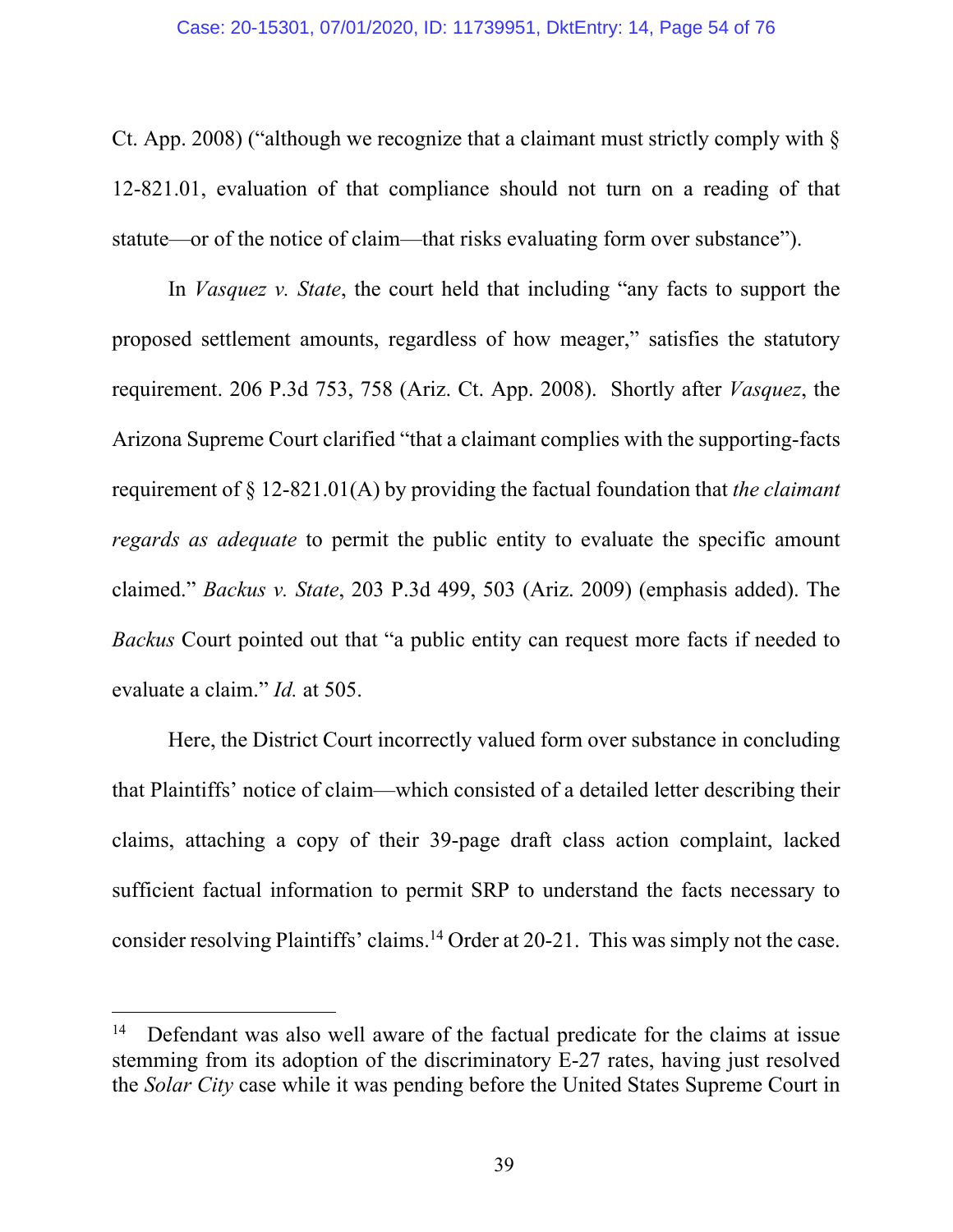#### Case: 20-15301, 07/01/2020, ID: 11739951, DktEntry: 14, Page 55 of 76

After acknowledging receipt of the notice and draft complaint, counsel for the parties met in person, Plaintiffs' counsel answered any questions SRP had, and SRP indicated it was not interested in exploring settlement. ER165 ("We met with them on two occasions. And on those two occasions there was never any attempt to try to resolve any of those claims, whether it be on an individual basis or a class-wide basis… They weren't interested at all.").

In turn, Plaintiffs' notice in no manner failed to provide information that SRP deemed necessary to evaluate possible resolution of the claims presented. This was confirmed by Defendant's own brief where it failed to identify any facts about the challenged practices that lacked specificity, was ambiguous, or otherwise required clarification. Defendant did not even move to dismiss on the basis that Plaintiffs failed to provide supporting facts for their claims, instead only challenging the notice's failure to provide a "specific amount." SRP's arguments regarding compliance with the notice requirements were never anything but a technical argument, not about legitimately frustrating its' ability to analyze settlement options. *See Jones*, 187 P.3d at 101 (holding that "[i]t was the County's burden to show the Joneses' notice of claim was deficient in that regard, and any supporting evidence

March 2018. *SRP v. Tesla Energy Operations, Inc.*, 138 S.Ct. 1323 (Mem.) (2018). *See also Solar City Corp. v. Salt River Project Agric. Improvement & Power Dist.*, 859 F.3d 720 (9th Cir. 2017).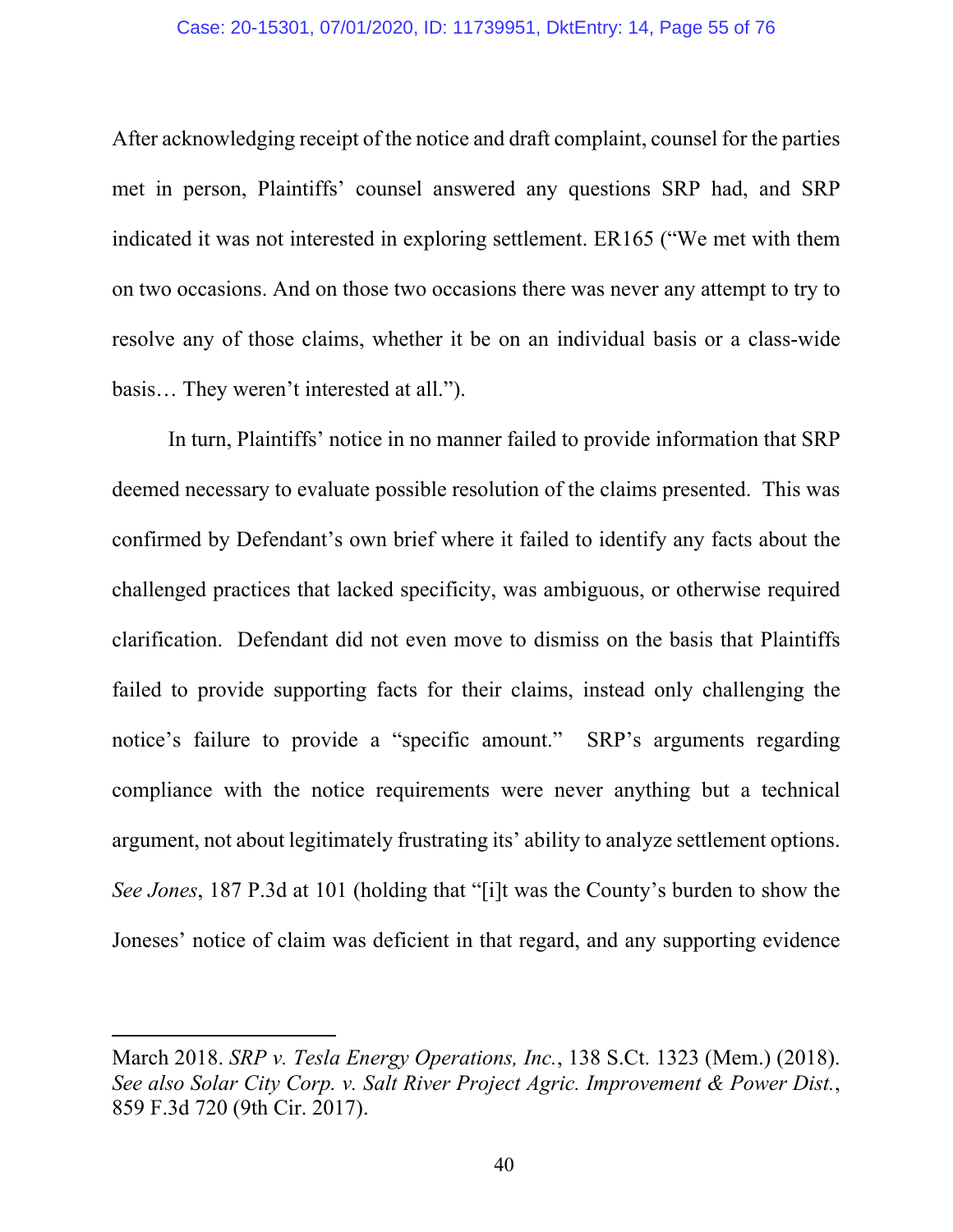would have been in the County's sole control").

# **4. Plaintiffs' notice of claim adequately conveyed the amount they would be willing to accept.**

The District Court also concluded that Plaintiffs' notice was deficient because it did not provide a specific amount for which the claim could be settled, and requested injunctive and declaratory relief, as well as reasonable attorneys' fees. A.R.S. §12-821.01(A) provides that the notice of claim must contain a "specific amount for which the claim can be settled." *Deer Valley Unified Sch. Dist. No. 97 v. Houser*, 152 P.3d 490, 492 (Ariz. 2007). "Conditional settlement offers do not violate the statute." *SolarCity*, 2015 WL 6503439, at \*13 (holding that Notice of Claims which "conditioned settlement on injunctive relief…do not violate the statute."); *Auble v. Maricopa Cnty.*, No. CV 08–1822, 2009 WL 3188378, at \*3-4 (D. Ariz. Sept. 30, 2009) (reservation of unspecified other relief, in the form of fees and costs separate from demanded damages, does not violate A.R.S. §12-821.01); *Armstrong v. Town of Huachuca City*, No. CV11-790-TUC-CKJ, 2012 WL 3962764 (D. Ariz. Aug. 7, 2012), *report and recommendation adopted*, 2012 WL 3962760 (D. Ariz. Sept. 11, 2012) (notice of claim demanding unspecified interest satisfied statute).

Here, Plaintiffs' notice of claim accomplished just that by providing a firm "offer" to settle the class claims for a specific monetary amount based on a precise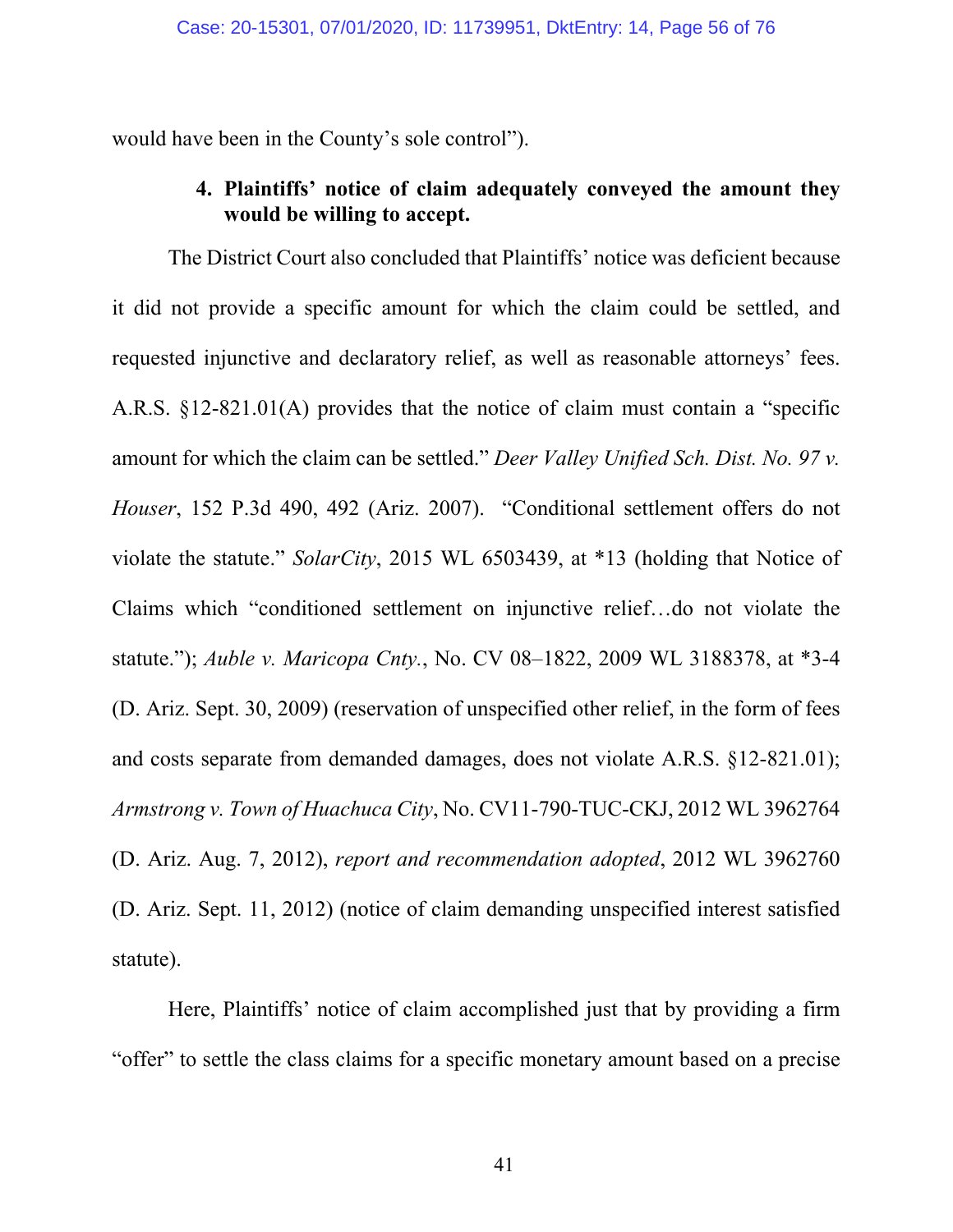#### Case: 20-15301, 07/01/2020, ID: 11739951, DktEntry: 14, Page 57 of 76

formula. The formula was necessary as the discriminatory charges under the E-27 plan remained ongoing and continued to result in additional damages each day they were imposed on Plaintiffs and other class members. The notice explained that the daily rate set forth in the notice was simply the \$600 annual over-charge reported and described in the complaint, converted into a daily rate  $(\$600/365 \text{ days/year} =$ \$1.64). Further, due to the fact Defendant exclusively possessed objective data (namely, the number of days each claimant was charged the discriminatory rates, the day it would agree to stop charging those rates creating new damages, and the number of affected customers in the class defined in the draft complaint provided), the formula allowed Defendant to take the data *it possessed* and complete the calculation.

 Courts have held that A.R.S. §12-821.01(A) can be satisfied even if requesting an "unspecified amount" as long as the "the method for calculating the [unspecified amount] is clearly identified in the notice" thus giving the public entity a "meaningful opportunity to consider its financial planning and budgeting when considering whether to settle the claim." *A. Miner Contracting, Inc. v. City of Flagstaff*, No. 1 CA-CV 14-0249, 2015 WL 5770613, at \*2 (Ariz. Ct. App. Oct. 1, 2015) (mem. decision). For instance, in *Mountainside Mar*, the court explained that a notice is not insufficient where "the notice provided the City a way to compute a precise settlement amount based on information uniquely available to the City."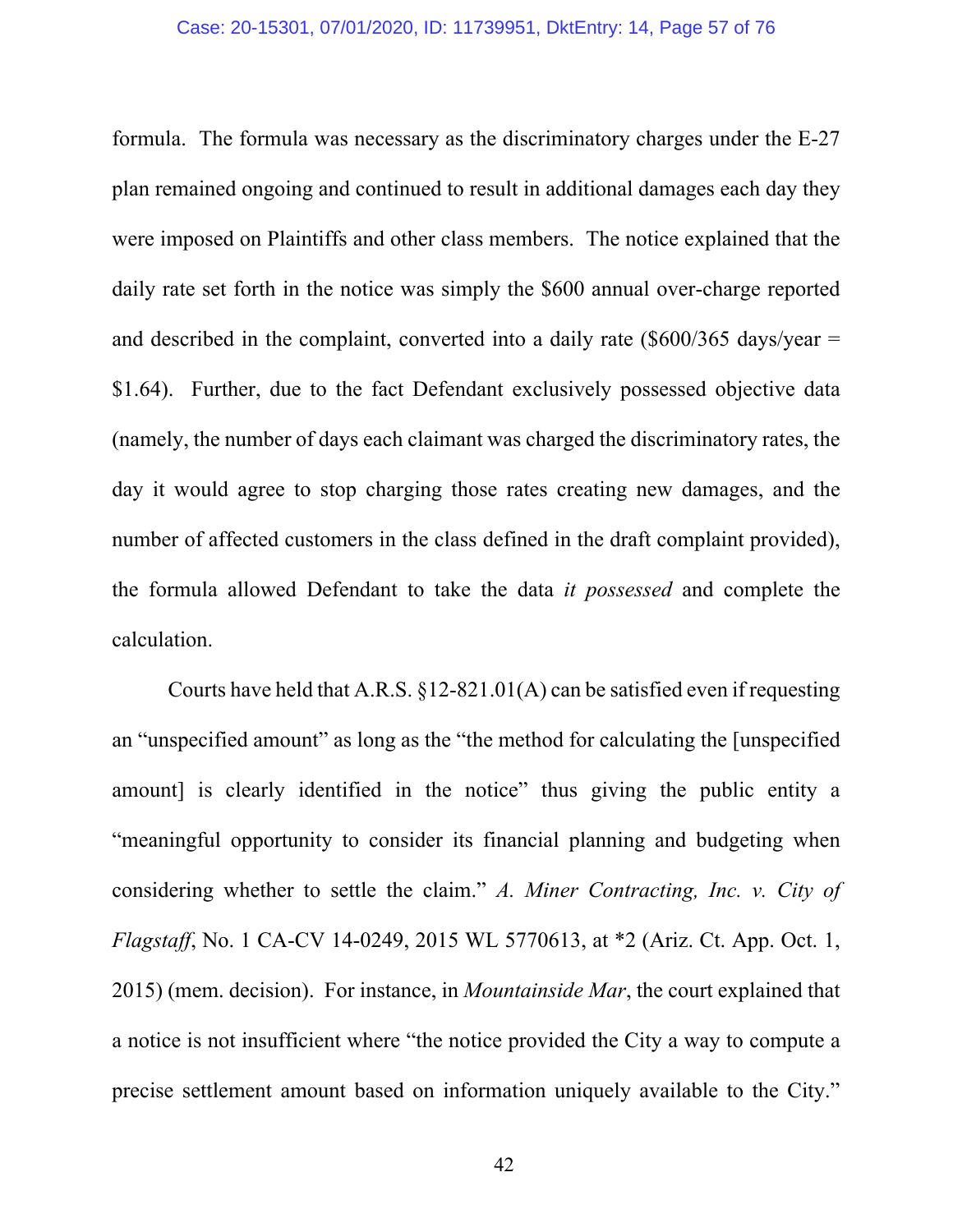2019 WL 3235025, \*3.15 In *Department of Revenue v. Dougherty*, 29 P.3d 862, 866 (Ariz. 2001), the Arizona Supreme Court approved the filing of a class administrative claim seeking refunds for all taxpayers denied a certain deduction, specifically noting that "the amount of individual claims will usually be unavailable to the class representative at the time of filing the administrative claim," however, "the grounds of each claim are made perfectly clear." The Arizona Supreme Court, sitting *en banc*, in *Arena, Inc.*, 788 P.2d at 1176-77, similarly found A.R.S. §12-821 satisfied on a classwide basis where a classwide request for refunds of building permit fees was allowed. The Court noted that data, such as the number of affected class members, was "discoverable from the county's own records" providing the county "with the information necessary to investigate the merits of the claims." *Id*. While, as noted in *Fields*, the version of the statute at the time *Arena* was decided did not include the term "specific amount," that in no manner rebuts the Court's conclusion that the total was easily derived through records the defendant already possessed, satisfying the standard approved in *Mountainside Mar*.

As described above, due to the fact the case was pled as a class action pursuant to Rule 23, the representative Plaintiffs' notice indicated that they could not breach

**<sup>15</sup>** The District Court's reliance on *Estrada v. City of San Luis*, No. CV-07-1071- PHX-DGC, 2007 WL 4025212 (D. Ariz. Nov. 15, 2017) was misplaced as here, Plaintiffs provided a precise formula whose basis was explained in their letter and attached a detailed complaint defining the class.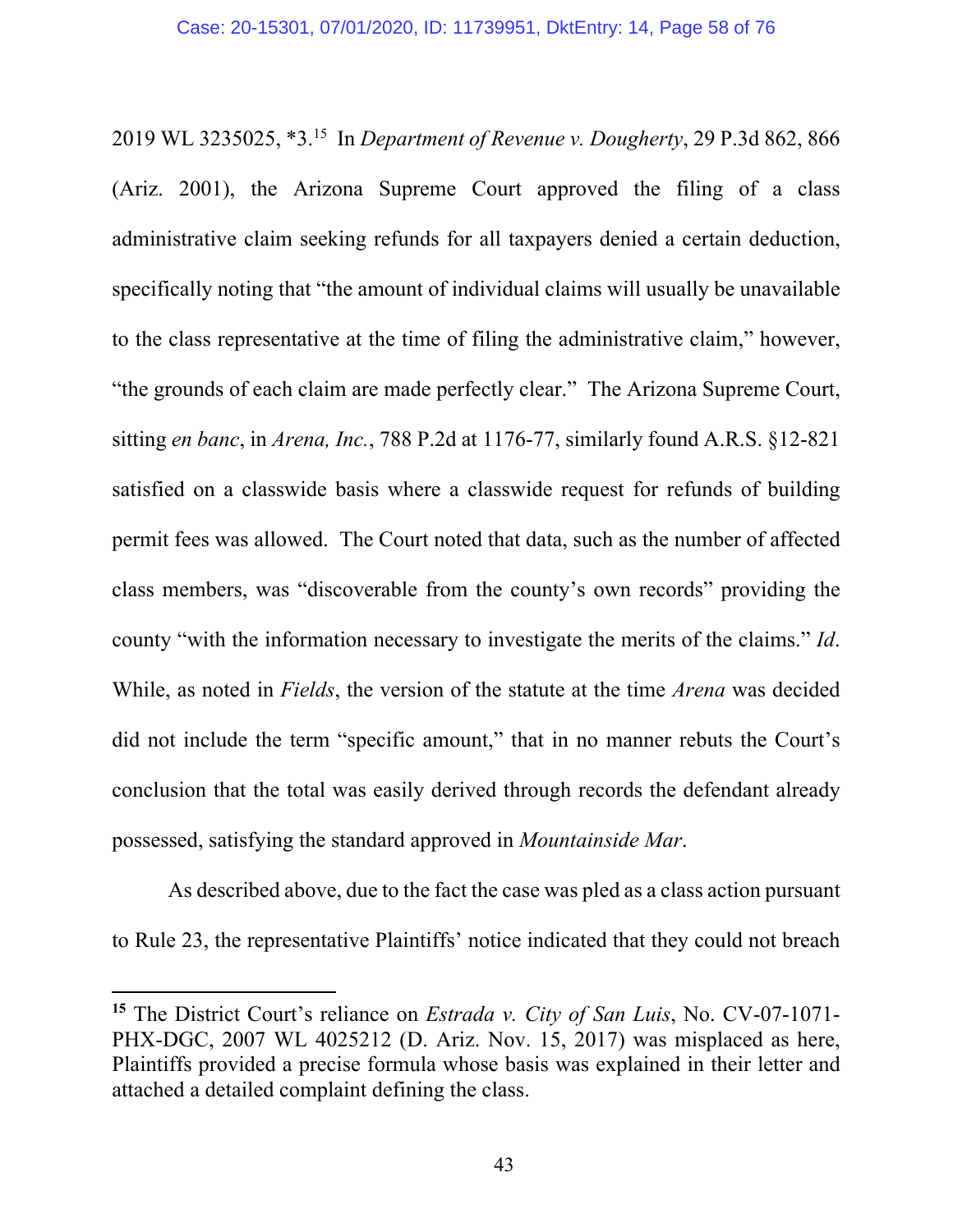their fiduciary duties to the class by offering to settle on an individual basis, mooting the class' claims. This was entirely proper as this Court has explained:

A named plaintiff exhibits neither obstinacy nor madness by declining an offer of judgment on individual claims in order to pursue relief on behalf of members of a class. … A named plaintiff acts sensibly by pursuing all of the relief sought in the complaint…

*Chen*, 819 F.3d at 1146-48.

# **5. A class demand and exclusion of attorneys' fees was entirely proper.**

Finally, because Plaintiffs would be entitled to recover reasonable attorneys' fees and costs pursuant to, *inter alia*, 42 U.S.C. §1988—a figure also changing on a near-daily basis—and attorneys in a class action are generally prohibited from negotiating attorneys' fees before a settlement is reached to avoid ethical concerns,<sup>16</sup> Plaintiffs properly indicated that provision of this figure should be postponed until all work was completed. In turn, the notice Plaintiffs filed properly balanced the requirements of A.R.S. §12-821.01(A) against the fiduciary duties of both Plaintiffs

<sup>16</sup> *See, e.g.*, *McKenna v. Sears, Roebuck & Co.*, 116 F.3d 1486 (9th Cir. 1997) (acknowledging the conflict of interest in negotiation attorneys' fees settlement concurrently with merits in the class action context); *Roes, 1-2 v. SFBSC Mgmt., LLC*, 944 F.3d 1035, 1049 (9th Cir. 2019) ("This more 'exacting review' is warranted 'to ensure that class representatives and their counsel do not secure a disproportionate benefit 'at the expense of the unnamed plaintiffs who class counsel had a duty to represent.'")(citations omitted); *Lane v. Facebook*, 696 F.3d 811, 819 (9th Cir. 2012) (noting concerns courts have "at the early stage before formal class certification, the court 'cannot as effectively monitor for collusion, individual settlements, buy-offs (where some individuals use the class action device to benefit themselves at the expense of absentees), and other abuses'") (citations omitted).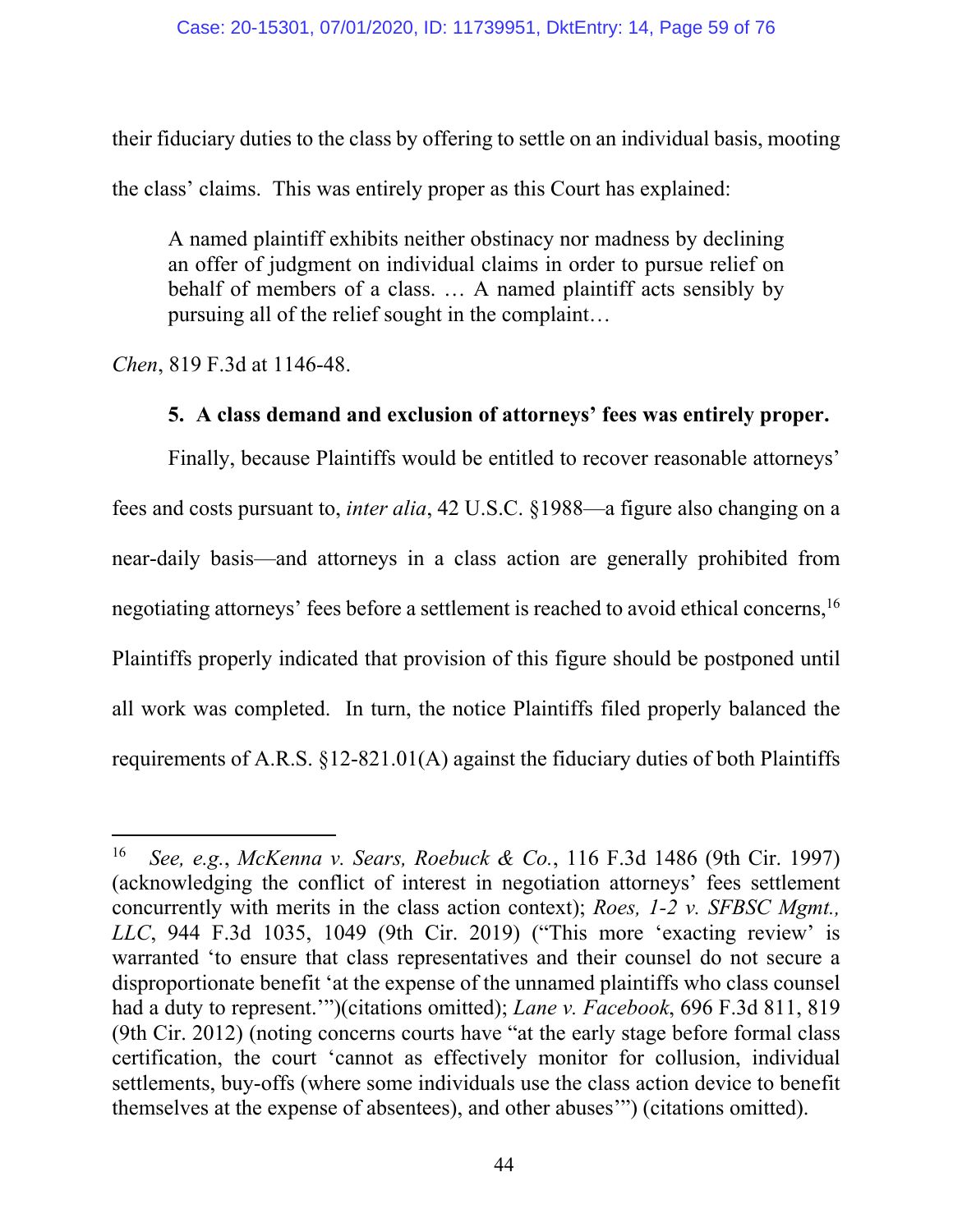and counsel implicit in Rule 23, while providing Defendant everything it needed to compute the figure needed to resolve the case.

# **III. The Local Government Antitrust Act Does Not Preclude Plaintiffs' Claims.**

The District Court erred in two respects in dismissing Plaintiffs' federal antitrust claims pursuant to the LGAA. The LGAA should not have been applied to insulate Defendant from liability in the first instance, but more obviously, does not preclude Plaintiffs' entitlement to declaratory or injunctive relief.

# **A. The LGAA should not operate to insulate SRP from federal antitrust liability.**

SRP is not covered by the LGAA, and the District Court was in error to find it insulated SRP from any liability under the federal antitrust laws. 15 U.S.C. § 34. The LGAA is applicable only to "local governments." 15 U.S.C. §§ 34-36. The term "local governments" is narrower than a government entity subject to §1983 liability and is precisely defined to include:

- (A) a city, county, parish, town, township, village, or any other general function governmental unit established by State law, or
- (B) a school district, sanitary district, or any other special function governmental unit established by State law in one or more States[.]

15 U.S.C. § 34. Without elaboration, the District Court below agreed with Defendant that it is a "local government entity" based on SRP's self-imposed title as a "special function governmental unit," shielding it from antitrust damages. Order at 22 (citing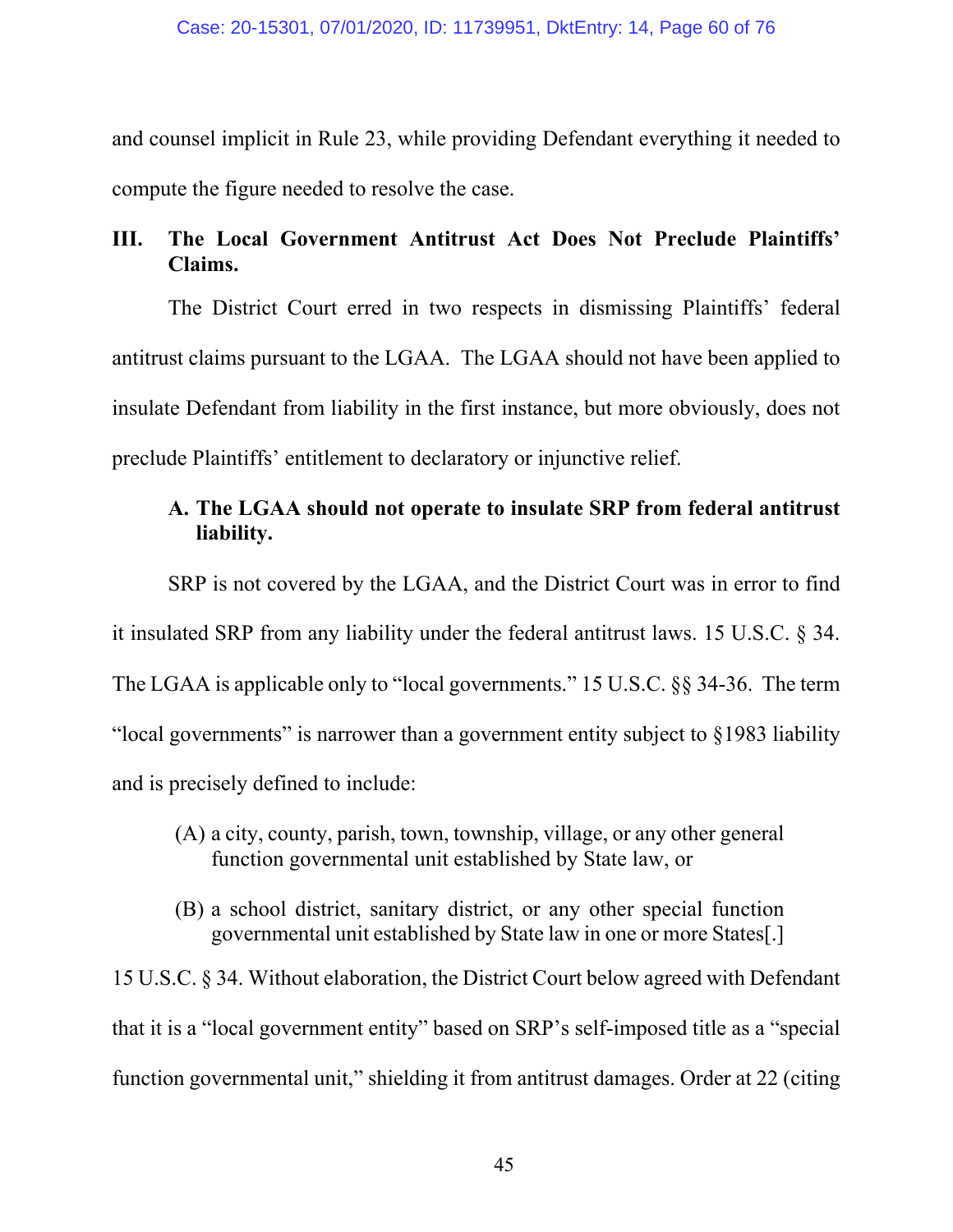*SolarCity*, 2015 WL 6503439, at \*13–14).

An examination of the legislative history makes it clear, however, that SRP is not a governmental unit under the LGAA. *See Zapata Gulf Marine Corp. v. Puerto Rico Mar. Shipping Auth.*, 682 F. Supp. 1345, 1351 (E.D. La. 1988). The legislative history of the LGAA provides that "special function governmental unit" are defined as: "planning districts, water districts, sewer districts [and] mosquito control districts." H.R. Rep. No. 98-965, at 20-21 (1984), reprinted in 1984 U.S.C.C.A.N. at 4602, 4621-22. Supplying retail electricity is overtly omitted from the definition of a "special function governmental unit."

The purpose of the LGAA is similarly instructive. The legislative history emphasizes the LGAA is designed to protect taxpayers from being burdened with antitrust damages. *Id*. In *United Nat'l Maint., Inc. v. San Diego Conv'tn Ctr. Corp.*, the court declined to apply the LGAA because the defendant failed to produce any evidence that taxpayers would bear the ultimate burden of any antitrust damage award. 2010 WL 3034024, at \*4 (S.D. Cal. Aug. 3, 2010).<sup>17</sup> Here, SRP does not—

<sup>17</sup> *See also Tarabishi v McAlester Reg. Hosp*., 951 F.2d 1558, 1565-57 (10th Cir. 1991) ("In this case, the City of McAlester is the beneficiary of the public trust, and as such is clearly not liable for any damage award made against the trust. Thus, the LGAA's concern about imposing unfair burdens on the taxpayers is not implicated."); *Capital Freight Servs., Inc. v. Trailer Marine Transp. Corp.*, 704 F. Supp. 1190, 1199 (S.D.N.Y. 1988) (applying LGAA only after determining that antitrust damage award would be paid by taxpayers of Commonwealth of Puerto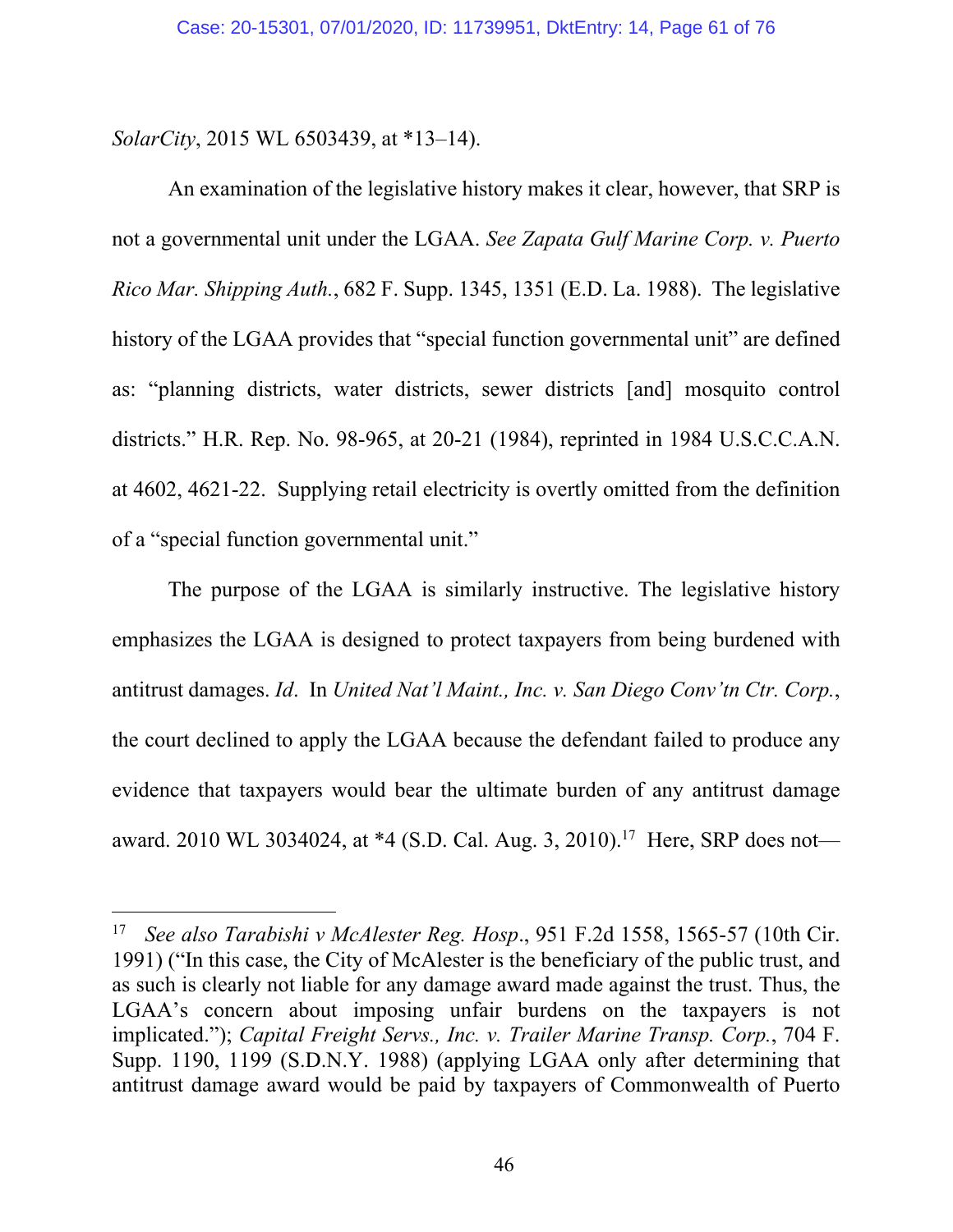and cannot—assert that taxpayers will be burdened by any antitrust damage award. According to the Supreme Court, SRP is unable to impose taxes because it is not a general taxing district. *Ball*, 451 U.S. at 366. In turn, the Supreme Court described SRP as a "nominal governmental unit." *Id.* ("[T]he districts [SRP] remain essentially business enterprises, created by and chiefly benefiting a specific group of landowners."). In the event SRP is held liable for antitrust damages, taxpayers would not be burdened by that cost because any judgment would be satisfied by SRP's business revenues.

## **B. Even if the LGAA insulated SRP, it does not preclude claims for injunctive or declaratory relief, nor does it preclude recovery of attorneys' fees.**

Even if the LGAA operated to bar Plaintiffs' claims for *damages* under federal antitrust laws, it does not limit Plaintiffs' ability to seek declaratory and injunctive relief, as well as attorneys' fees; the Court erred in dismissing these claims. 15 U.S.C. §35(a) provides:

**(a) Prohibition in general:** No damages, interest on damages, costs, or attorney's fees may be recovered under section 4, 4A, or 4C of the Clayton Act (15 U.S.C. 15, 15a, or 15c) from any local government, or official or employee thereof acting in an official capacity.

Thus, while the LGAA shields certain defendants from claims seeking monetary damages arising under the federal antitrust laws, it does not insulate them from

Rico); *Daniel v. Am. Bd. of Emergency Med.*, 988 F. Supp. 127, 195 (W.D.N.Y. 1997).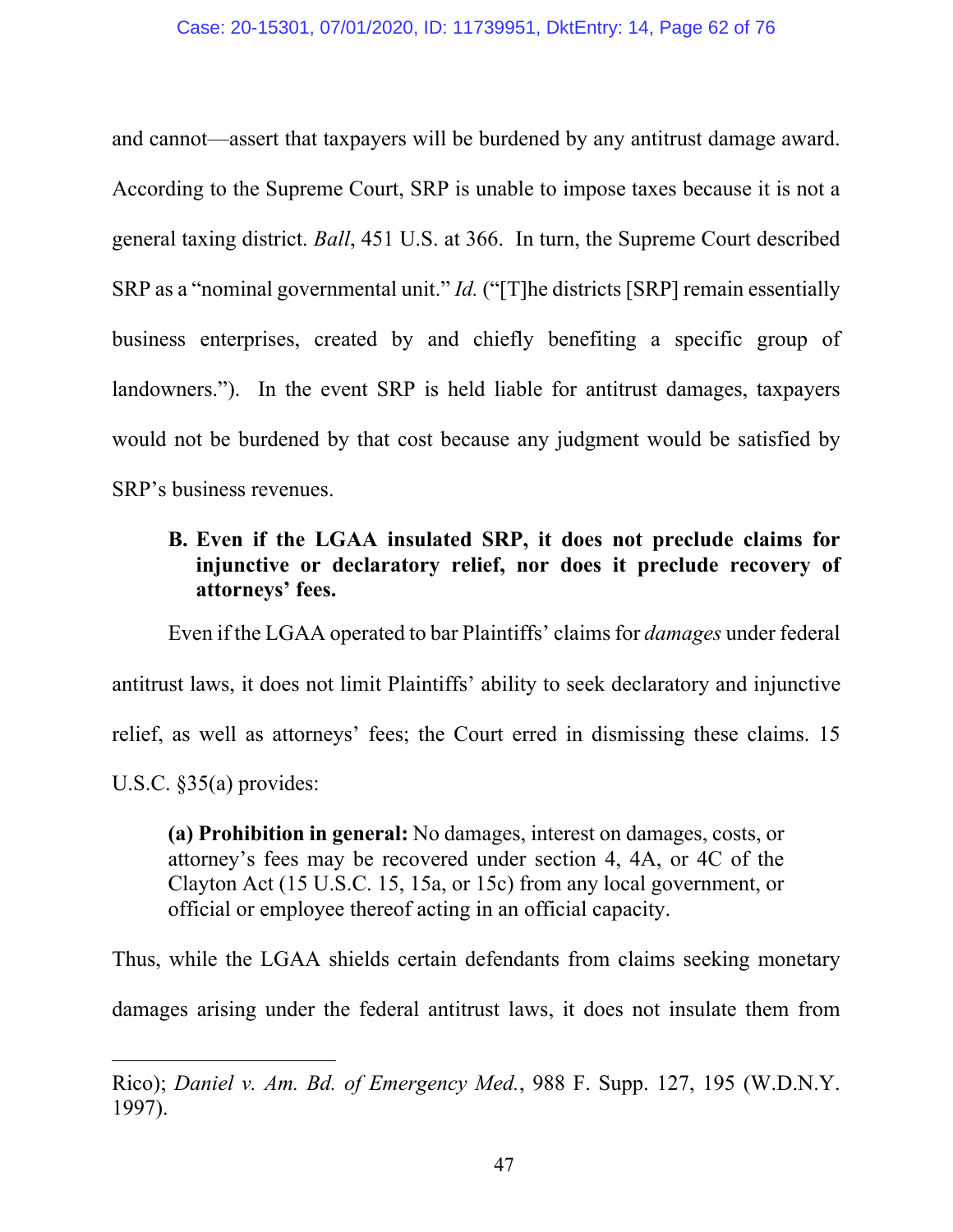claims for injunctive and declaratory relief. *Lancaster City. v. Antelope Valley Hosp.* 

*Dist.*, 940 F.2d 397, 404 n.14 (9th Cir. 1991). Defendant conceded this point below.

ER173. Furthermore, as noted in *Lancaster*, while attorneys' fees under 15 U.S.C.

§ 15 may be foreclosed, Plaintiffs can nevertheless recover attorneys' fees under 15

U.S.C. § 26:

We note that there is no support for defendants' assertion that Lancaster cannot be awarded attorney's fees if Lancaster's antitrust action for injunctive relief is successful. Defendants cite in support of their position the [LGAA], 15 U.S.C. §§ 34–36. The LGAA precludes the recovery of damages, costs, or attorneys' fees, on the basis of 15 U.S.C. §§ 15, 15a, or 15c, from local government entities. 15 U.S.C. § 35(a). However, the provision that mandates that costs and attorneys' fees be awarded to plaintiffs who "substantially prevail" in actions for injunctive relief is 15 U.S.C.  $\S$  26. Section 35(a), by its clear terms, has no effect on § 26.

*Id.* (citing *Palm Springs Med. Clinic, Inc. v. Desert Hosp.*, 628 F. Supp. 454 (C.D.

Cal. 1986)). *See also Witham v Clallam Cnty. Public Hosp.*, No. C09-5410RJB, 2009 WL 3346041, \*5 (W.D. Wash. Oct 15, 2009) ("The plaintiff's claim for injunctive relief, costs, and attorneys' fees for Sherman Act violations should remain").The District Court, therefore, erred in dismissing these claims.

 Finally, the LGAA does not affect Plaintiffs' claims under Arizona's antitrust laws. *See GF Gaming Corp. v. City of Black Hawk, Co.*, 405 F.3d 876, 885 (10th Cir. 2005) (preserving claims under Colorado Antitrust Act). In fact, A.R.S. §30- 813 specifically provides that Arizona's antitrust laws apply to SRP's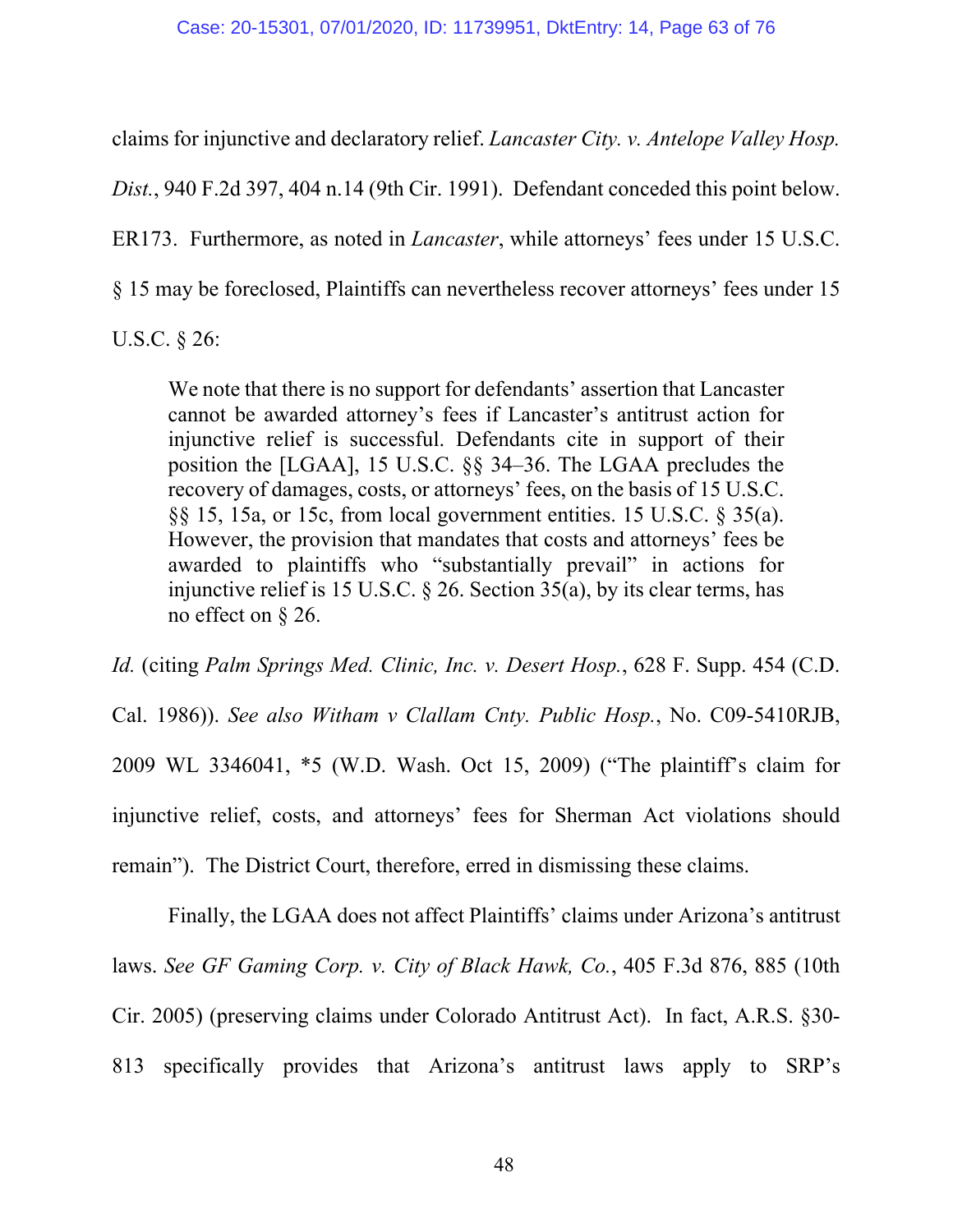anticompetitive conduct.

# **IV. The District Court Erred in Holding That Plaintiffs Inadequately Alleged Antitrust Injury.**

### **A. Plaintiffs plainly allege adequate antitrust injury.**

The antitrust laws are "intended to preserve competition for the benefit of consumers." *Am. Ad Mgmt., Inc. v. Gen. Tel. Co. of Cal.*, 190 F.3d 1051, 1055 (9th Cir. 1999) (citing *Associated Gen. Contractors of Cal., Inc. v. Cal. State Council of Carpenters*, 459 U.S. 519, 538 (1983)). Thus, for a plaintiff to have antitrust standing, a plaintiff must adequately plead antitrust injury. To satisfy the antitrust injury requirement, a plaintiff must demonstrate "an injury of the type the antitrust laws were intended to prevent and that flows from that which makes defendants' acts unlawful. The injury should reflect the anticompetitive effect either of the violation or of anticompetitive acts made possible by the violation." *Brunswick Corp. v. Pueblo Bowl-O-Mat, Inc.*, 429 U.S. 477, 489 (1977). From this, the Ninth Circuit has identified four requirements for antitrust injury: (1) unlawful conduct, (2) causing an injury to the plaintiff, (3) that flows from that which makes the conduct unlawful, and (4) that is of the type the antitrust laws were intended to prevent. *Am. Ad Mgmt., Inc.*, 190 F.3d at 1055.

The allegations in this case satisfy each of the four requirements for showing antitrust injury. First, the FAC identifies the specific unlawful conduct as SRP's discriminatory E-27 price plan, including both the discriminatorily higher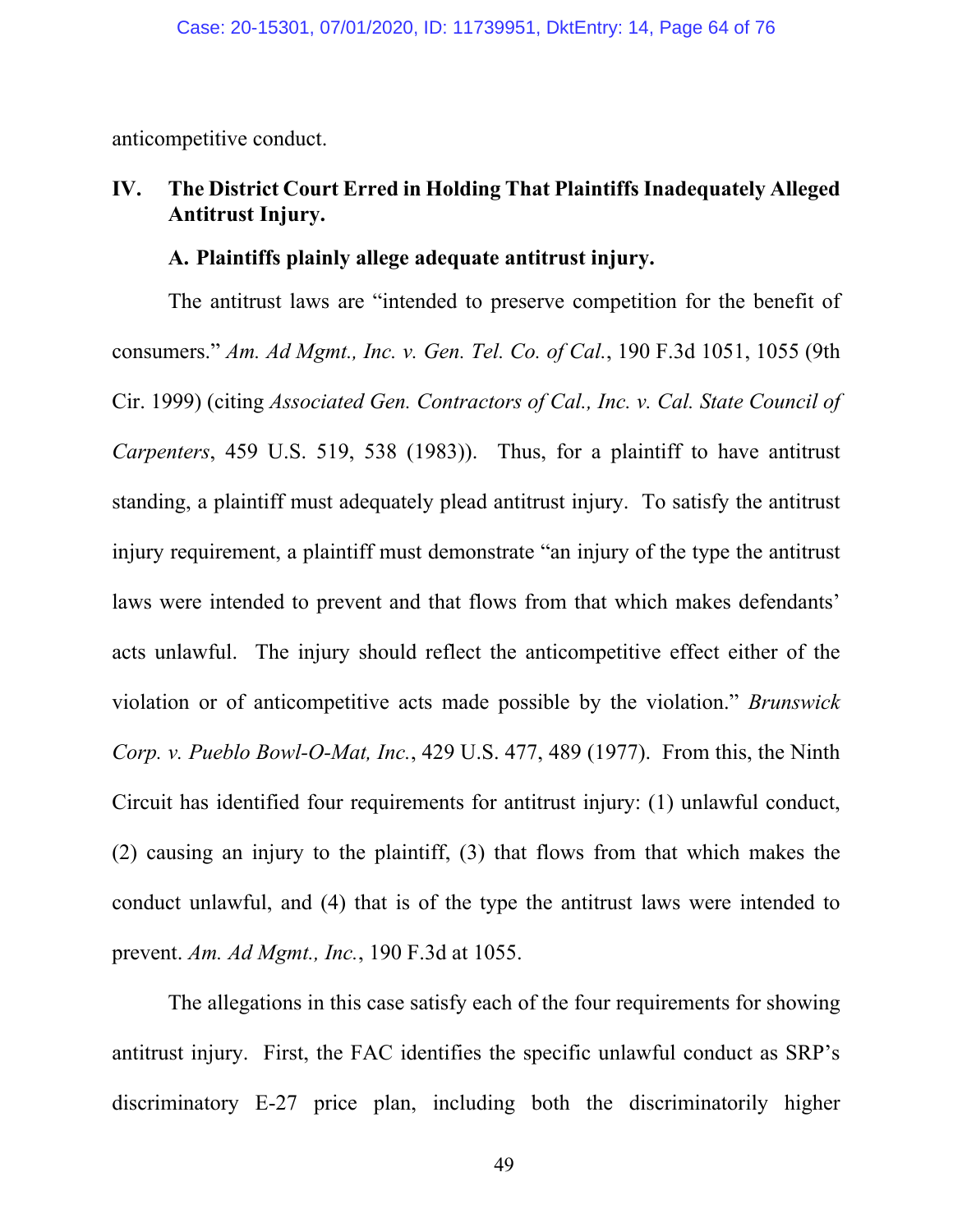distribution charge and the demand charge that is applied exclusively to customers with solar energy systems. *See* FAC  $\P$ <sup>75-78</sup>, 82. Second, as the District Court acknowledged, the FAC identifies a credible injury following SRP's unlawful conduct. Order at 26-27 ("Undoubtedly, the FAC alleges harm to Plaintiffs occurring after the District adopted the SEPPs."). The FAC alleges that this injury not only followed, but was caused by, SRP's unlawful conduct. *See* FAC ¶¶87, 90-92, 123- 24, 131-33. Third, the FAC demonstrates that the Plaintiffs' injury flows from the illegality of SRP's restriction on competition. Specifically, the FAC alleges that SRP's discriminatory pricing caused solar customers to pay \$600 more per year than under the previous rate plan—a rate that eliminated the possibility of obtaining a return on a solar energy investment—and thereby decreasing and eliminating competition from solar energy. *See* FAC ¶¶84-86, 88-90. Finally, Plaintiffs' injury is "of the type the antitrust laws were intended to prevent." *See Brunswick*, 429 U.S. at 489. This requirement is intended to ensure that the antitrust laws do not encompass injuries from *increased* competition or *lower* prices. *Am. Ad Mgmt., Inc.*, 190 F.3d at 1057. In this case, Plaintiffs have never suggested that their harm was caused by lower prices or increased competition. Plaintiffs allege exactly the opposite: that their injury is the result of the artificially and discriminatorily increased prices and as a direct result of Defendant's efforts to eliminate lost revenue as a result of Plaintiffs' use of a competing energy resource.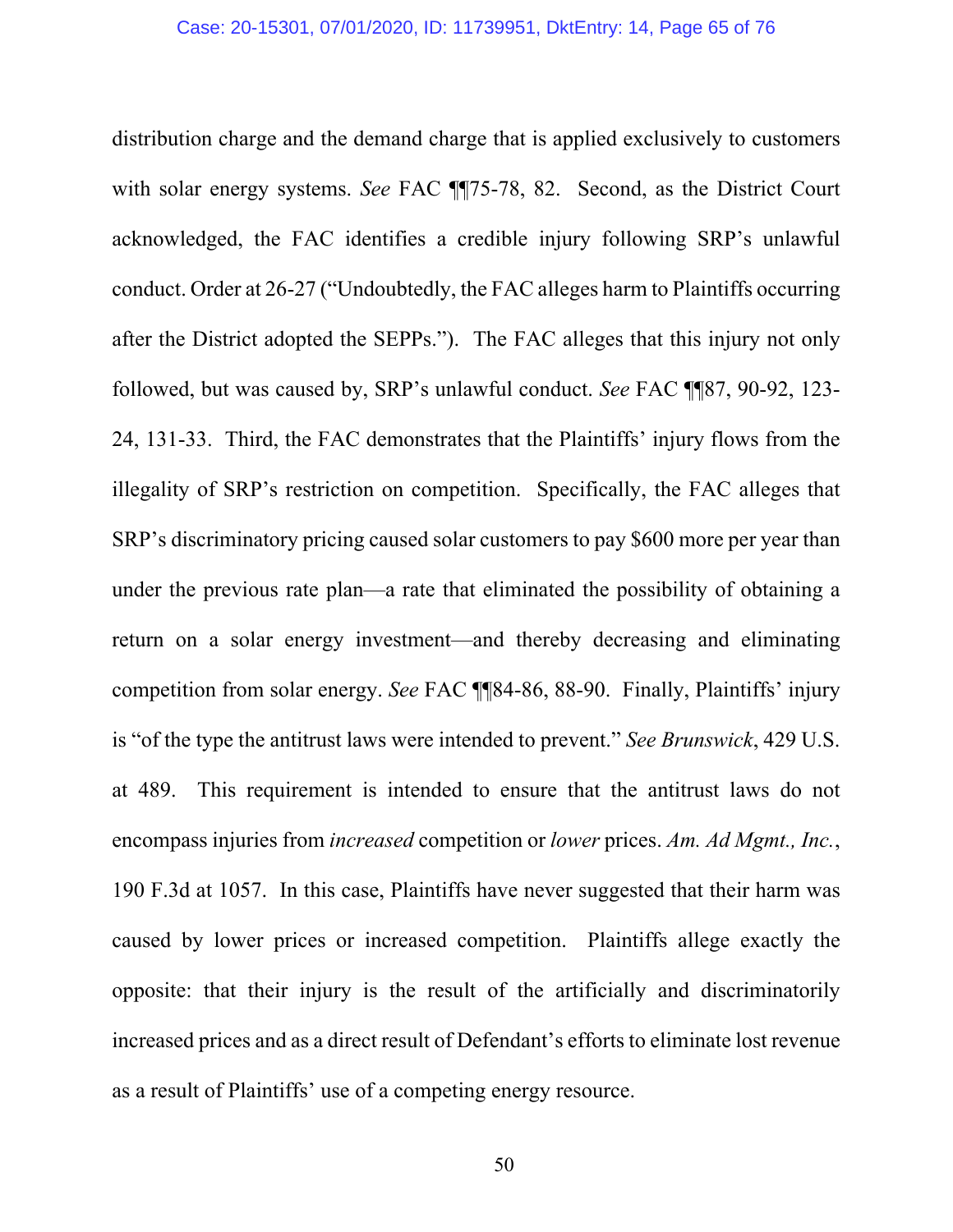In not considering these factual allegations, the District Court's Order incorrectly found that Plaintiffs failed to satisfy the second requirement of antitrust injury. The order below states, "the FAC contains no allegations that the District unlawfully restrained competition, the principal evil of antitrust laws." Order at 27. However, the FAC specifically alleges that SRP unlawfully restrained, decreased, and eliminated competition by implementing a discriminatory price plan for solar customers, which caused solar energy systems to become economically unfeasible, driving customers to use more electrical power from SRP. *See* FAC ¶¶85-87. "One form of antitrust injury is 'coercive activity that prevents its victims from making free choices between market alternatives.'" *Glen Holly Entm't, Inc. v. Tektronix, Inc.*, 352 F.3d 367, 374 (9th Cir. 2003) (quoting *Amarel v. Connell,* 102 F.3d 1494, 1509 (9th Cir.1996)). SRP's discriminatory pricing detrimentally impacted the market by limiting consumers' choice to one output—exclusively electrical power from SRP. Plaintiffs no longer have a viable choice between market alternatives.

The District Court also incorrectly found that SRP's conduct did not cause Plaintiffs' injury "because they would have been harmed anyway from using an uneconomical product." Order at 27. The District Court premised this erroneous finding on the FAC's allegation that "technologies that would allow consumers to *completely* remain off the grid are not yet economically viable." Order at 27 (citing FAC [52]. Just because consumers cannot get 100% of their power from non-grid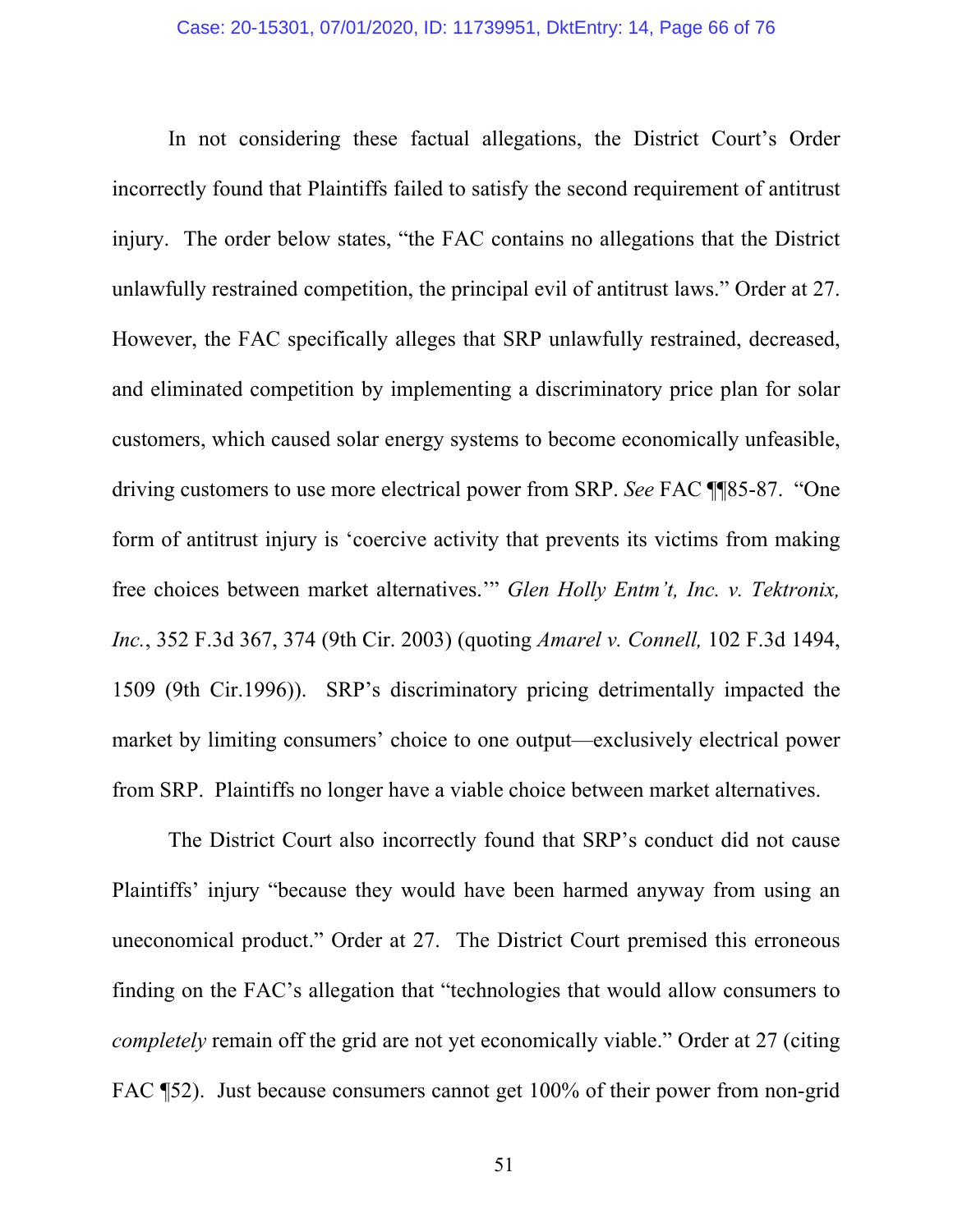sources does not mean that Defendant's punitive pricing for *any* off-grid power use is unharmful. This finding conflates the consumer's choice to weigh the advantages and disadvantages of a service with SRP's efforts to eliminate a competing service. The FAC alleges that consumers may opt to invest in and use solar power systems because of cost advantages, environmental concerns, or public policy benefits of solar power. FAC ¶46. Indeed, as the FAC alleges, so many consumers determined that a solar energy system supplemented with grid power was a beneficial choice prior to SRP's anticompetitive conduct that SRP's territory had one of the highest rates of solar energy system installations in the nation. FAC ¶70. The District Court's Order is clearly erroneous because it failed to address or acknowledge these factual allegations, which satisfy the requirements for antitrust injury.

Moreover, the District Court's willingness to blame Plaintiffs for the damages they have suffered ignores SRP's plain role in forcing a dilemma on its customers. On the one hand, consumers can choose not to install rooftop solar panels and they will not be subject to the higher rates under the E-27 price plan. SRP would argue that, because they have not paid higher rates, and they have not undertaken the expense of installing solar panels, such consumers suffered no harm. On the other hand, where Plaintiffs did install rooftop solar panels, the District Court accepted SRP's argument that Plaintiffs themselves are to blame for "choosing" the route that required them to pay higher rates. Totally absent is the recognition—duly alleged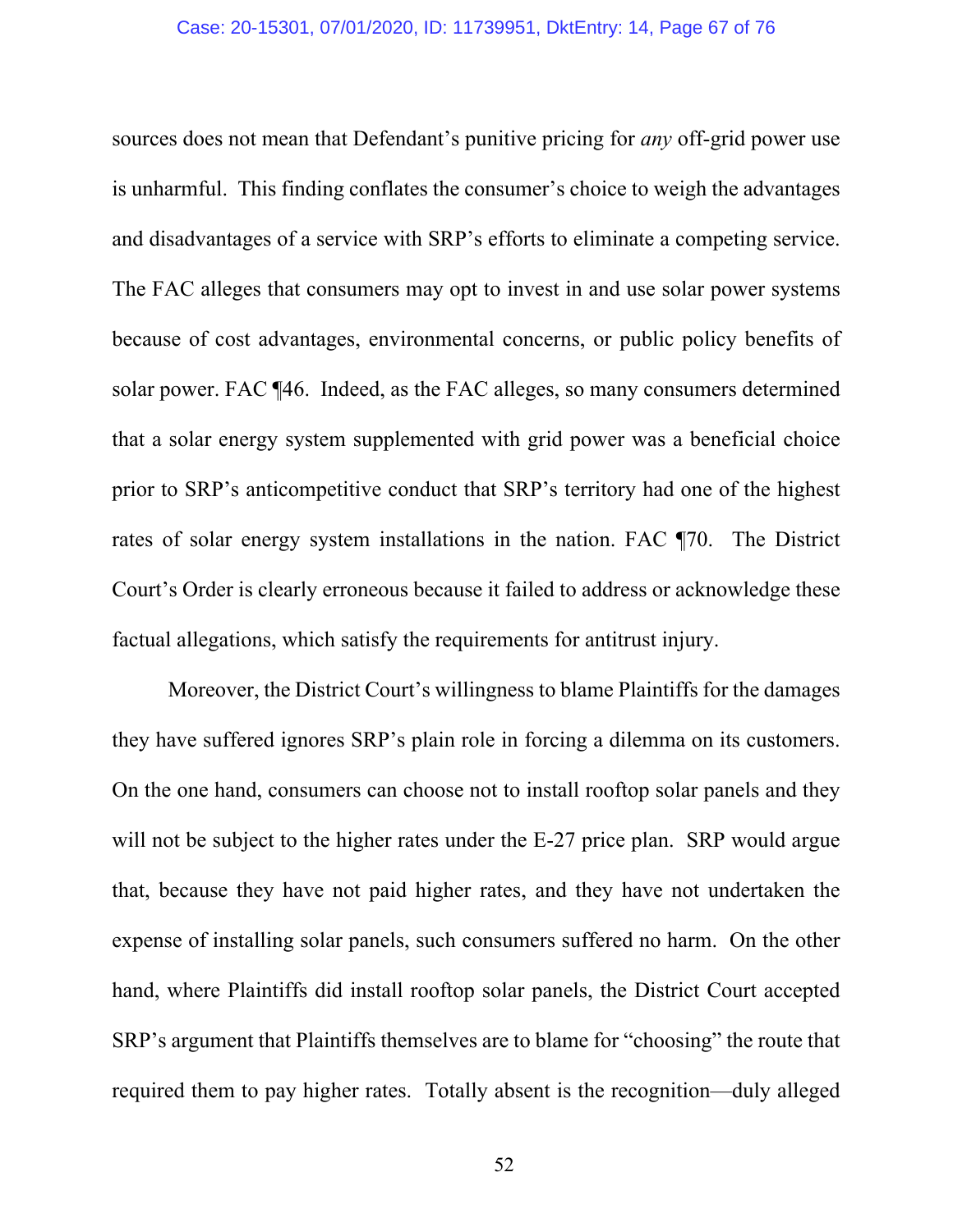#### Case: 20-15301, 07/01/2020, ID: 11739951, DktEntry: 14, Page 68 of 76

in the complaint—that SRP forced that dilemma on its customers in order to suppress competition and deprive them of meaningful options. The harm is simple: if Plaintiffs were charged the same rate as other customers for SRP electricity, they would have paid less because some of their energy use would have been freely provided by the sun and they would have used less of SRP's electricity. Because SRP imposed a higher rate on them, those savings vanished and Plaintiffs suffered antitrust injury.

The District Court did not reach the question of whether Plaintiffs adequately allege antitrust standing because it found that antitrust injury was lacking. Order at 27 n.17. Nevertheless, the District Court stated that consumers cannot have antitrust standing to bring a claim of attempted monopolization. *Id.* However, courts in the Ninth Circuit have indicated that consumers can have antitrust standing to assert attempted monopolization claims. *See, e.g.*, *In re Apple iPhone Antitrust Litig.*, 846 F.3d 313, 324 (9th Cir. 2017); *Agron, Inc. v. Lin*, No. CV0305872MM(JWJX), 2004 WL 555377, at \*9 (C.D. Cal. Mar. 16, 2004) (citing *Serpa Corp. v. McWane, Inc.*, 199 F.3d 6, 10 (1st Cir. 1999) ("Competitors and consumers in the market where trade is allegedly restrained are presumptively the proper plaintiffs to allege antitrust injury. In contrast, a commercial intermediary, such as a distributor or sales representative, generally lacks standing because its antitrust injury is too remote."). The facts in the complaint demonstrate that the way Defendant attempted to rescue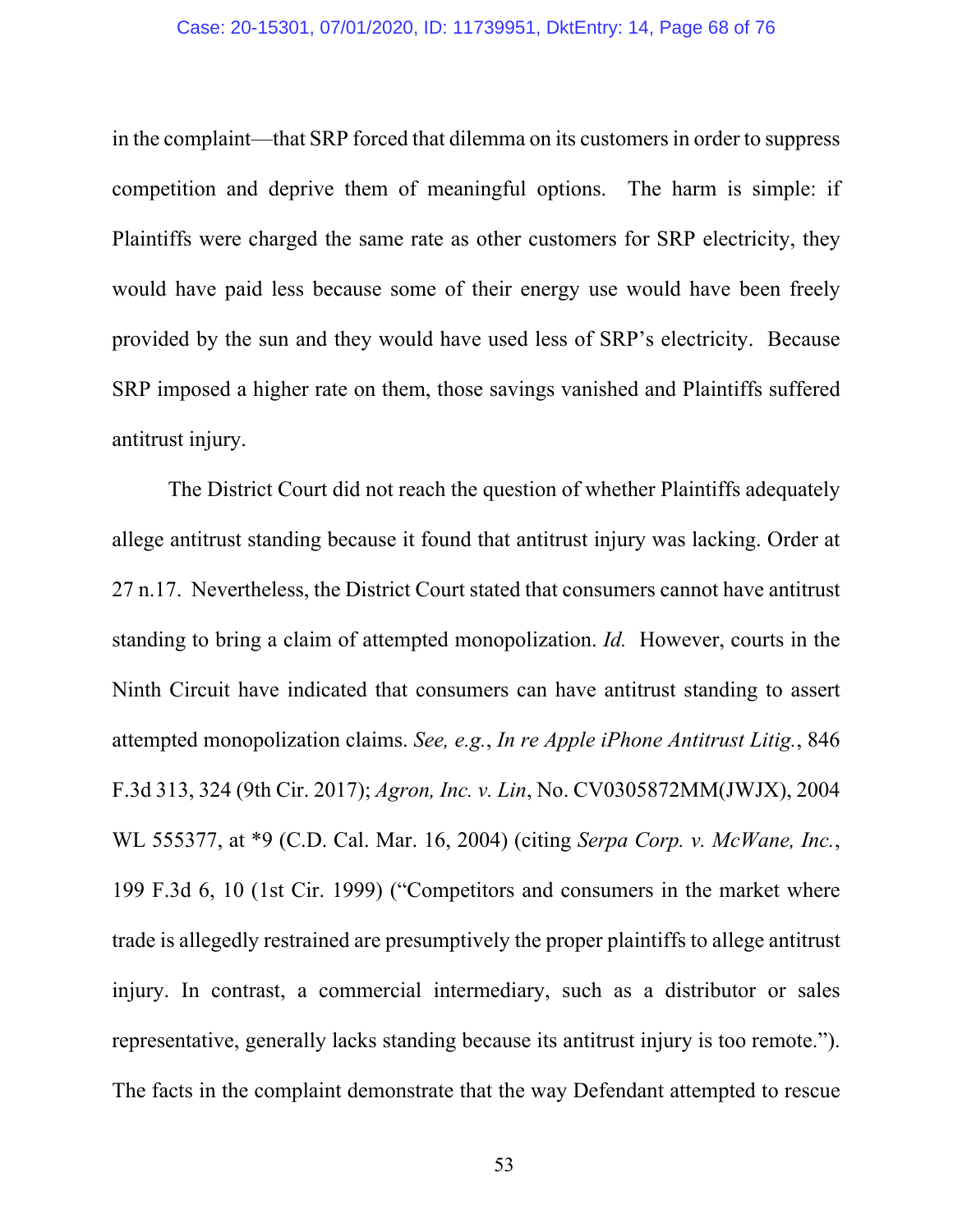its complete monopoly was to charge solar users more—there could not be a more direct injury from attempted monopolization alleged—and thus antitrust standing is not a proper basis for the dismissal of Plaintiffs' complaint.

### **B. The District Court conflated the levels of scrutiny applicable to competitors and consumers.**

The District Court incorrectly equated consumers and competitors for the purpose the antitrust injury analysis and, as a result, overlooked the antitrust injury suffered by Plaintiffs as consumers in this case. Order at 26-27. "When the plaintiff is a poor champion of consumers, a court must be especially careful not to grant relief that may undercut the proper functions of antitrust." *J. Allen Ramey, M.D., Inc. v. Pac. Found. For Med. Care*, 999 F. Supp. 1355, 1360-61 (S.D. Cal. 1998) (quoting *Indiana Grocery, Inc. v. Super Valu Stores, Inc.,* 864 F.2d 1409, 1419 (7th Cir.1989)). A higher level of scrutiny is appropriate only where the plaintiff asserting antitrust injury is a competitor because a competitor gains from higher prices and loses from lower prices. *Id.* at 1360-61.

"[H]arm to consumers by way of increased prices," as alleged by Plaintiffs in this case, "is the type of injury the antitrust laws were designed to prevent." *Novation Ventures, LLC v. J.G. Wentworth Co.*, 156 F. Supp. 3d 1094, 1101 (C.D. Cal. 2015) (quoting *Sprint Nextel Corp. v. AT & T Inc.*, 821 F. Supp. 2d 308, 319 (D.D.C. 2011)). The District Court acknowledged that, in this case, SRP increased prices for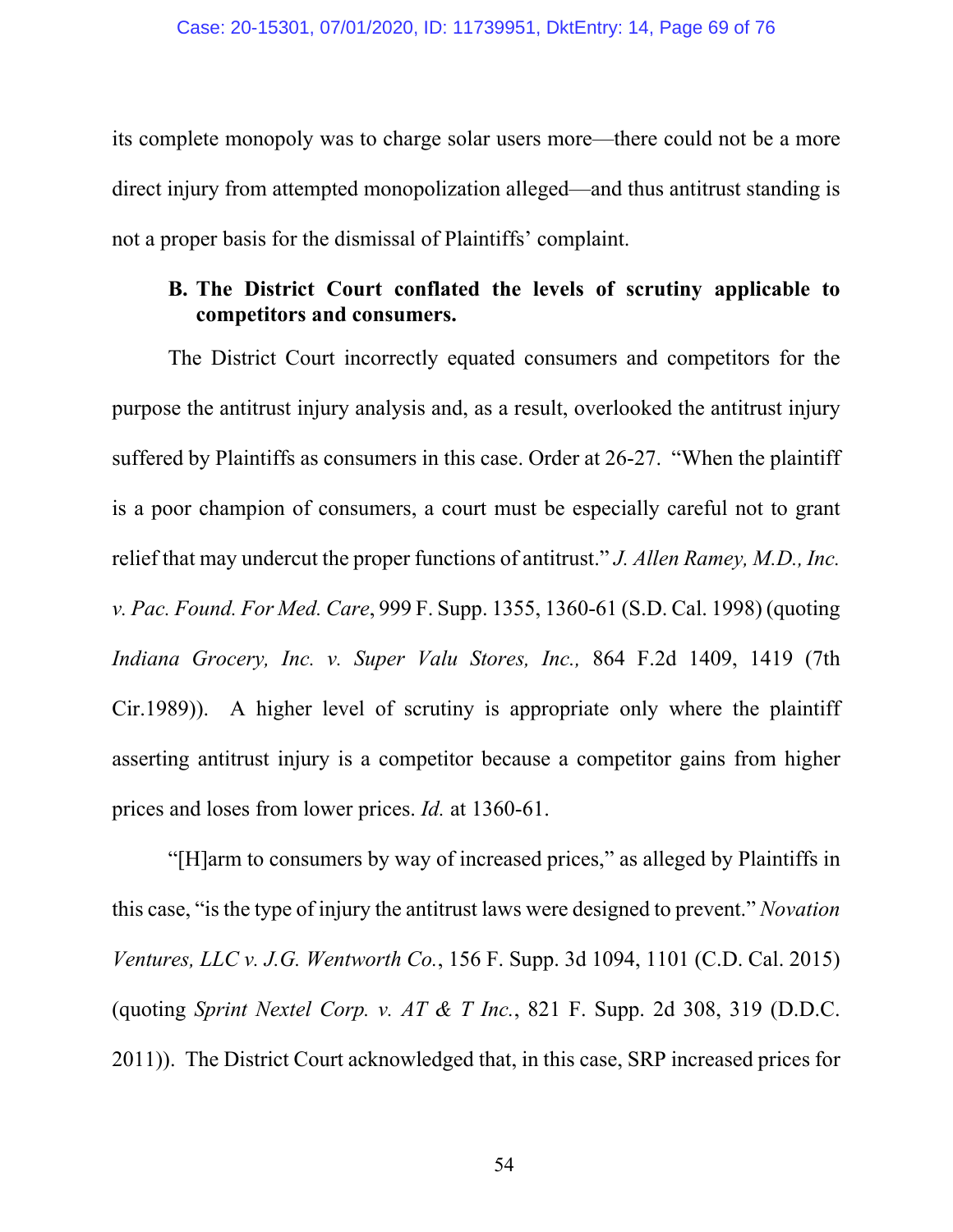consumers. However, the District Court viewed SRP's increased prices solely from the perspective of a competitor, finding that "the District's higher prices for solar energy customers *encourages* competition . . . by allowing for new market entrants with its higher prices." Order at 27 (emphasis in original). But in this case the opposite is true—such conduct will always stifle *solar* competition. The only competition it could conceivably "encourage" is for other grid producers to enter the market and also charge higher, discriminatory rates to solar customers. Solar competition would never be encouraged, and the lower court erred. Moreover, the FAC expressly alleges that the effect of SRP's supra-competitive prices was to reduce innovation and eliminate competition from solar sources. This finding incorrectly places Plaintiffs, who are also consumers, solely in the shoes of SRP's competitors and fails to address the injury that Plaintiffs suffered as consumers in the market.

# **C. Plaintiffs have suffered antitrust injury as competitors as well as consumers.**

In addition to purchasing electricity from SRP as consumers, Plaintiffs are also competitors of SRP. The "'field of competition [includes] . . . the group or groups of sellers who have actual or potential ability to deprive each other of significant levels of business.'" *Yellow Pages Cost Consultants, Inc. v. GTE Directories Corp.*, 951 F.2d 1158, 1162 (9th Cir. 1991) (quoting *Thurman Indus.,* 

55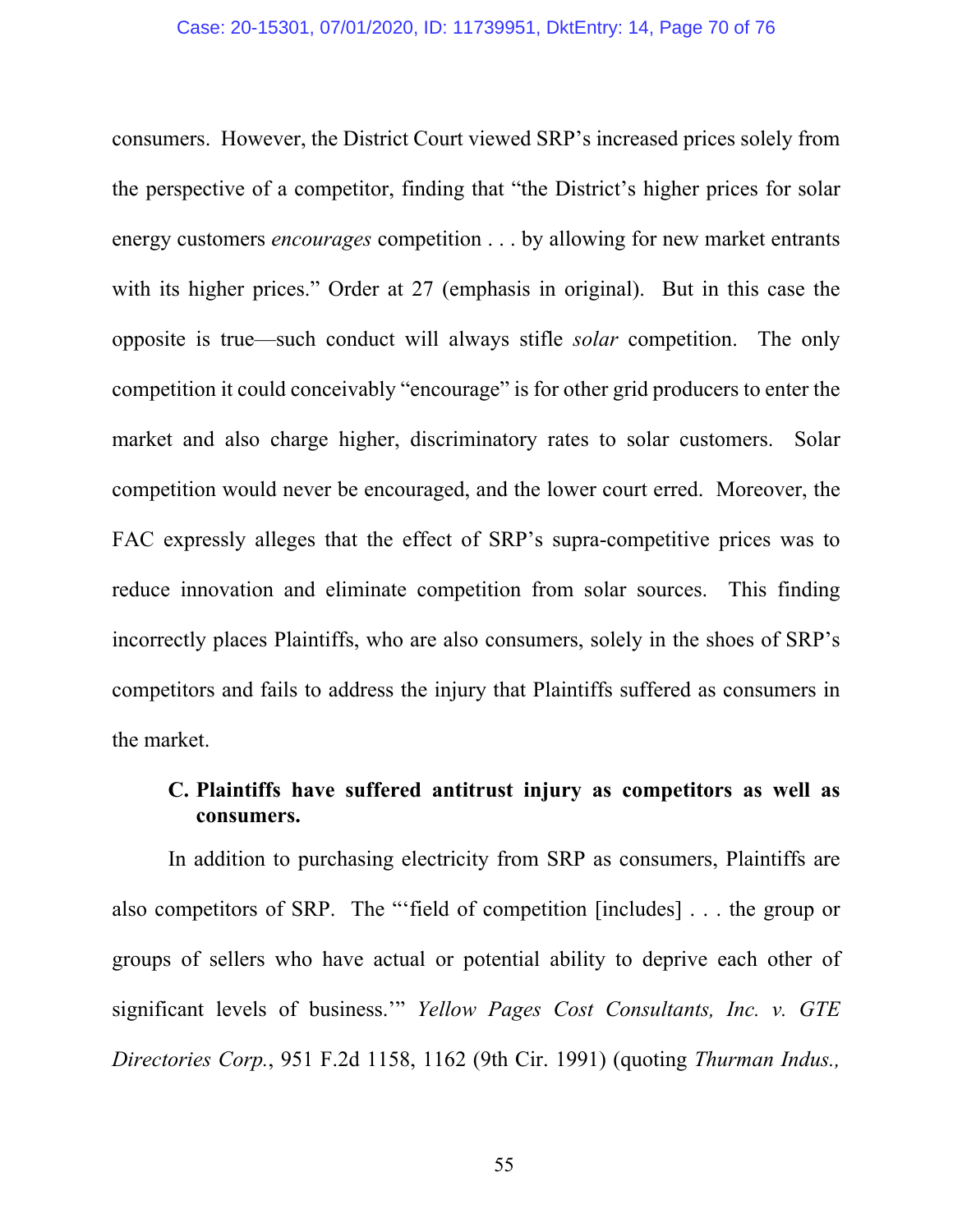*Inc. v. Pay 'N Pak Stores, Inc.*, 875 F.2d 1369, 1374 (9th Cir. 1989)). Plaintiffs purchase retail electricity from SRP, and they compete with SRP by generating their own electricity and selling excess electricity back to SRP via net metering. FAC ¶64. Even when not selling excess electricity back to SRP, Plaintiffs act as competitors by generating their own electricity and reducing the demand for SRP's electricity. As discussed, SRP perceived rooftop solar to pose a significant enough threat to its business to warrant the adoption of an entirely new pricing scheme intended to cripple competition from rooftop solar by increasing solar users' operating costs to supracompetitive levels. By increasing its competitors' operating costs, SRP raised the market price for its own advantage and, ultimately, increased consumer prices. This is exactly the type of injury that the antitrust laws are intended to protect against. *See, e.g.*, *Forsyth v. Humana, Inc.*, 114 F.3d 1467, 1478 (9th Cir. 1997) (finding allegations of increased consumer prices due to conduct that "increased the operating cost of [ ] competitors" sufficient to create a genuine issue of material fact on the issue of antitrust injury to survive summary judgment on monopolization and attempted monopolization claims), *overruled on other grounds by Lacey v. Maricopa Cnty.*, 693 F.3d 896, 925 (9th Cir. 2012); *Multistate Legal Studies, Inc. v. Harcourt Brace Jovanovich Legal & Prof'l Publ'ns, Inc.*, 63 F.3d 1540, 1553 n.12 (10th Cir. 1995) (finding that a monopolist's practice of scheduling courses to conflict with a competitor's courses could raise competitor's costs and therefore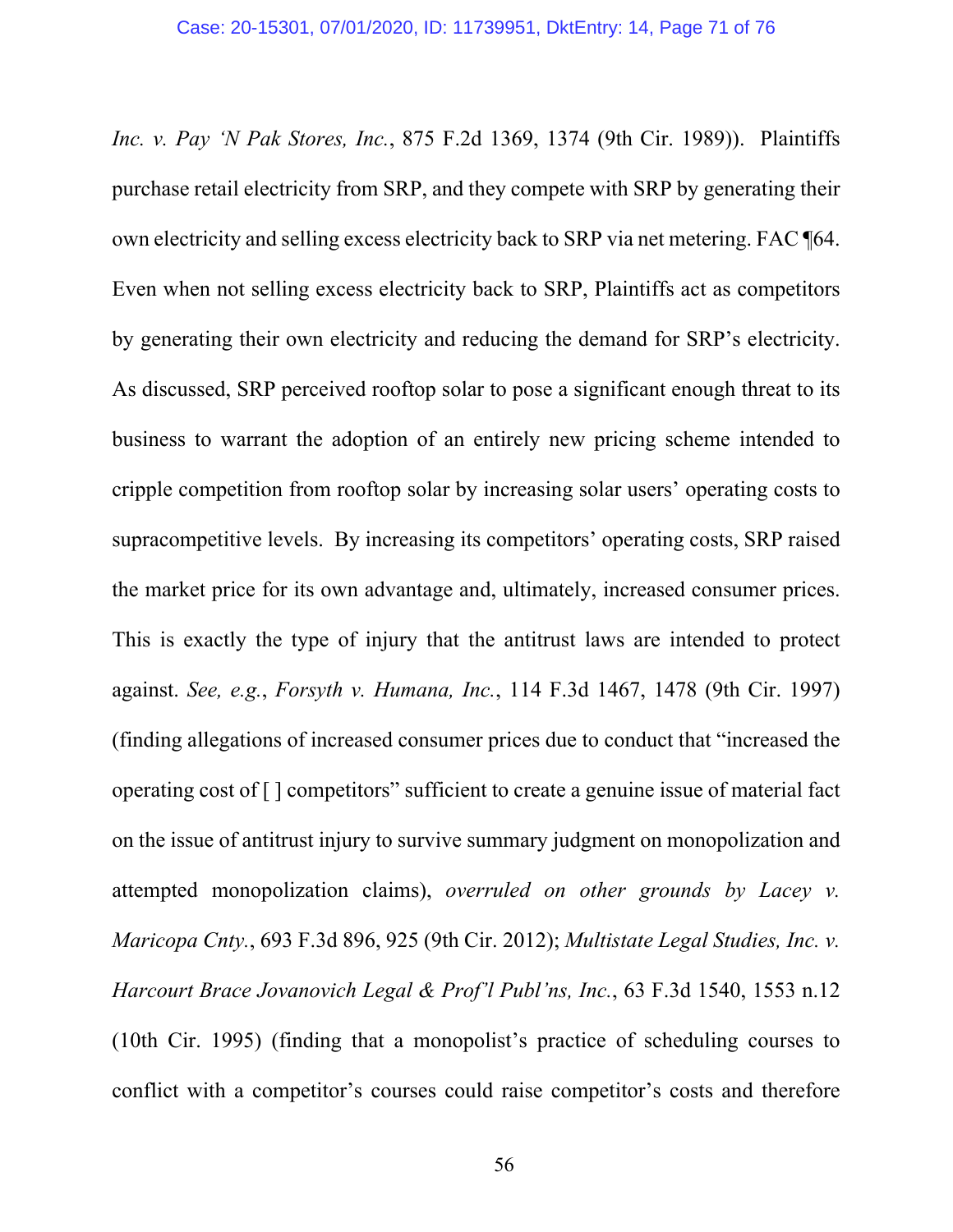"would qualify as anticompetitive conduct"); *Premier Elec. Constr. Co. v. Nat'l Elec. Contractors Ass'n*, 814 F.2d 358, 368 (7th Cir. 1987) (noting that when defendant "raised its rivals' costs," it "raised the market price to its own advantage," and that "[t]he principal purpose of the antitrust laws is to prevent overcharges to consumers"). SRP's pricing scheme goes beyond mere price competition by raising the operating costs of SRP's rivals—rooftop solar users—to levels which force rooftop solar out of the market. This competition-reducing aspect of SRP's monopolistic conduct towards Plaintiffs constitutes the type of injury that the antitrust laws were intended to prevent.

A marketplace participant can be simultaneously harmed from the perspective of a consumer and a competitor. *See Vaughn Med. Equip. Repair Serv., L.L.C. v. Jordan Reses Supply Co.*, No. 10-00124, 2010 WL 3488244, at \*12-13 (E.D. La. Aug. 26, 2010). *Vaughn* held that antitrust injury was established by plaintiff's allegations that the seller-defendants sold products to plaintiff at a higher cost than to plaintiff's competitors (i.e. harm as a consumer) and that the competitor-defendant had used its market power and conspired to weaken plaintiff's viability as a competitor in the market and to deprive plaintiff of opportunities to compete (i.e. harm as a competitor). *Id.* at \*13. The plaintiff adequately alleged antitrust injury because "[t]hese are the types of injuries that the antitrust laws were intended to prevent." *Id.* Similarly here, SRP harmed Plaintiffs (1) as customers by selling retail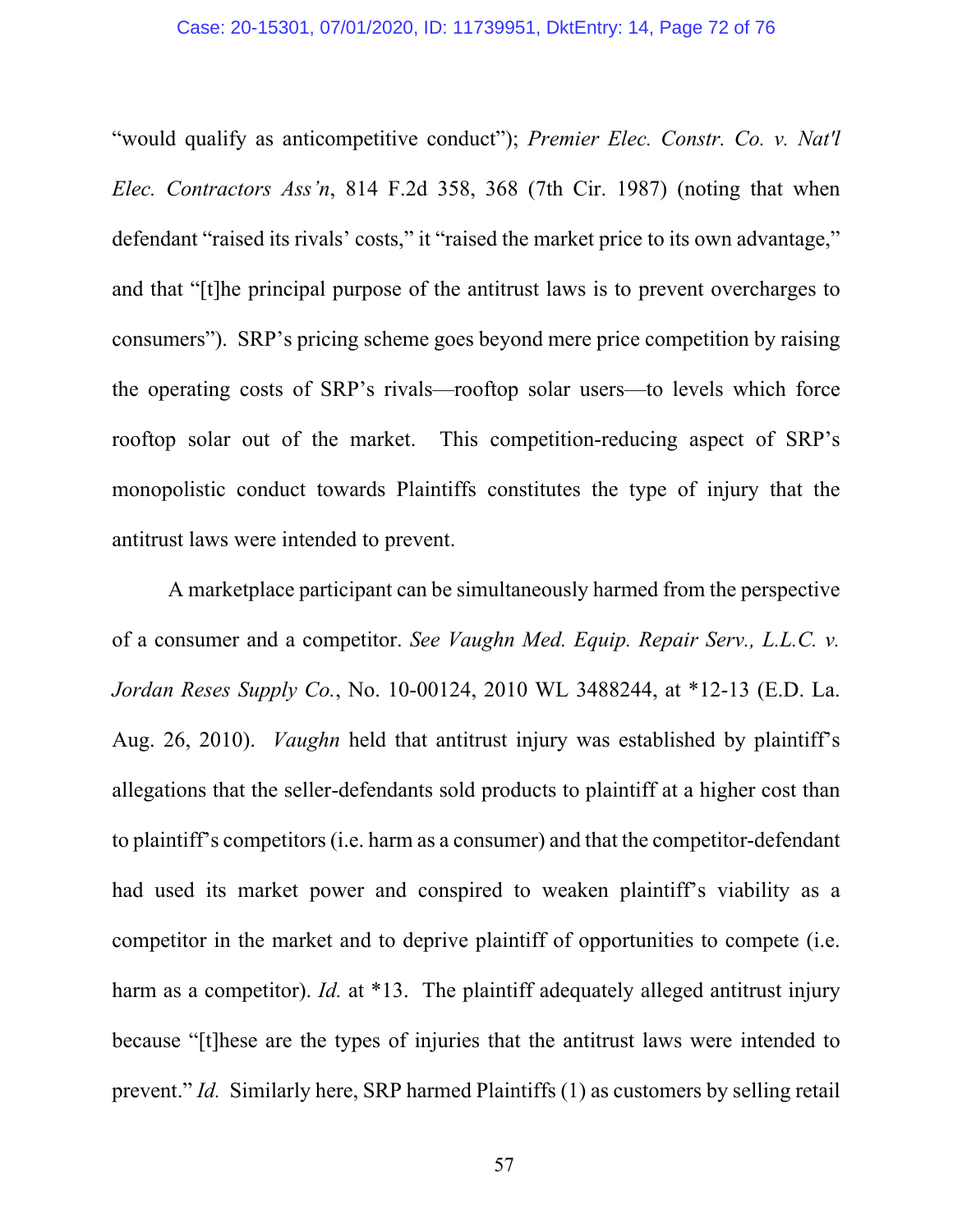electricity to Plaintiffs at a higher cost than other customers, and (2) as competitors by using those higher prices to weaken the viability of Plaintiffs' solar energy use in the market.

#### **CONCLUSION**

Based on the foregoing, Plaintiffs-Appellants respectfully request that the

decision below be reversed and the case be remanded to proceed on the merits.

Dated: July 1, 2020 Respectfully submitted,

#### **ZIMMERMAN REED LLP**

By: s/ *Hart L. Robinovitch* 

Hart L. Robinovitch hart.robinovitch@zimmreed.com 14646 N. Kierland Blvd., Suite 145 Scottsdale, AZ 85254 Telephone: (480) 348-6400 Facsimile: (480) 348-6415

### **ZIMMERMAN REED LLP**

David M. Cialkowski Alia M. Abdi 1100 IDS Center 80 South Eighth Street Minneapolis, MN 55402 Telephone: (612) 341-0400) Facsimile: (612) 341-0844 Email: david.cialkowski@zimmreed.com Email: alia.abdi@zimmreed.com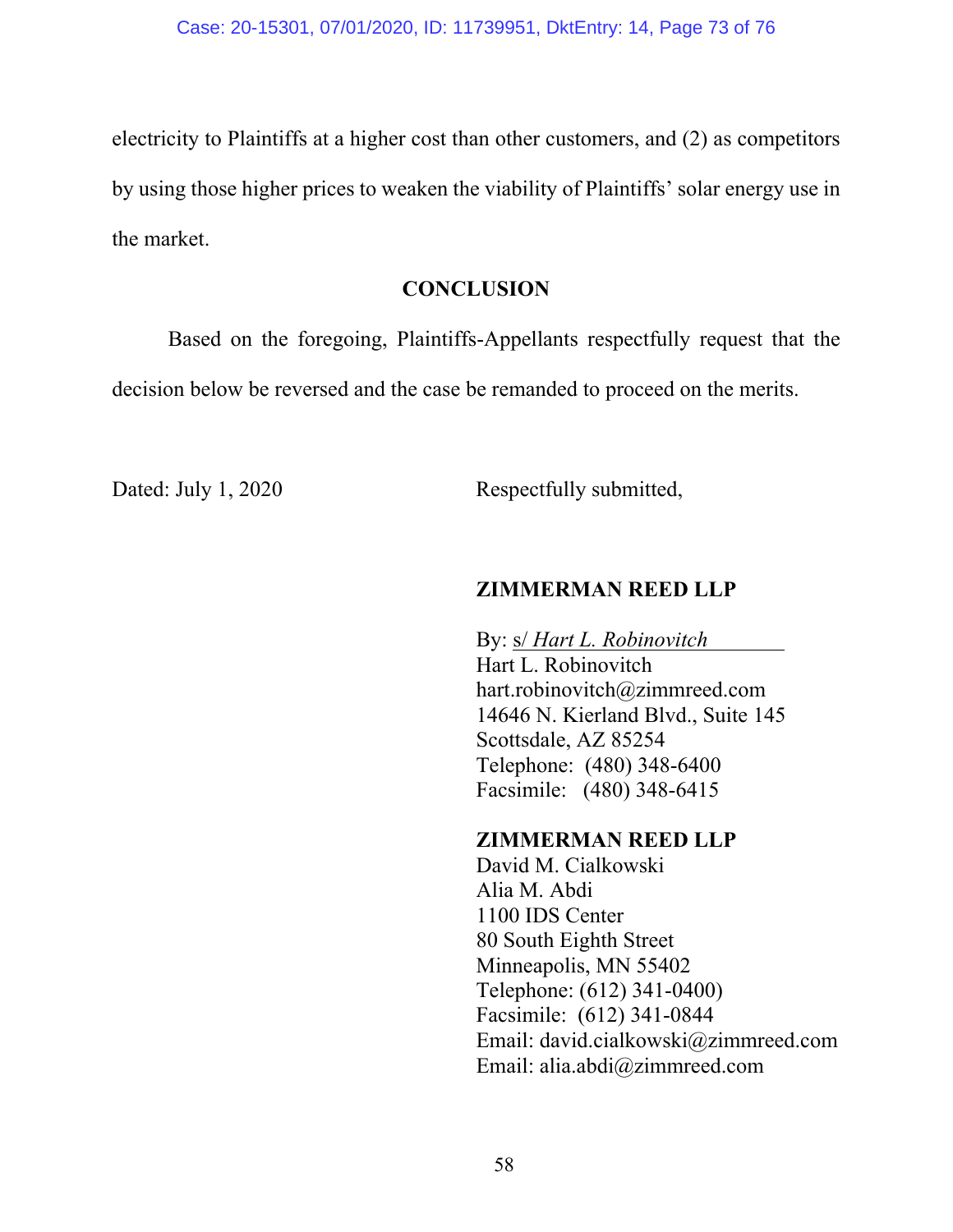Case: 20-15301, 07/01/2020, ID: 11739951, DktEntry: 14, Page 74 of 76

#### **GUFSTAFSON GLUECK PLLC**

Daniel E. Gustafson Daniel C. Hedlund Daniel J. Nordin Canadian Pacific Plaza 120 South Street, Suite 2600 Minneapolis, MN 55402 Telephone: (612) 333-8844 Facsimile: (612) 339-6622 Email: dgustafson@gustafsongluek.com Email: dnordin@gustafsongluek.com

# *Plaintiffs/Appellants' Counsel*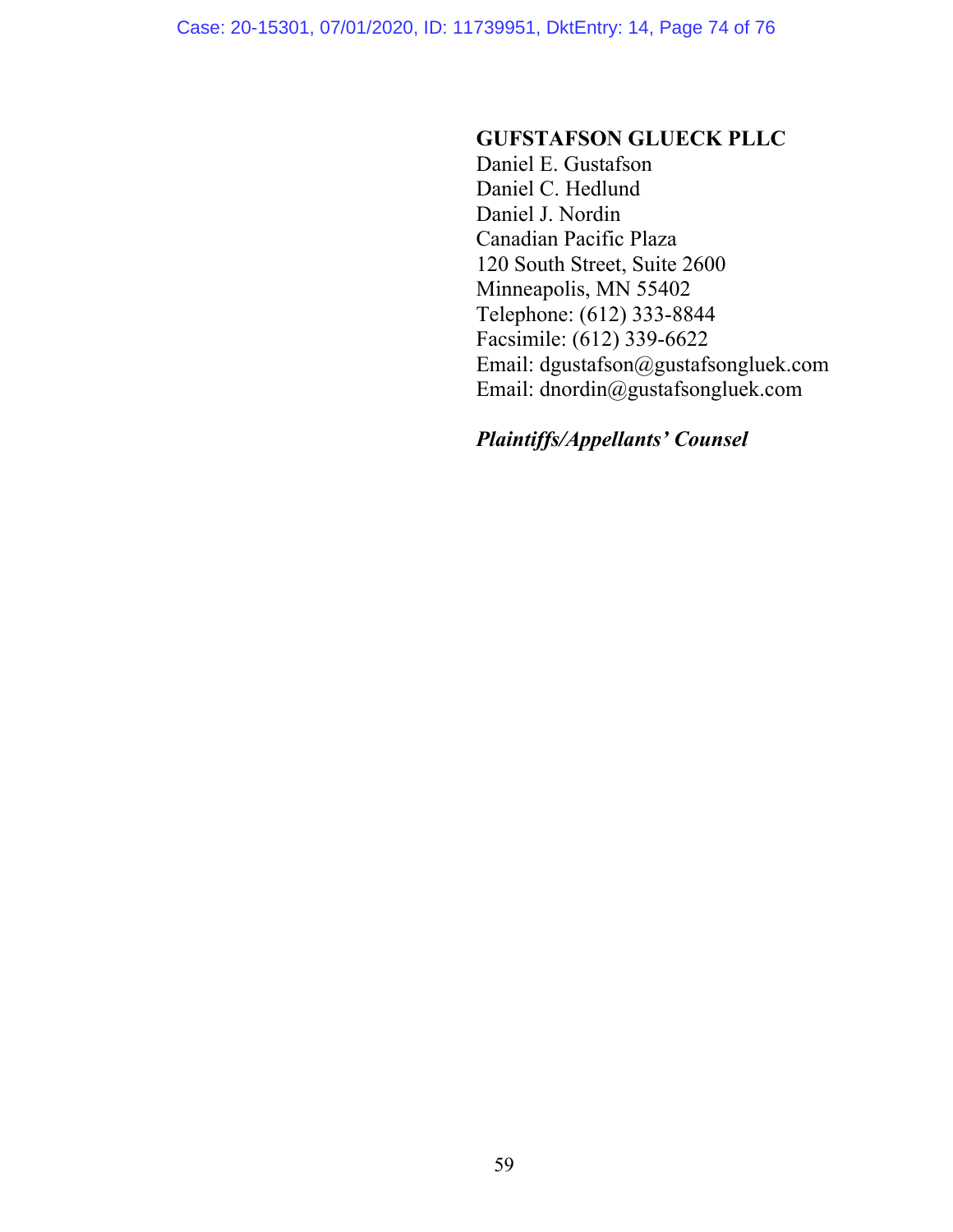### **CERTIFICATE OF COMPLIANCE**

I certify that this brief complies with the type-volume limitation set forth in

Circuit Rule 32-1(a) and Federal Rules of Appellate Procedure 32(a)(7)(B)(iii).

This brief uses a proportional typeface and 14-point font, and contains 13,996 words.

Dated: July 1, 2020 Respectfully submitted,

# **ZIMMERMAN REED LLP**

 By: s/ *Hart L. Robinovitch*  Hart L. Robinovitch hart.robinovitch@zimmreed.com 14646 N. Kierland Blvd., Suite 145 Scottsdale, AZ 85254 Telephone: (480) 348-6400 Facsimile: (480) 348-6415

### *Plaintiffs-Appellants' Counsel*